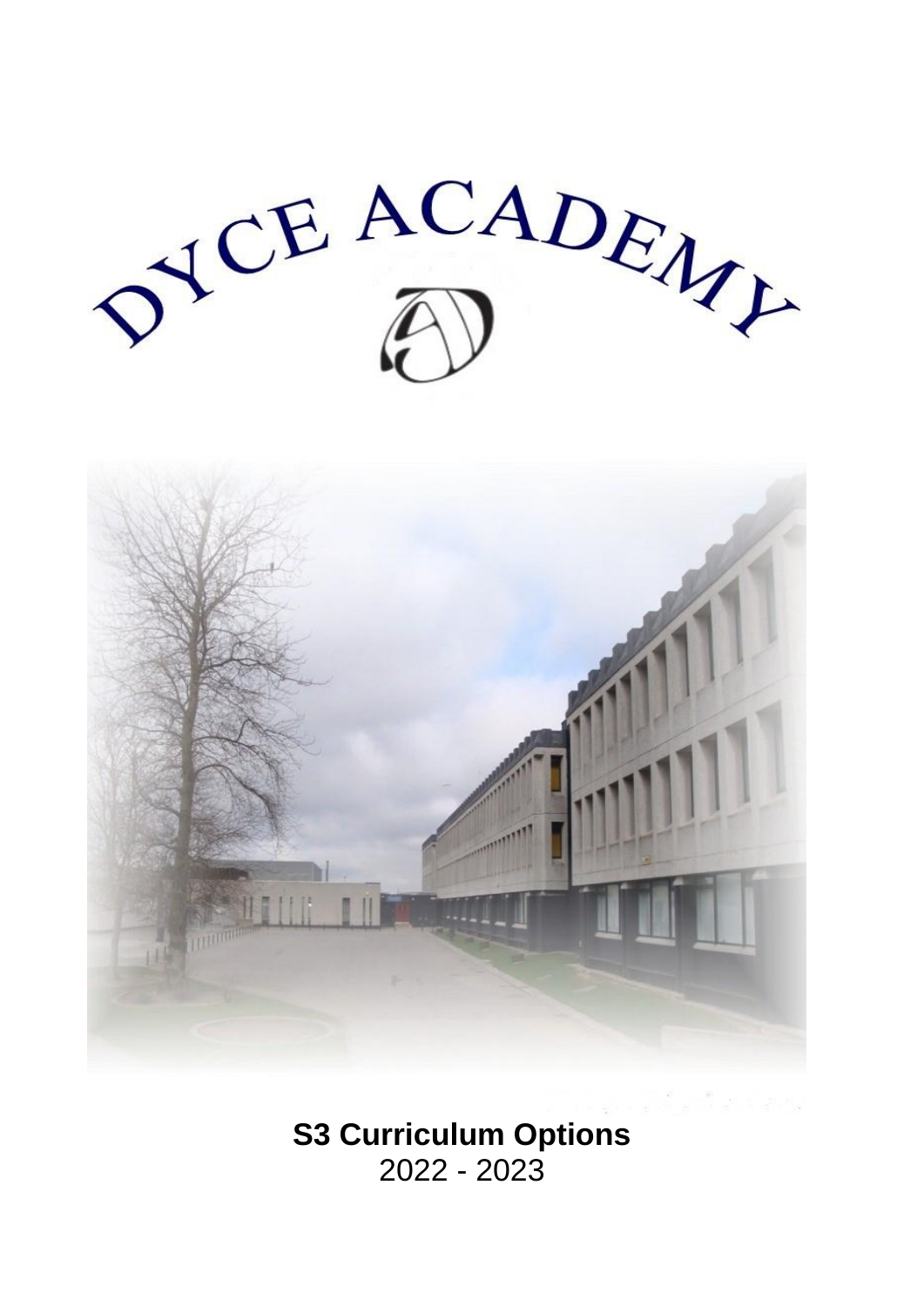# **INTRODUCTION**

This curriculum selection process is designed to ensure a broad and general education and to provide opportunities for students to develop skills for learning, life and work. The curriculum has flexibility and choice to meet the diverse needs of all our learners. There is a wide range of subjects available in S3, some of which will be new. Details of all subjects offered are provided within this curriculum option booklet. It is important that students have a good understanding about all the subjects offered before making their choices. Students can get further information from their subject and Guidance teachers.

# **S1 - S2**

Through S1 to S2, our students experience a broad, general education and follow courses in all 7 curricular areas: Maths, Languages\* (English and Modern languages) Social Subjects, Science and Technologies, Expressive Arts, Health and Well-being and Religious and Moral Education.

As our students enter S3, greater personalisation and choice is introduced into the curriculum, while breadth of learning is retained. Throughout S3/4 students will study **7** subjects of which **Maths** and **English** are compulsory. The **5** choices they will be asked to make will allow them to study each of the subjects chosen in depth and thoroughly prepare them for their National Qualifications.

Students are encouraged to choose subjects in which they show personal interest or strengths, or which are necessary for a particular career-path. As stated students make considered choices and choose **Five** subjects in **addition** to Maths and English. Physical Education, Personal and Social Education and Religious and Moral Education are our core subjects and will be delivered to all.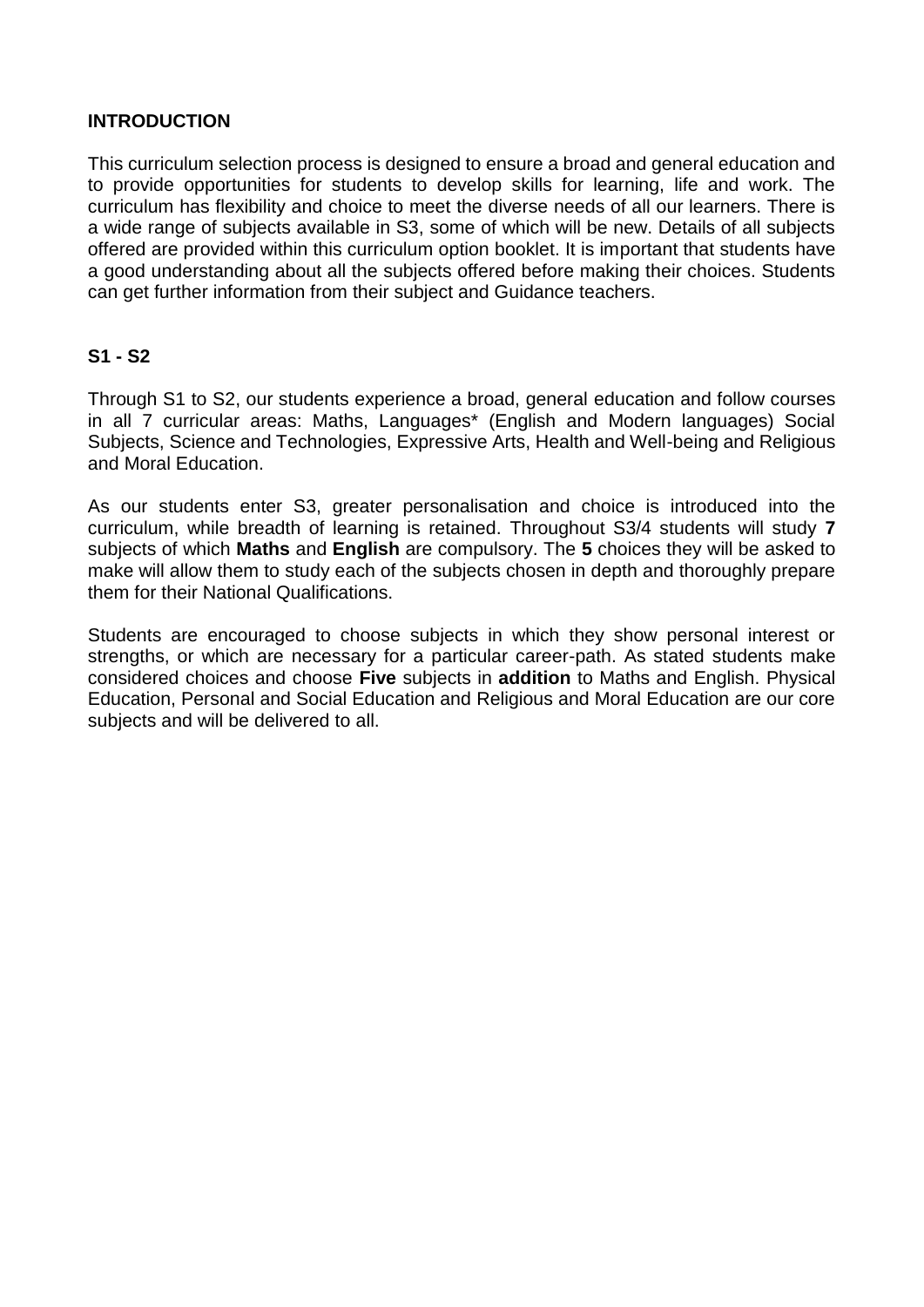# **Curriculum Selection Timeline**

In February students will make a course choice of seven subjects. It is important that this choice is made after discussion with parents and carers, and reflects the realistic choices of learners. The school plans its staffing around the demand for subjects and therefore we need to make this process as accurate as possible at an early stage. Over a period of time pupils will be prepared for this choice process through PSE and through individual interviews with their Guidance Teacher. We realise that some students will change their mind over the next few months and therefore subject choices should not be finalised until after the S2 reports are issued in early February when parents have had an opportunity to read the S2 reports and take account of teachers' comments on progress.

| <b>Friday 21</b>        | S <sub>2</sub> Reports issued to parents               |
|-------------------------|--------------------------------------------------------|
| January 2022            |                                                        |
| <b>Monday 31</b>        | Choice Process pack including choice options issued to |
| January 2022            | parents and pupils                                     |
| <b>Friday 4 January</b> | Online Course Choice form will be "live" in the S2     |
| 2022                    | Google Classroom                                       |
| Friday 18               | S2 course choices completed by pupils. Online form     |
| February 2022           | will close at the end of the school day                |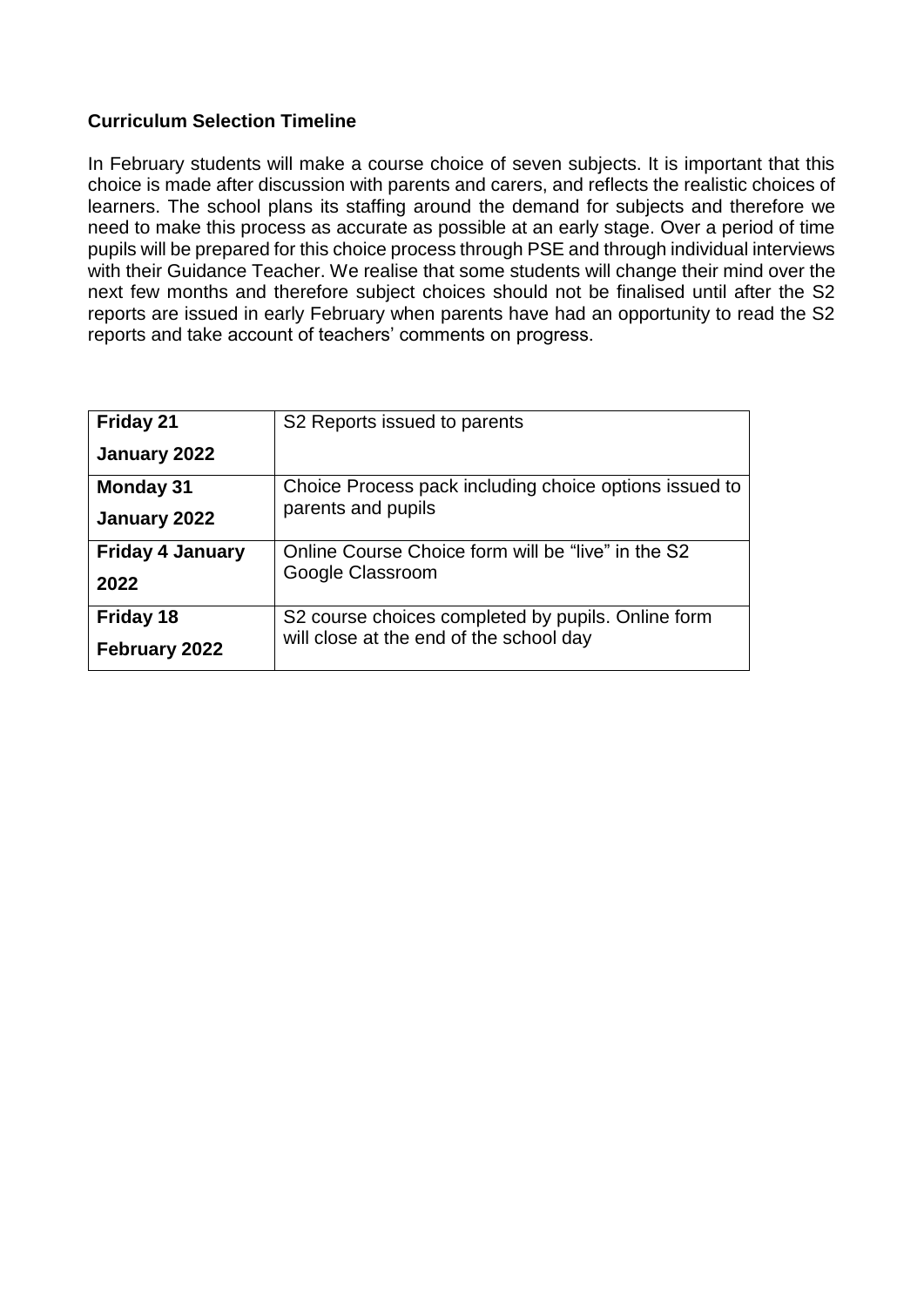#### **Introduction for Parents / Carers**

Under Curriculum for Excellence, for the last two years, (S1- S2), your child has followed a broad general education course of study. As they move towards the end of S2 they will now make option choices for S3/4. The purpose of which is to further specialise in subjects the young person wishes to continue to study.

They are now at the stage where they are being asked to make the very important decisions about which subjects they might take forward. This involves them choosing subjects from the new National Qualifications framework, including the National 3, 4 and 5 courses.

Throughout S3/4 students will study **7** subjects of which **Maths** and **English** are compulsory. The 5 choices they will be asked to make will allow them to study each of the subjects chosen in depth and thoroughly prepare them for their National Qualifications, which they will sit at the end of **S4**.

This booklet is designed to give you all the information you will require to allow you to support your son or daughter in making their choices.

Each subject has outlined the content of the course, how it is assessed and possible progression within the subject beyond S4.

**Aberdeen City Music School** Students in S3 will be expected to undertake a National 5 course in Music. They will be directed to choose ACMS Music from the dedicated ACMS column and to select 3 options from the remaining columns.

Pupils at Aberdeen City Music School should make choices in **Three** subject areas in addition to English, Maths and N5 Music.

I hope you find this booklet informative. If you have any questions, please contact your child's Guidance Teacher.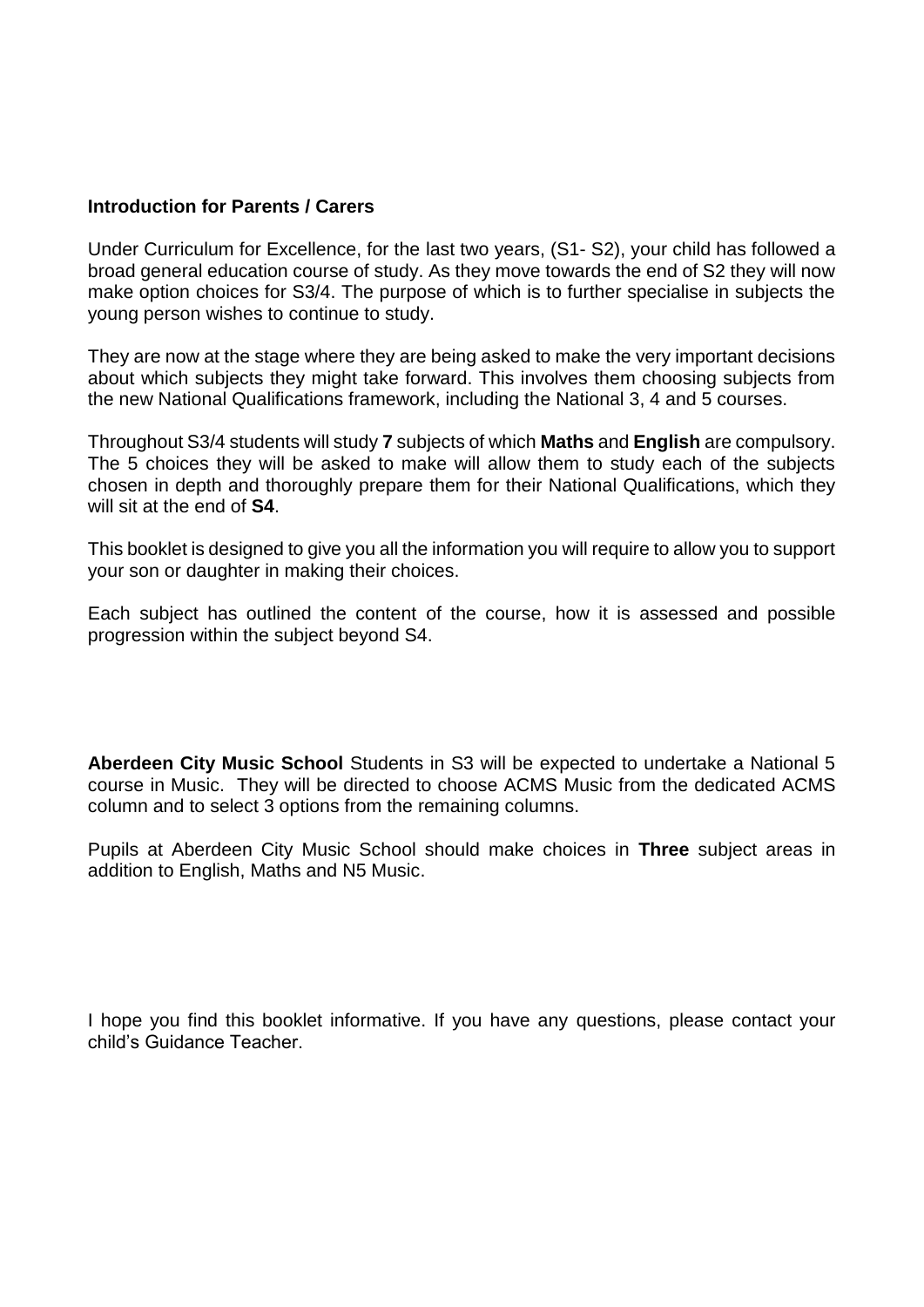## **National Qualifications**

As you will be aware your son/daughter, by the end of **S4,** will be studying for the new National Qualifications which are now known as National 3, 4, and 5. At the end of S4 students will be entered for the qualification, which best suits their ability.

| <b>New National Qualification</b> |  |
|-----------------------------------|--|
| <b>National 3</b>                 |  |
| <b>National 4</b>                 |  |
| National 5                        |  |
| Higher (new)                      |  |
| Advanced Higher (new)             |  |

The National Qualifications offer increased flexibility, provide more time for learning, more focus on skills and applying learning, and more scope for personalisation.

There is a greater emphasis on skills development to ensure young people develop the necessary skills for learning, life and work. There continues to be an important focus on the development of knowledge and understanding of key concepts and content to ensure progression through levels.

The qualifications are designed to meet the needs of all learners in progressing from their prior levels of achievement in their broad general education, through the qualifications framework to other learning and employment. Approaches to assessment will be more closely linked to learning.

#### **How are the qualifications structured and assessed?**

**National 4 courses** are assessed by teachers through coursework assessment. This will draw upon skills and knowledge developed across the course to provide challenging and motivating tasks for young people. **There will be no external assessment or grading at this level**, but coursework will be assessed by teachers using SQA assessments and quality assurance processes to ensure maintenance of national standards.

**National 5 courses** are assessed by teachers through coursework assessment and by an external SQA assessment (an examination, where appropriate). The external SQA assessment will require the learner to apply and/or integrate skills, knowledge and understanding in less familiar contexts and demonstrate deeper understanding and higher level skills. The external assessment at National 5 provides a useful experience for young people in preparing them for examinations at level 6 (Higher).

#### **How are the qualifications graded?**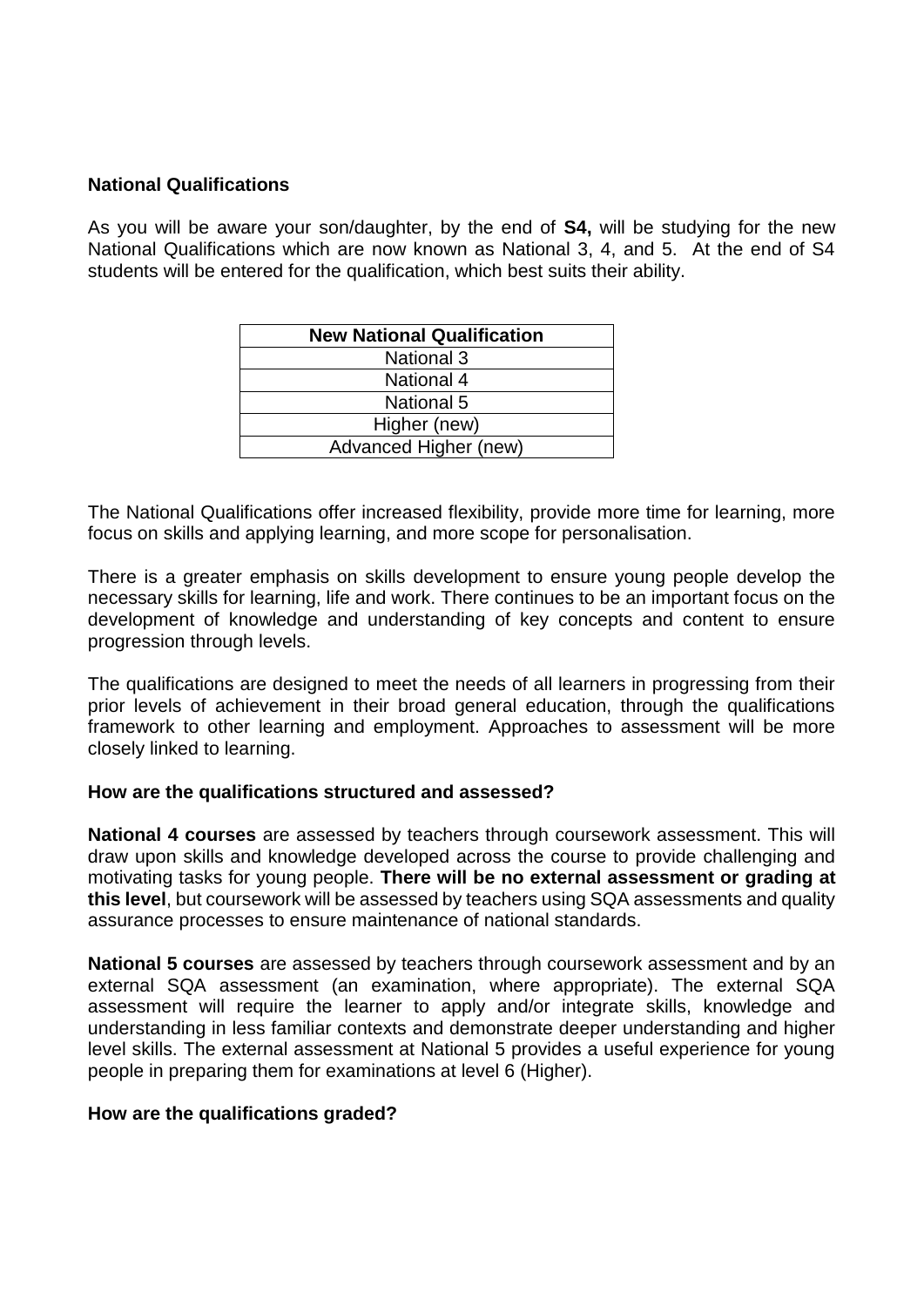All courses will continue to contain work that is assessed and marked throughout the year by teachers. Courses at National 3 and 4 will not be graded. They will be assessed as pass or fail.

Courses at National 5 will be graded A to D or No Award.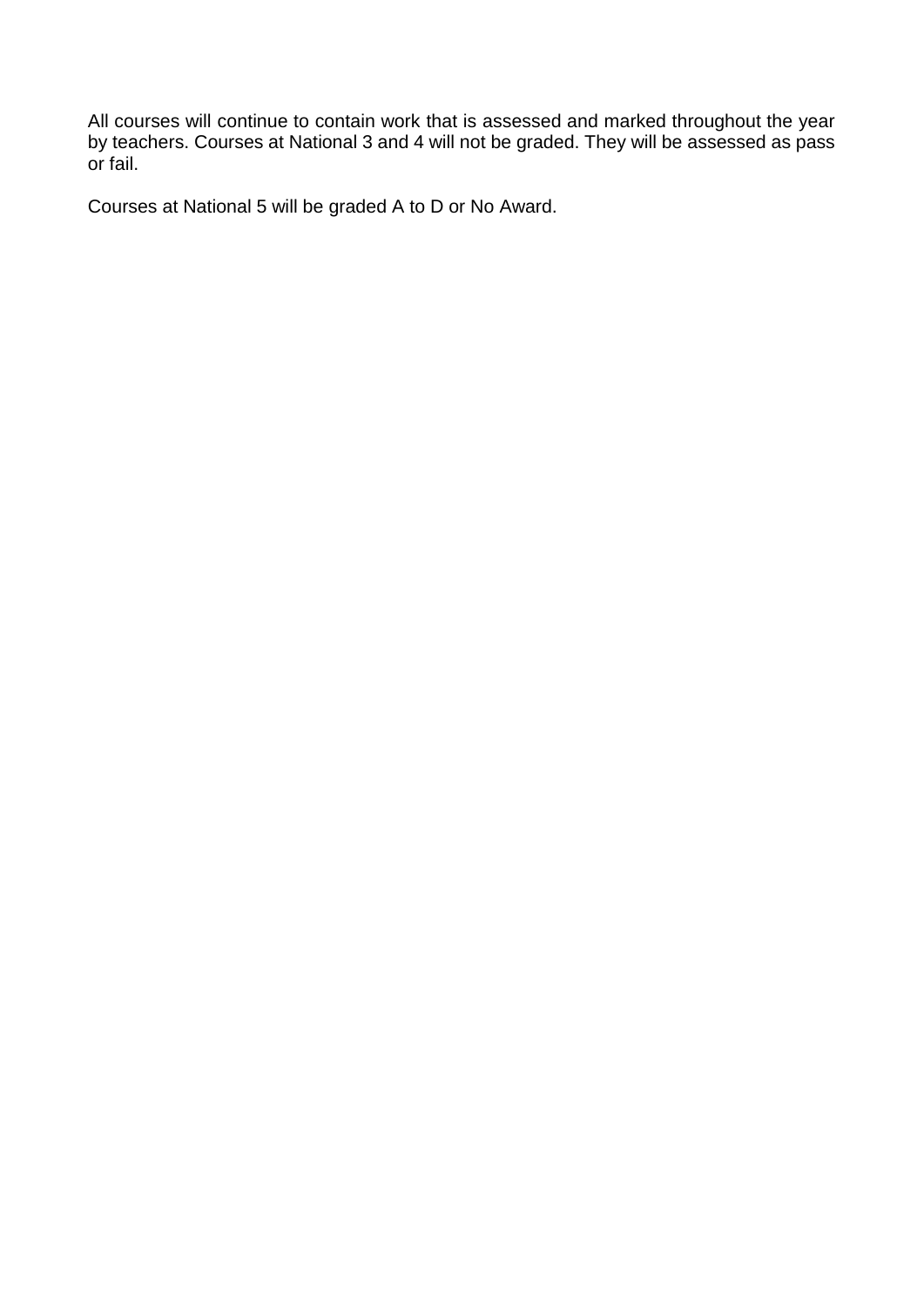# **Information for Students**

## **Making your choices**

You are about to make your choices for the subjects you want to study through **S3 & S4**. It is very important that you think very hard about the subjects that you like, are good at, or that you find interesting. It is also important at this stage for you might want to research and consider which progression route you think you will take into employment as this may have a bearing on the combination of subjects, which you choose to study.

## **Which subjects can I take?**

Everyone will study **English** and **Maths** as well as PSE, RMPS and PE. In addition, you will choose **five** further subjects.

The subject choice form has been divided into five columns.

You are required to choose **one subject** from each column as well as a **reserve subject** in each column.

When looking at your subjects, ask yourself some searching questions about what you are good at and not so good at, about what you like and dislike, about your ability to push yourself if the work becomes difficult.

It is important that you make choices in which **you** are interested. For example, if you are good at Music or Art you may wish to select subjects which allow you to develop these skills as you move through S3 and into S4.

Choosing a course because your friends are doing it is not a good reason for a course choice! Neither is selecting a course because you like a teacher. This teacher may not be teaching that course next year. You will make lots of new friends in S3 in addition to keeping your old friends. This is an exciting part of starting S3.

**Aberdeen City Music School** Students in S3 will be expected to undertake a National 5 course in Music. They will be directed to choose ACMS Music from the dedicated ACMS column and to select 3 options from the remaining columns. For those pupils in ACMS an individual curriculum will be negotiated with your guidance teacher to allow for the additional music tuition to be factored into your timetable.

#### **Music must be a chosen subject.**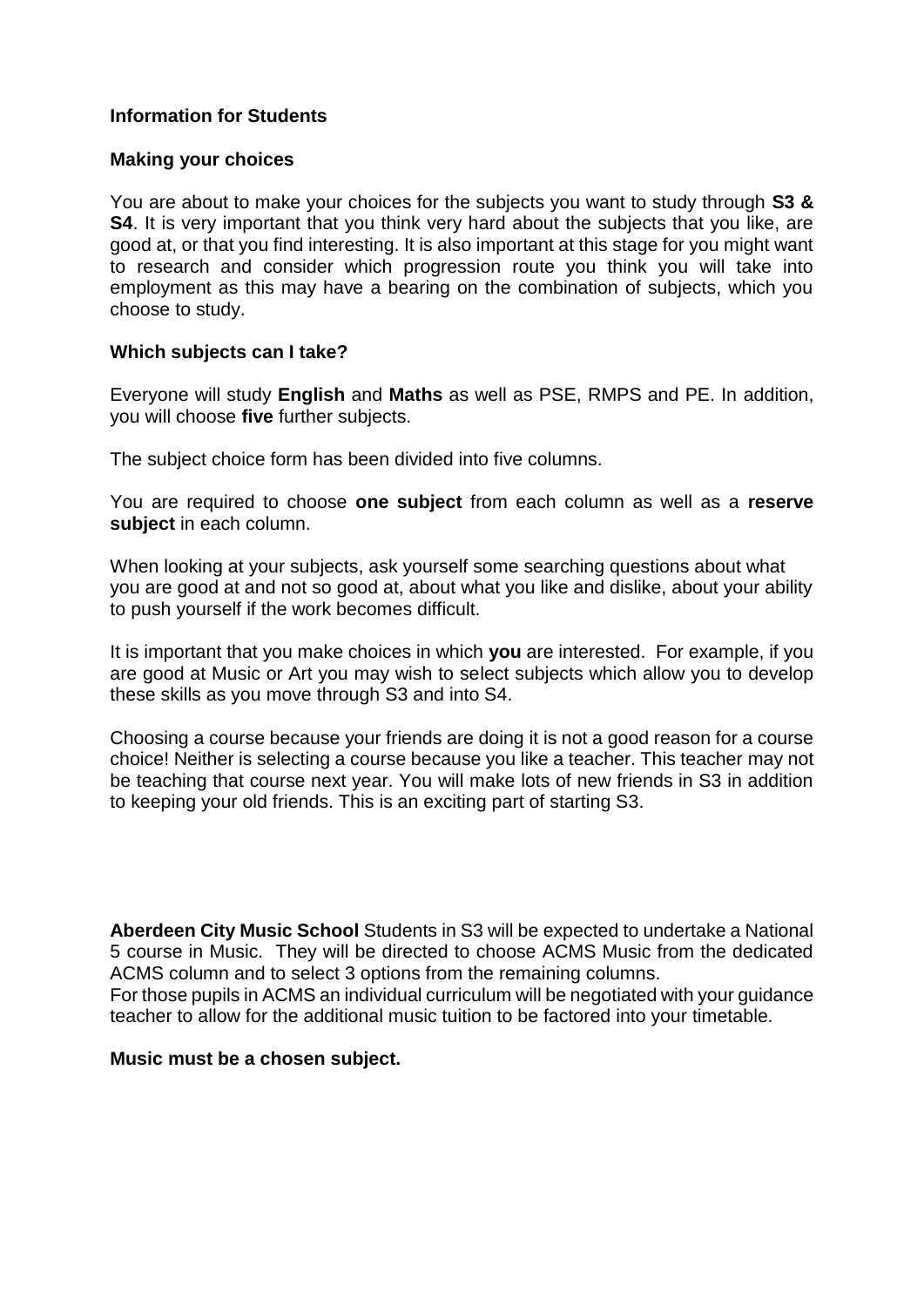# **Who can help?**

- Speak to as many people as you can subject teachers, guidance teacher, your parents /carer and the careers advisor.
- You will already have started on your Careers Education Programme when various relevant topics are covered in the PSE class by your Guidance Teacher.
- You will see the Careers Advisor at other times in the next few years. This may be in a group session, but pupils in the fourth, fifth and sixth year can also request individual interviews.
- You can also find out more about jobs and courses in the Careers library in school and through the websites listed above.
- Choose your options with care, do your research and make good use of all the available information.

And finally, it is important to keep your options open and follow a broad and balanced course. Our curriculum structure is designed to support you to do this.

## **Core Curriculum and period allocation**

#### **S3/4 Curriculum Structure**

The curriculum can be summarised as follows:

| Periods per week |
|------------------|
| 4                |
| 4                |
| 3                |
| 3                |
| 3                |
| 3                |
| 3                |
| 2                |
| 1                |
| 1                |
| 27               |
|                  |

The school working week is 27 periods.

The school library has information about all the Scottish universities and colleges, but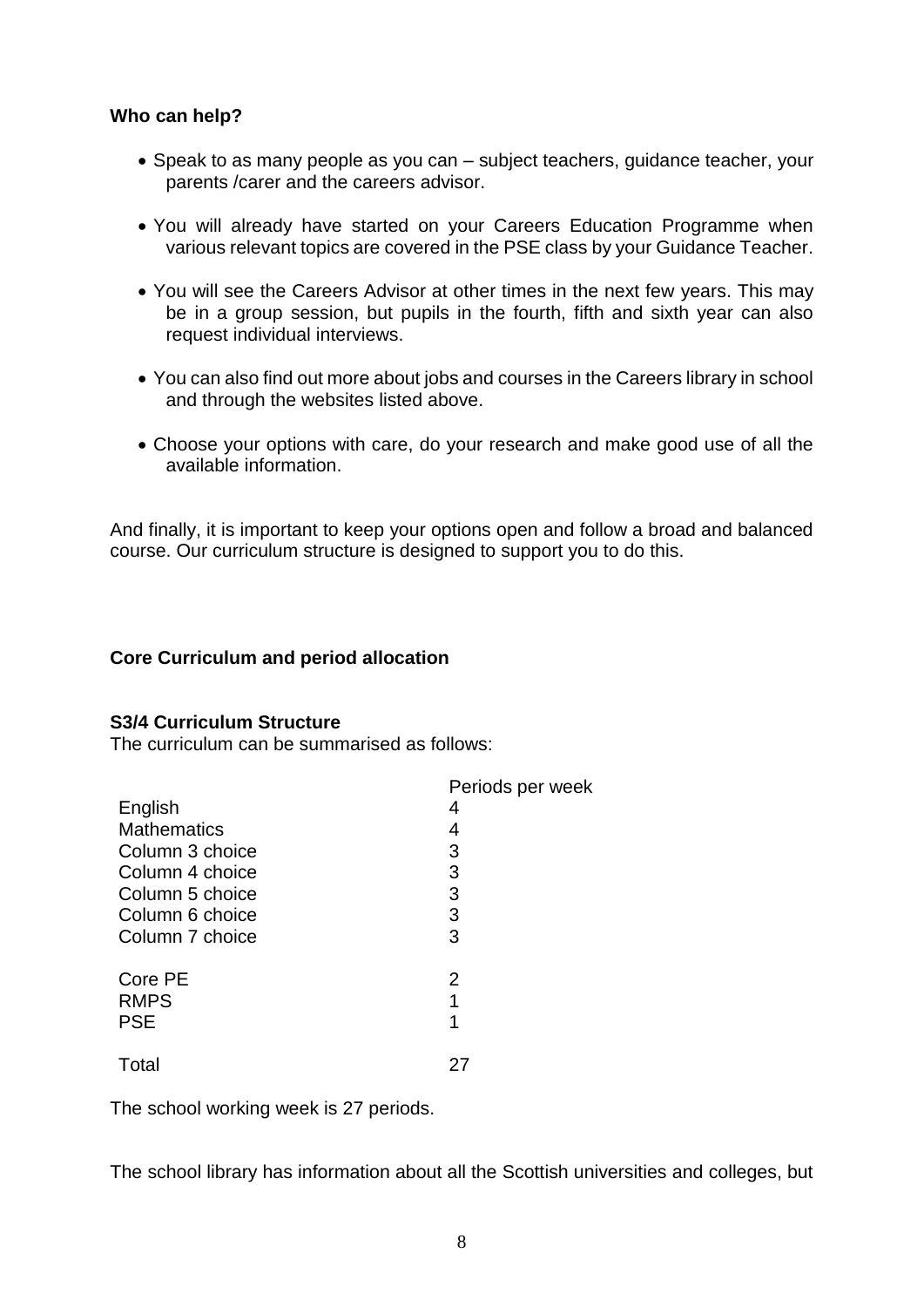you can also research online.

It is also important that if you are considering a specific career choice or are considering going to university that you research the qualifications that are required for that specific course or career choice.

<http://myworldofwork.skillsdevelopmentscotland.co.uk/> (This is used in PSE by your Guidance Teacher) <http://www.ucas.com/students/coursesearch/> http:/[/www.education](http://www.educationscotland.gov.uk/parentzone)**scotland**.gov.uk/**parentzone** <http://www.ucas.net/schoolzone> <http://educationscotland.net/schoolzone>

In the following pages you will find some general information on the range of S3/4 courses available, along with a brief description of the content of the courses and the progression routes.

I hope that you find this booklet informative. If you have further questions, please don't hesitate to get in touch.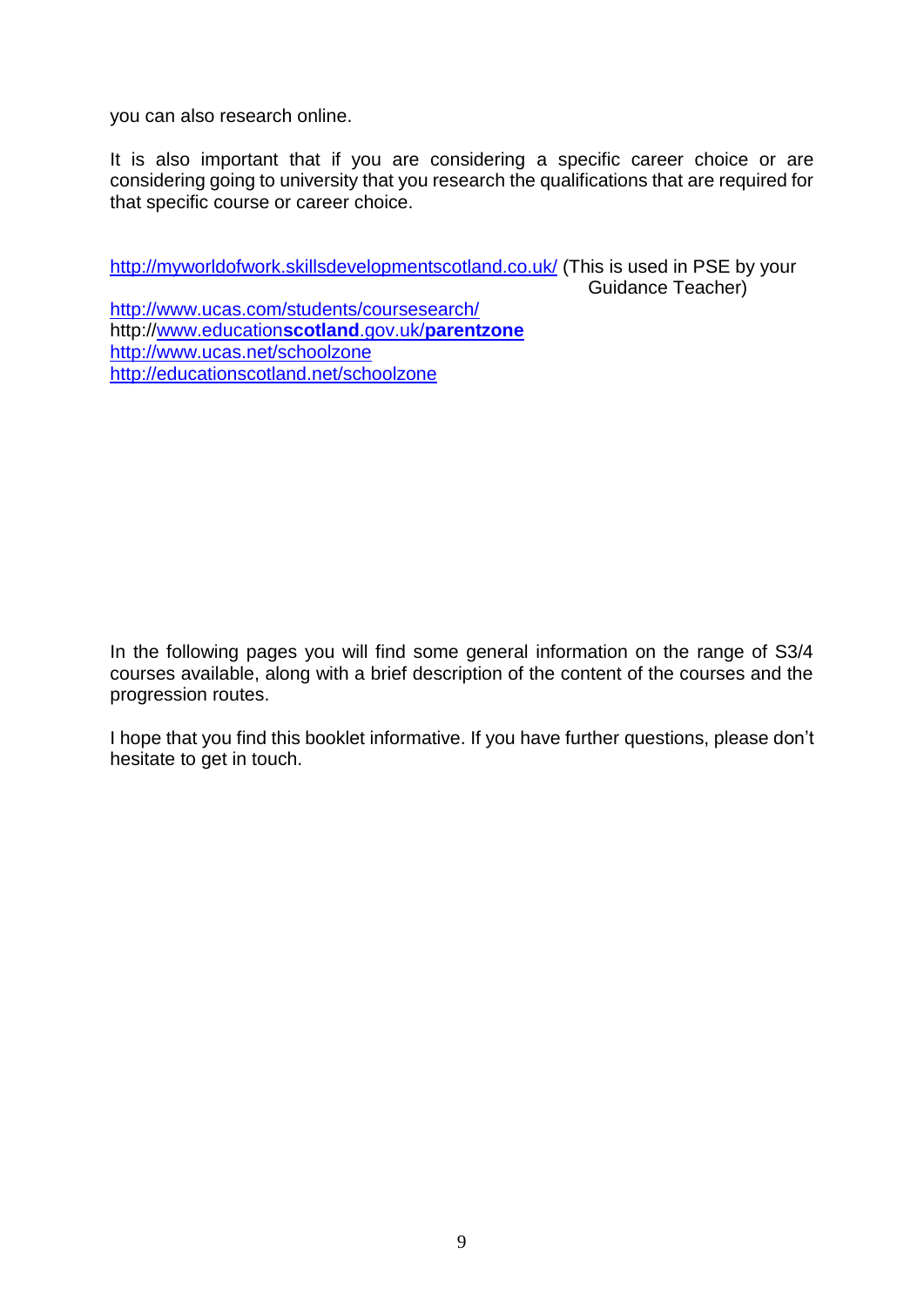# **SUBJECT INFORMATION**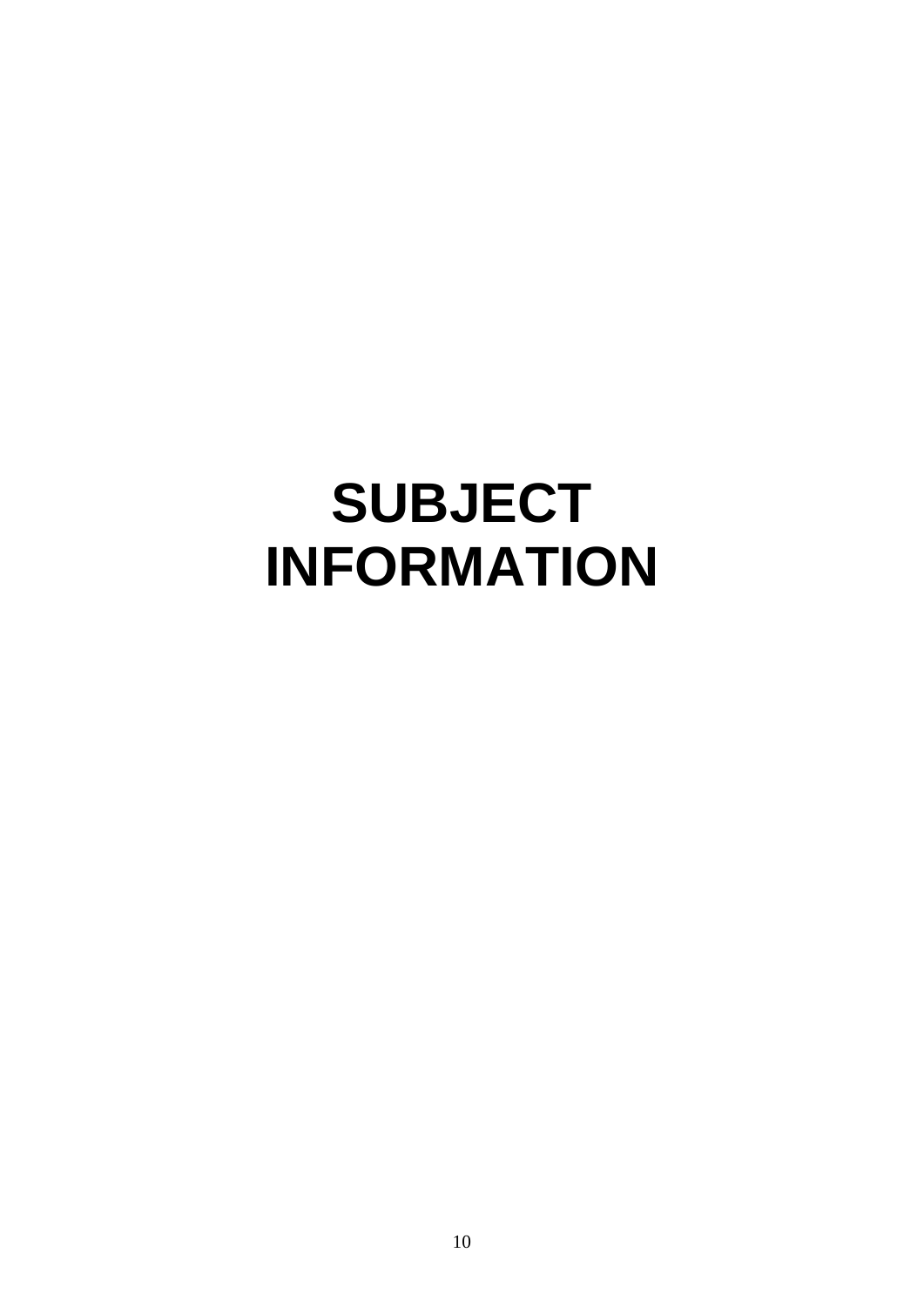# **ART & DESIGN – NATIONAL 4 & 5**

# **Rationale**

This Art and Design course provides opportunities for learners to develop the practical skills and subject based knowledge required for undertaking a national level qualification over two years. Learners will be inspired and creatively challenged, as they explore how to visually represent and communicate personal thoughts, ideas and feelings through their work. Learners are encouraged to challenge themselves and work independently within a level that meets their needs and abilities.

## **Course details:**

## **The Expressive Folio**

This folio enables learners to develop and present their visual ideas in an expressive form, along with the opportunity to gain a critical understanding of artists' working practices, influences and stylistic approach. Learners will select stimuli relating to a personal theme and produce investigative studies using a variety of media. They will explore one line of creative development using of a range of materials, techniques and/or technology in 2D and/or 3D formats. A final outcome will be produced that demonstrates practical skills and the ability to work expressively through a creative process.

## **The Design Folio**

During this folio, learners will plan, research and develop creative design work in response to a design brief. They will develop problem solving and critical thinking skills, as opportunities are given to consider and resolve design issues and constraints. Learners will develop a critical understanding of designers' working practices, including the stylistic influences and themes that inspire their work.

Learners will explore and develop one line of their design concept using of a range of materials, techniques and/or technology in 2D and/or 3D formats. A final solution will be produced that demonstrates the ability to creatively work through a design process.

## **Assessment National 4**

All unit work will be assessed internally on a Pass / Fail basis.

## **Assessment National 5**

Expressive and Design folios will be externally marked by the SQA. There are **100 marks** available per folio.

A question paper that focuses on learners knowledge and understanding of artists' and designers' work and practice completes the external assessment.

This is worth **50 Marks**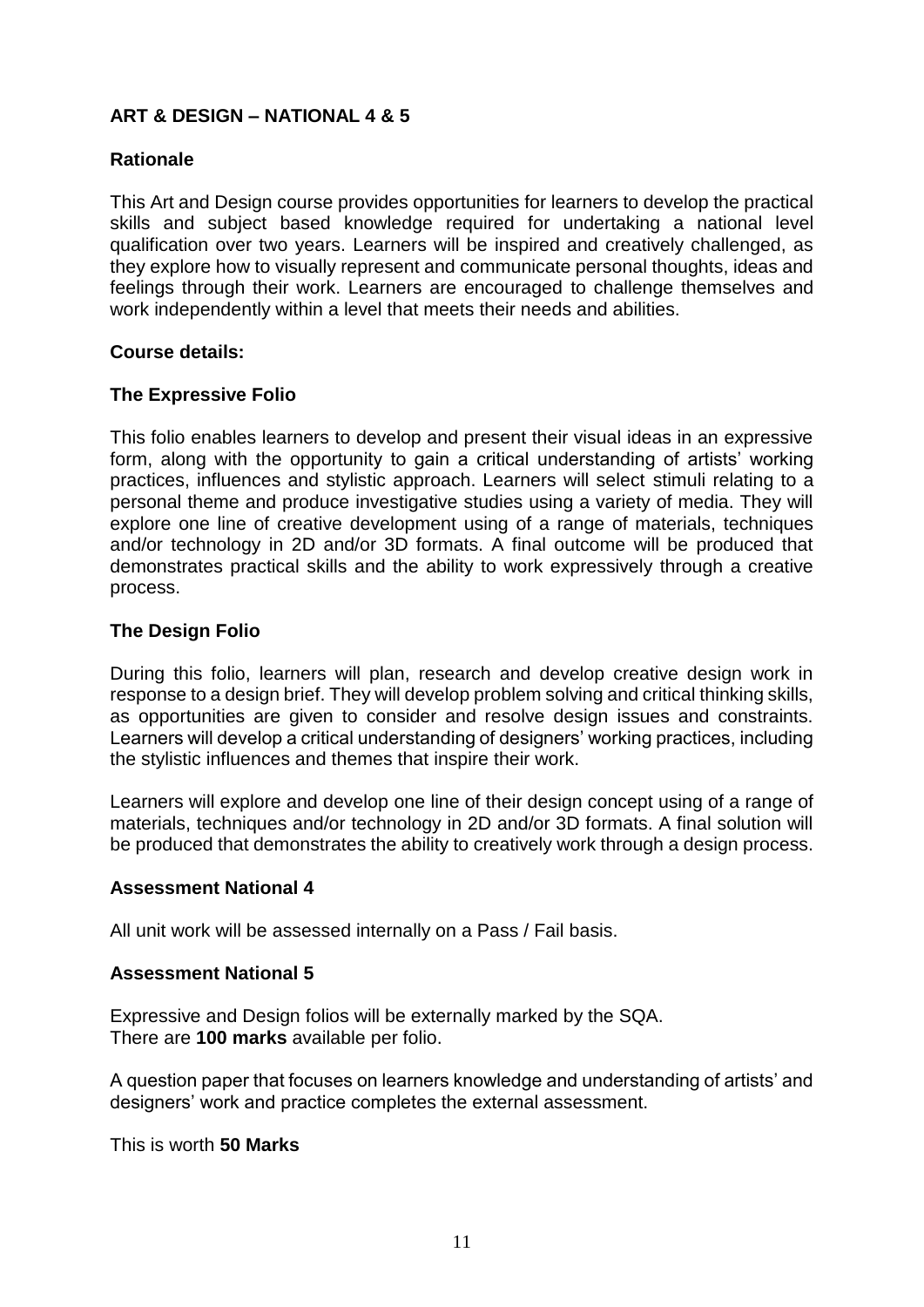# **Progression:**

The N5 Course is designed to provide progression to the Higher qualification. **National Progression Award in Photography (NPA)** 

# **Levels 4 & 5**

The course begins with an introduction to photography and will focus on:

- The Essentials: *Basic camera controls / composition and lighting*
- Downloading / Storage and Computer Manipulation

The aim is to provide learners with the basic knowledge and skills required to undertake the course units. Learners should aim to further develop this knowledge and skills as the course progresses.

Units 1 & 2: *Understanding Photography and Working with Photographs* Units 3 & 4: *Photographing People and Photographing Places* 

## **Understanding Photography & Working with Photographs**

- These units offer learners an opportunity to gain knowledge of photographic styles and genres, as well as learning about the working approaches of chosen photographers. Learners will become familiar with how to use appropriate photographic terminology to express opinions about their own and others photographic work.
- Learners will use the skills and knowledge gained in *The Essentials,* as a starting point to undertake mini projects. This will establish a technical platform from which to progress with more specific photographic tasks in unit 2.

## **Photographing People and Places**

 These units require a personal exploration of various interior and exterior settings with a focus on approaches to composition and lighting.

Learners will look at various approaches to photographing the figure with the use of photographic techniques to communicate expression and mood, as well as consideration of the relationship between the figure(s) and setting. Photo shoots will be carried out during class activities, with the majority completed in their own time.

 Learners will be required to plan photo shoots based on prior research and the work of chosen photographers. The working process will involve image selection and manipulation, as learners work towards unit presentations. Identification of areas of success and improvement will be required, supported by image description, analysis and evaluation of practice.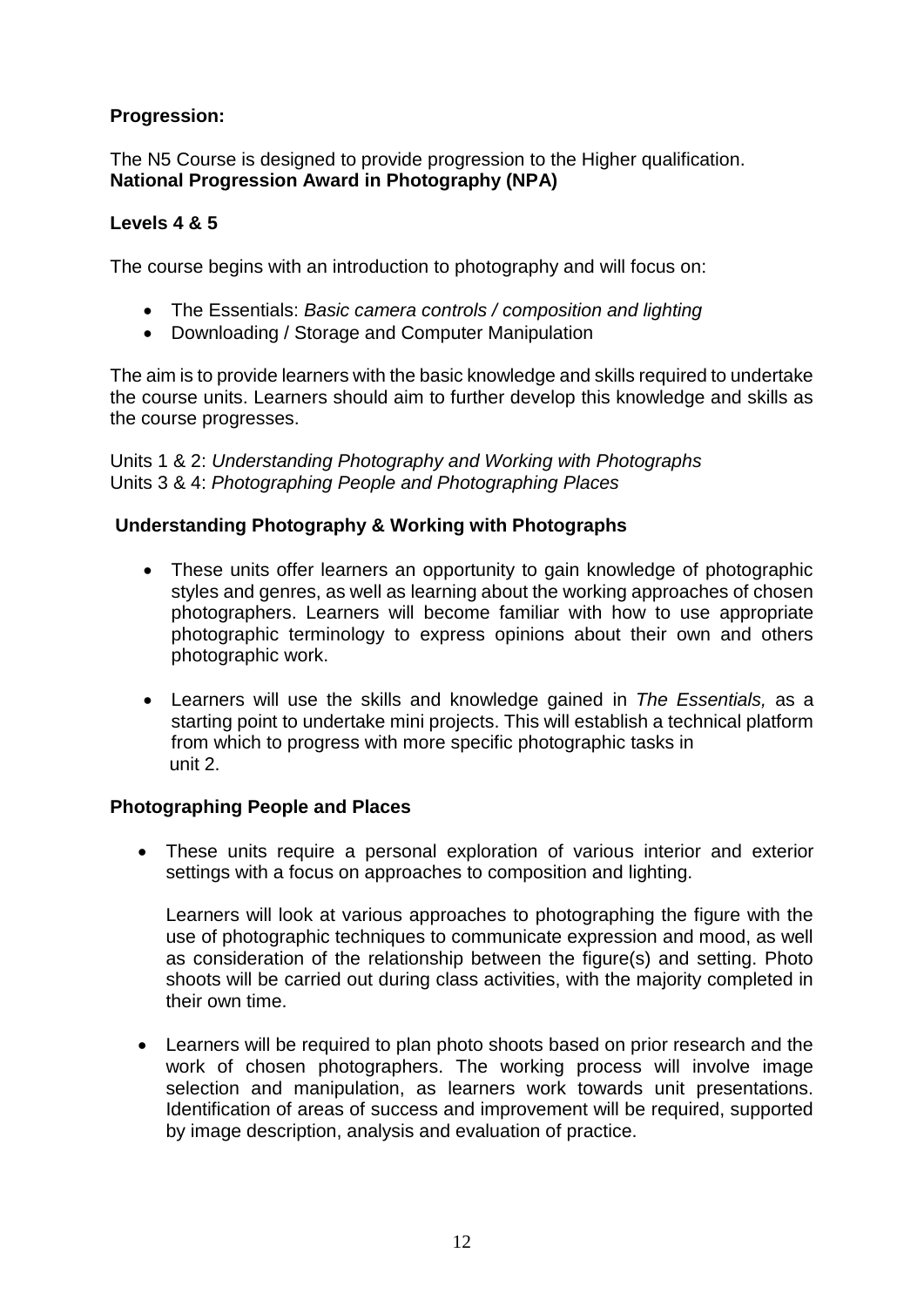**Progression:** The Level 5 course provides a platform for the Higher qualification.

# **Assessment:**

Learners will present final photographs demonstrating a range of photographic skills.

**All units** are **internally assessed** against unit requirements – assessed on a unit-byunit basis or combined - **assessed** on a **pass/fail** basis within centres. Evidence will be a combination of practical, written and oral.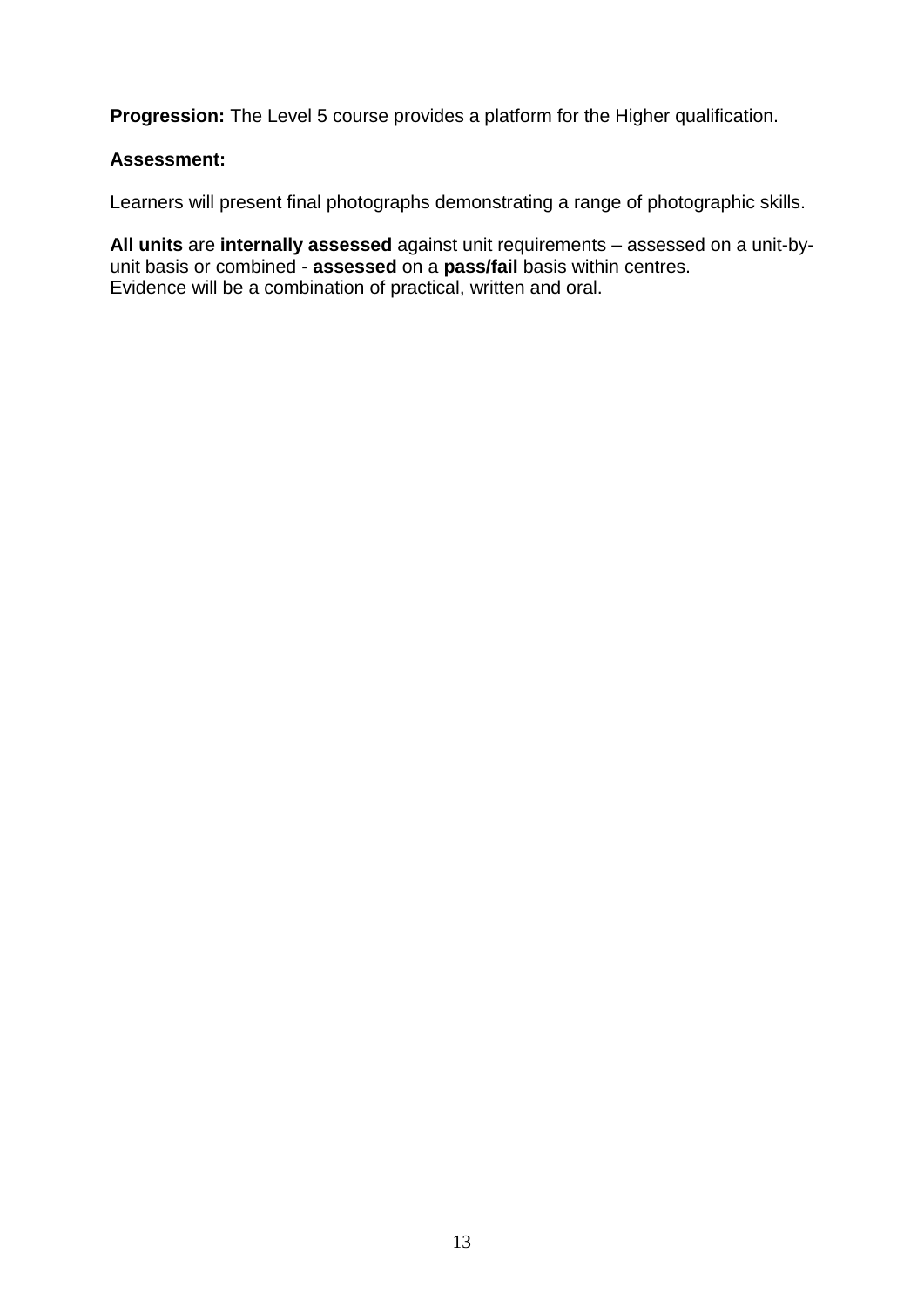# **BUSINESS EDUCATION**

# **ACCOUNTING – NATIONAL 5 (There is no National 4 Accounting course)**

# **Why Study Accounting?**

Financial pressures are one of the most common reasons for business failures; business needs employees who can analyse and interpret financial information, identify the profitability and security of a business as well as being able to manage budgets and control costs.

Accounting relates to many aspects of everyday life and therefore gives you experiences which are topical, and which develop skills for learning, life and work. The course will encourage you to think logically, and to apply accounting principles in your everyday life, thereby supporting your own personal financial security while preparing you for the world of work, or further study of accounting and other business-related disciplines. It deepens understanding of accountancy and highlights a range of accountancy-based career opportunities that are available within all business sectors. A large number of college and university courses with commercial aspects to them may assume prior knowledge of accounting.

Accounting would particularly suit students who enjoy, or wish to take advantage of, numeracy-based learning opportunities as well as those who like to apply their logical and analytical thinking.

# **Course Structure**

The course comprises 2 units and throughout the whole course students will:

- Use ICT to produce and communicate accounting information
- Develop their knowledge and understanding of fundamental accounting concepts and theories

## **Financial Accounting**

Pupils will develop skills, knowledge and understanding to prepare, interpret and analyse financial accounting information by using the relevant accounting concepts and techniques. This information is used by stakeholders to assess their organisation's current financial position.

## **Management Accounting**

Pupils will develop skills, knowledge and understanding of internal accounting information, and are able to prepare this using a range of basic accounting techniques. This information is used by management when making decisions about the future planning and control of their business.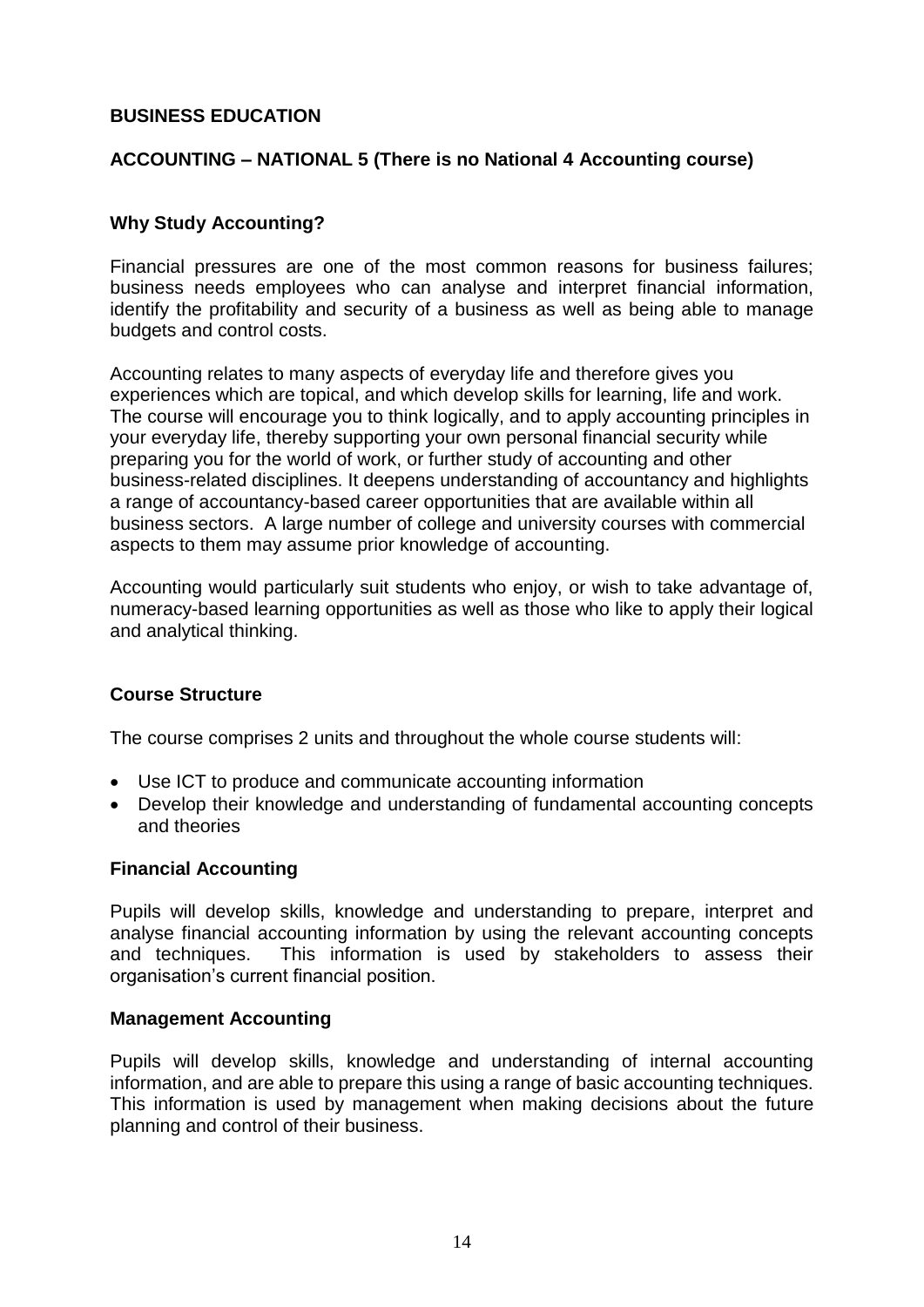# **Course Assessment**

The National 5 Administration and IT course assessment consists of 2 components:

| <b>Component</b>               | <b>Marks</b> | <b>Duration</b>                                         |
|--------------------------------|--------------|---------------------------------------------------------|
| Component 1: Question<br>Paper |              | $130 \mid 2 \text{ hours}$                              |
| Component 2: Assignment        |              | 50   2 hours duration in class under exam<br>conditions |

# **Course Suitability and Progression**

N5 Accounting is designed for learners who enjoy numeracy-based learning opportunities, who pay attention to detail and who like to apply logical and analytical thinking.

Pupils attaining National 5 will be able to continue at Higher and they may also wish to expand their knowledge by studying Accounting at Higher, or Administration and IT at National 5 or Higher.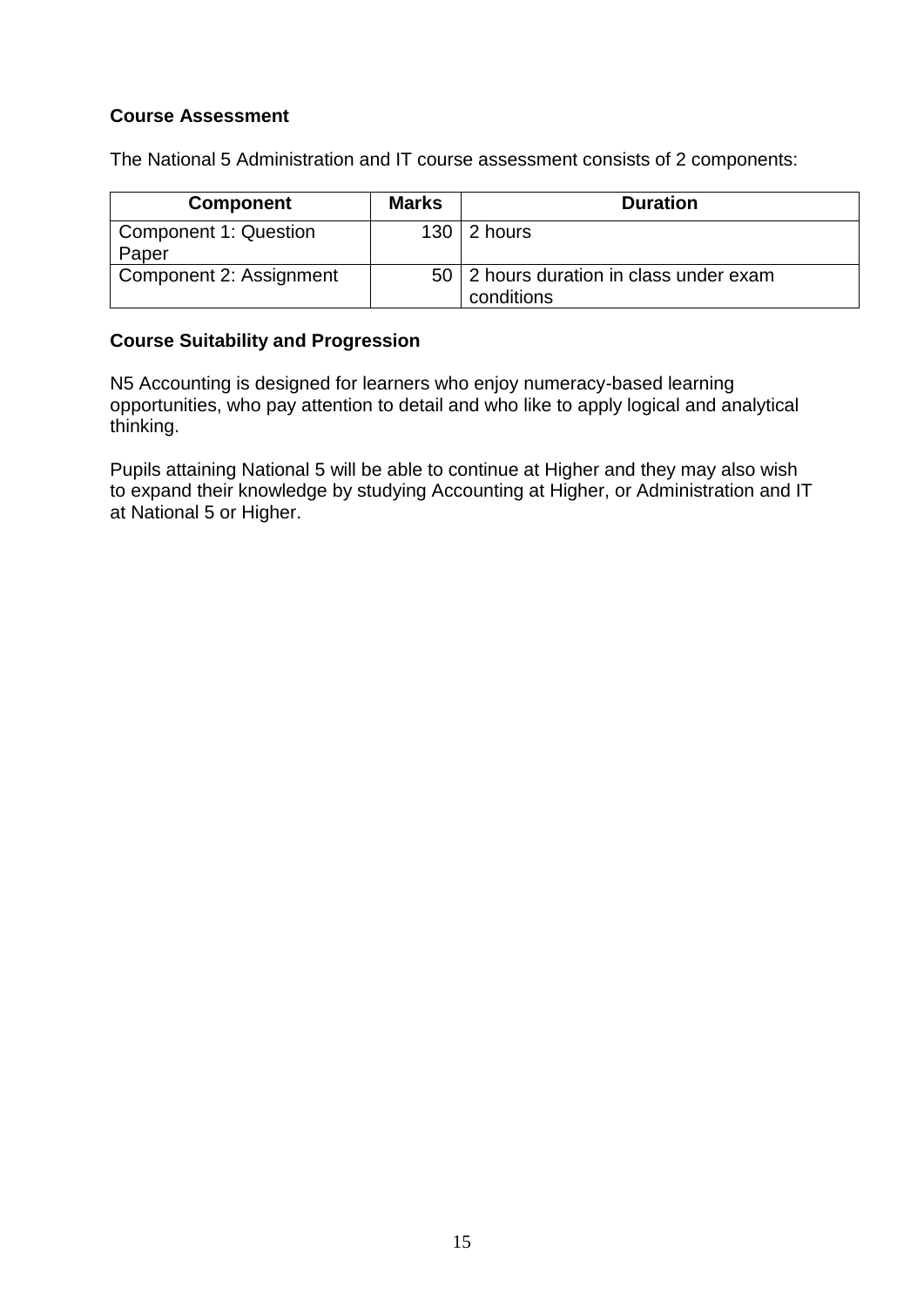# **BUSINESS EDUCATION**

# **Administration & IT – National 5**

Administration and IT National 5 allows pupils to develop an understanding of the administration functional area in the workplace from the perspective of a junior Administrative Assistant. This course develops real life skills that are essential in helping every workplace run smoothly, efficiently and effectively. Pupils learn through an engaging mix of theoretical and practical tasks which allows them to not only build on their course knowledge and understanding but also improve their problem solving, communication and team working skills.

The course will develop and enhance learners existing IT skills. Pupils will be taught using the Microsoft suite of products, by the end of the course pupils will be able to select the IT applications they need to create and edit business documents and have developed the skills to be able to communicate information effectively through the gathering and sharing of information and the organising and supporting of events.

## **Brief Description of Course Progression**

- Pupils will develop existing IT skills learned in S1 and S2 and develop new IT skills for word processing, spreadsheets, database, presentations and desk top publishing.
- Pupils will learn the theory of the tasks and duties undertaken by a junior administrative assistant, such as customer service and arranging travel.
- Pupils will work towards being able to complete within a given time their 2 formal assessments which are marked externally by SQA.

## **Course Structure**

## **Administrative Practices**

- Learners will develop an understanding of key legislation affecting both organisations and employees
- The benefits to organisations of good customer care
- The skills, qualities and attributes required of administrators.
- Carrying out a range of administrative tasks required for organising and supporting events

## **IT Solutions for Administrators**

- Developing learners' skills in IT, problem solving and organising and managing information to complete business tasks
- Using IT applications to create and edit business documents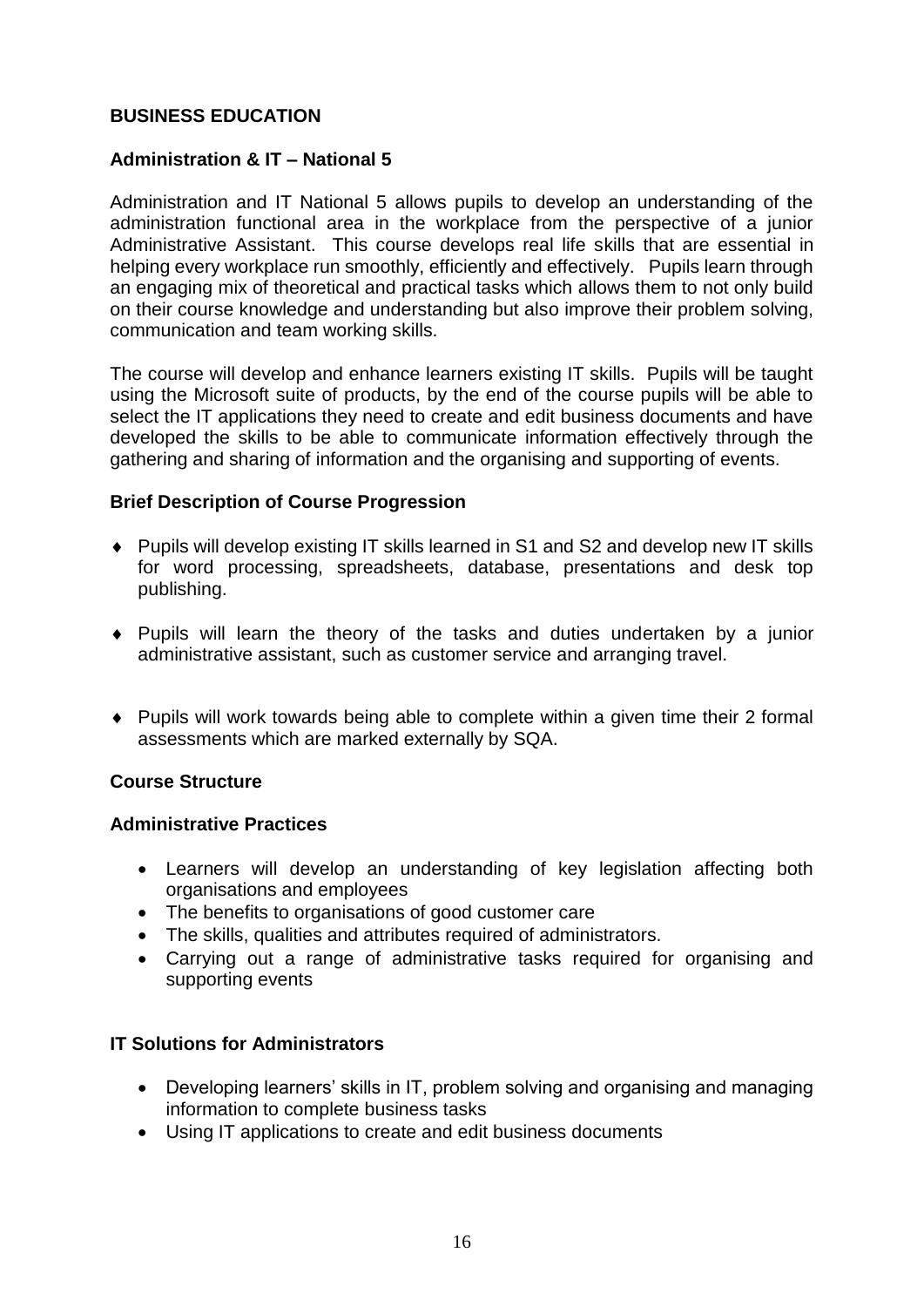Emerging technologies may be incorporated so as to ensure that its content remains current and relevant Undertaking organisational tasks that would be required to support small scale projects and events

# **Communication in Administration**

- Using IT for gathering and sharing information with others in administrationrelated contexts
- Developing an understanding of what constitutes a reliable source of information
- Identifying and using the most appropriate methods for gathering information
- Communicating information in the most effective, efficient and appropriate manner

## **Course Assessment**

The National 5 Administration and IT course assessment consists of 2 components:

| <b>Component</b>            | <b>Marks</b> | <b>Duration</b> |
|-----------------------------|--------------|-----------------|
| Component 1: Question Paper | 50           | 2 hours         |
| Component 2: Assignment     | 70           | 3 hours         |

Pupil progress will be assessed through continuous assessment and homework tasks.

## **Course Suitability and Progression**

Administration National 5 is suitable for learners who have an interest in careers such as Administration, Planning, Events Management and Logistics. Also for Pupils who enjoy paying attention to detail, have reasonable numeracy and maths skills, like solving problems and working with ICT.

The National 5 course is designed to provide progression to the Higher Administration and IT course.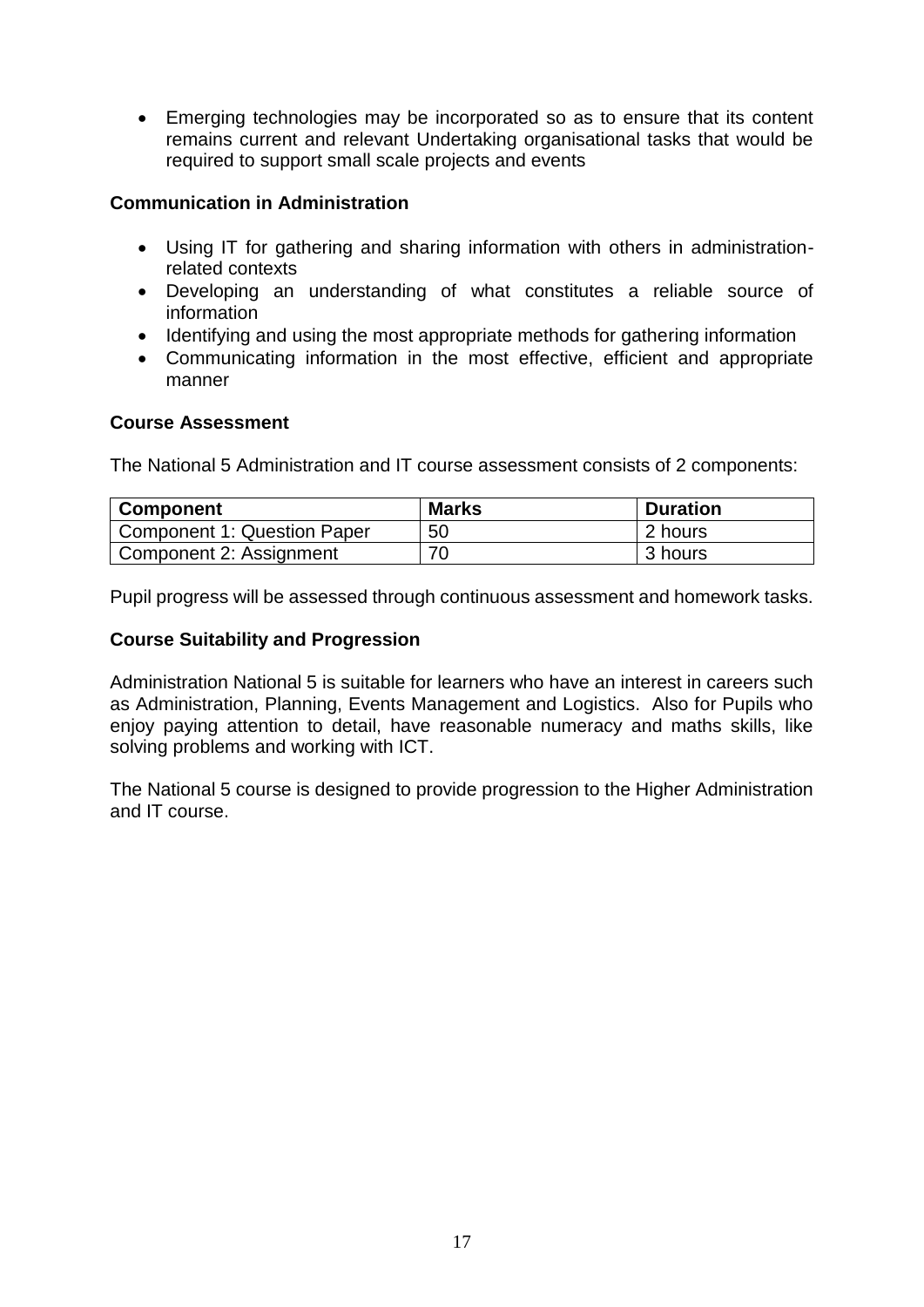# **BUSINESS EDUCATION**

## **Business Management – National 5**

Business Management introduces learners to the dynamic world of business. Pupils will discover what it takes for organisations to be successful in their local, national and global environments. They will study the impact internal and external factors can have on an organisation. And be introduced to some of the methods of organising, planning and managing organisations which allow them to run efficiently and effectively.

Pupils will come to appreciate the role business plays in society as it creates wealth, jobs and through taxation provides services. This course also enables learners to understand the effective contribution to society consumers, employees, employers and the self-employed make.

Learners will be introduced to the many and varied legal structures organisations have in the UK; from sole traders through to social enterprises and the impact stakeholders can have on an organisation. The course focuses on the 4 main functional areas a business would manage; HR (People), Finance, Marketing and Operations.

## **Brief Description of Course Progression**

- Pupils begin their journey by gaining an understanding of what is meant by business and the types of organisation found in the UK. Through use of case studies and studying real life business situations pupils will explore issues relating to the external environment in which organisations operate.
- The course will then study each of the 4 main functional areas; again through the use of real life business situations.
- Finally, time will be given to preparing pupils to sit the 2 end of year assessments ie the coursework and end of year exam components. Both of which are marked externally by SQA.

# **Course Structure**

## **Understanding Business:**

Pupils will be able to:

- Understand how entrepreneurship supports business development, creating wealth and employment
- Explain how organisations contribute to generating wealth and satisfying customers' needs
- Describe key business terms and concepts, and knowledge of their application in familiar business situations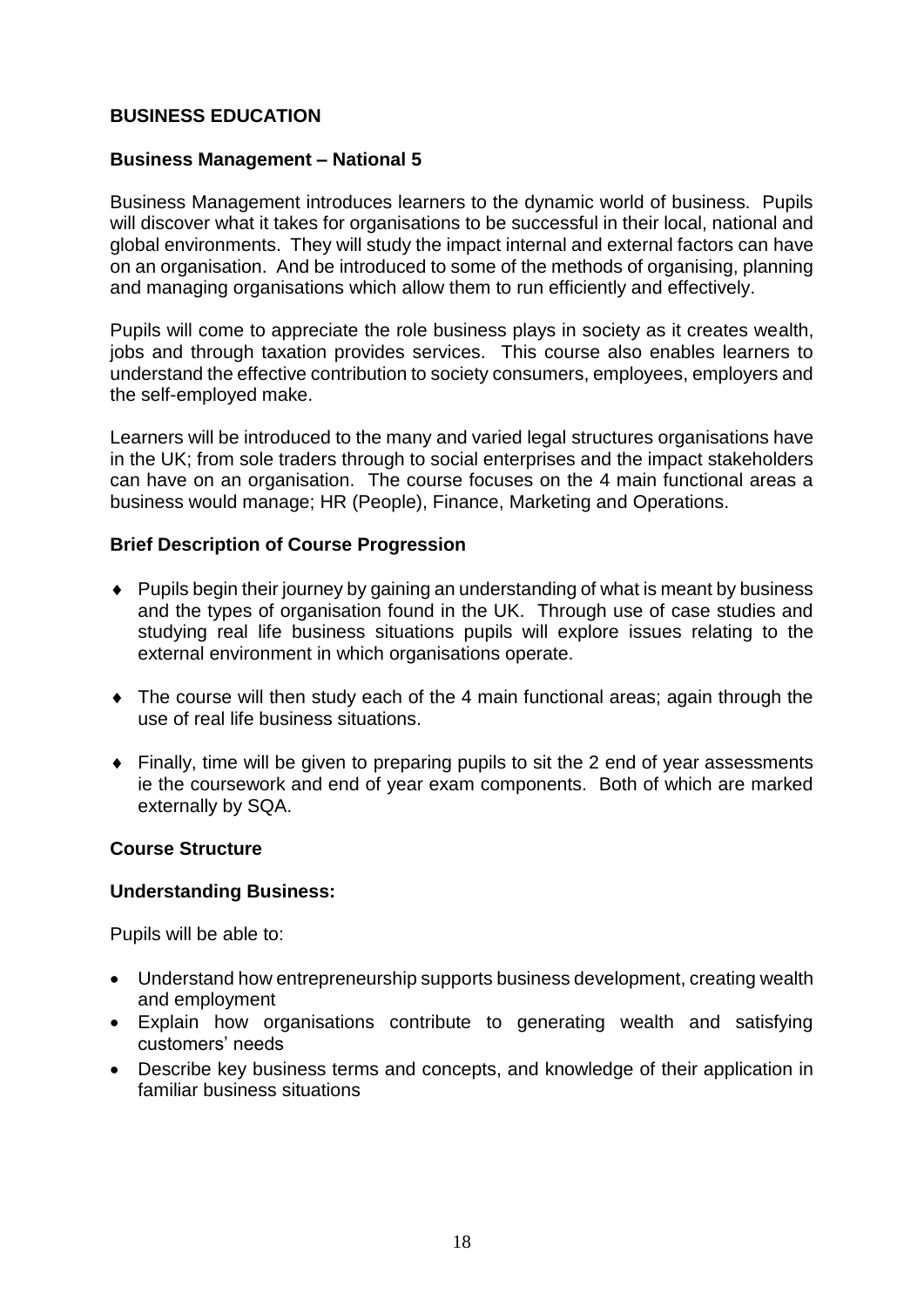# **Management of People and Finance**

Pupils will be able to:

- Grasp theories, concepts and processes relating to the Human Resources function.
- Understand the importance of keeping staff safe, secure and motivated.
- Have knowledge of the importance of liquidity to organisations.
- Interpret financial information in order to solve financial problems facing organisations.
- Undertake and analyse basic financial calculations.

## **Management of Marketing and Operations**

Pupils will be able to:

- Understand the importance of Marketing as a communication tool with customers.
- How Marketing can maximise customer satisfaction and enhance competitiveness.
- Understand and describe the different types of production processes available to manufacturers.
- Explain different methods of quality assurance and the importance to manufacturers of ensuring consistent quality of goods.

## **Course Assessment**

The National 5 Administration and IT course assessment consists of 2 components:

| <b>Component</b>                   | <b>Marks</b> | <b>Duration</b>                        |
|------------------------------------|--------------|----------------------------------------|
| <b>Component 1: Question Paper</b> | 90           | 2 hours                                |
| Component 2: Assignment            | 30           | 8 hours (for research and write<br>up) |

The Assignment is in the form of a business report based written on a topic of each pupil's choosing.

Pupil progress will be assessed through continuous assessment and homework tasks.

## **Course Suitability and Progression**

National 5 Business Management is suitable for anyone with an interest in business and/or entrepreneurship. As practical elements are built in to the course, it is suitable for learners who like the idea of creating and running an enterprise activity and enjoy making use of their research and problem solving skills. Pupils need to have reasonable literacy and numeracy skills to be able to undertake the assessment sections of the course. Business is an important component for most college and degree courses and this N5 course provides a good foundation for later learning.

Pupils attaining National 5 will be able to continue at Higher and they may also wish to expand their knowledge by studying Accounting at Higher, or Administration and IT at National 5 or Higher.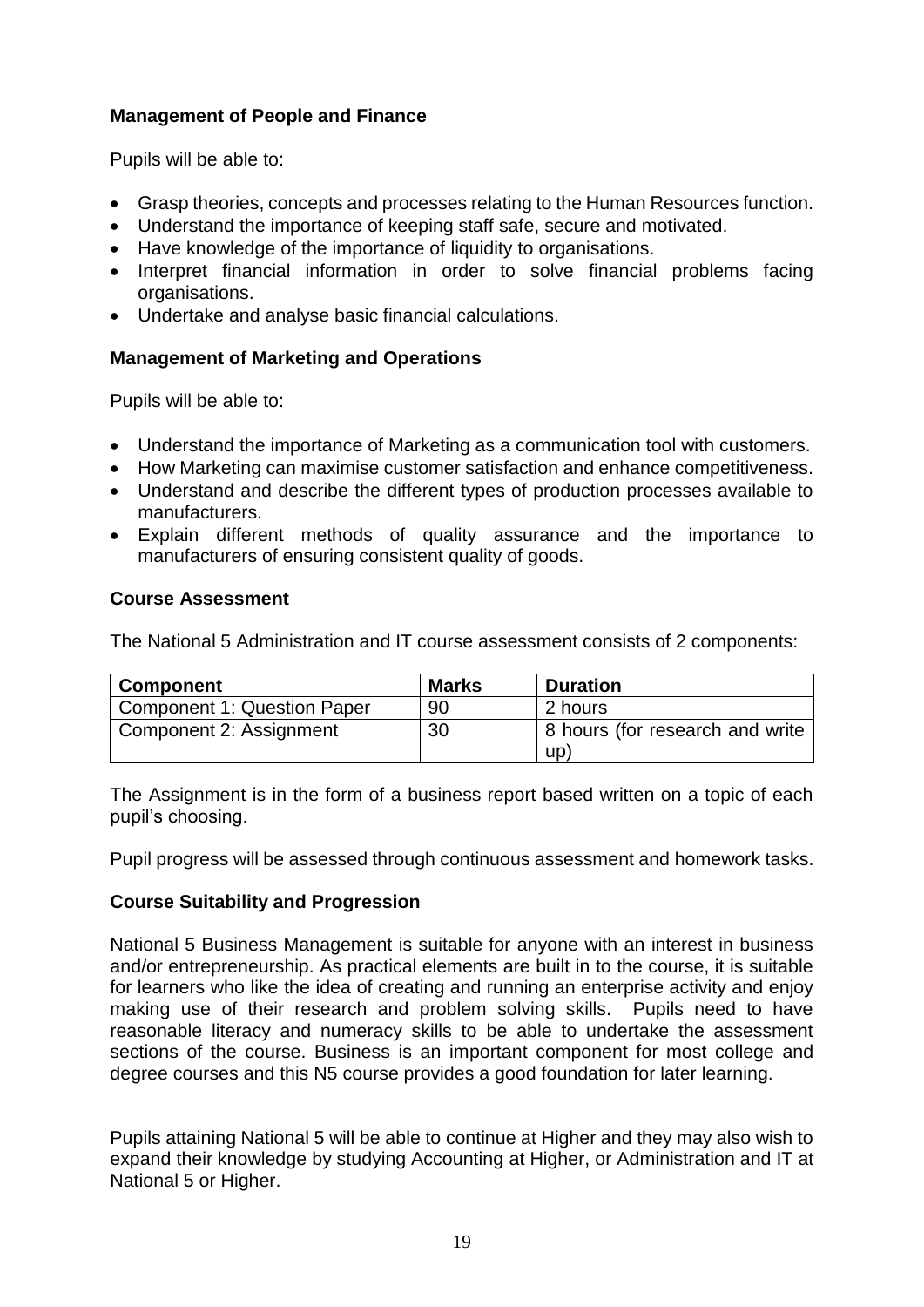# **Computing Science – National 5**

This course will be aimed at pupils beginning the National 5 course in S3 and attaining the qualification in S4. It is a progression from the foundational knowledge they have studied in S2.

# **Why study Computing Science?**

Computing Science is vital to everyday life – socially, technologically and economically. Computing is embedded in the world around us, from systems and devices in our homes and places of work, to how we access education, entertainment, transportation and communication. Understanding computational processes and thinking is also vital to many other fields including science, economics, business and industry.

While many students will want to become computing professionals, all will benefit from the development of these foundational skills and the underpinning knowledge necessary to meet the needs of society today and for the future.

## **The course aims to enable you to:**

Develop a range of computing and computational thinking skills, including: skills in analysis and problem solving, design and modelling as well as developing, implementing and testing digital solutions across a wide range of contemporary contexts.

Develop knowledge and understanding of key computing concepts and processes and the ability to apply this to a variety of problems; and an awareness of the impact of computing technologies on the environment or society.

## **Course Content**

The Course has four Units and the Course Assessment Assignment.

## **Software Design and Development:**

Developing knowledge, understanding and practical problem solving skills in software design and development, through a range of practical and investigative tasks using appropriate software development environments.

Developing programming and computational thinking skills by implementing practical solutions and explaining how these programs work.

## **Computer Systems:**

Developing an understanding of how data and instructions are stored in binary form and basic computer architecture.

Gaining an awareness of the environmental impact of the energy use of computing systems and security precautions that can be taken to protect computer systems.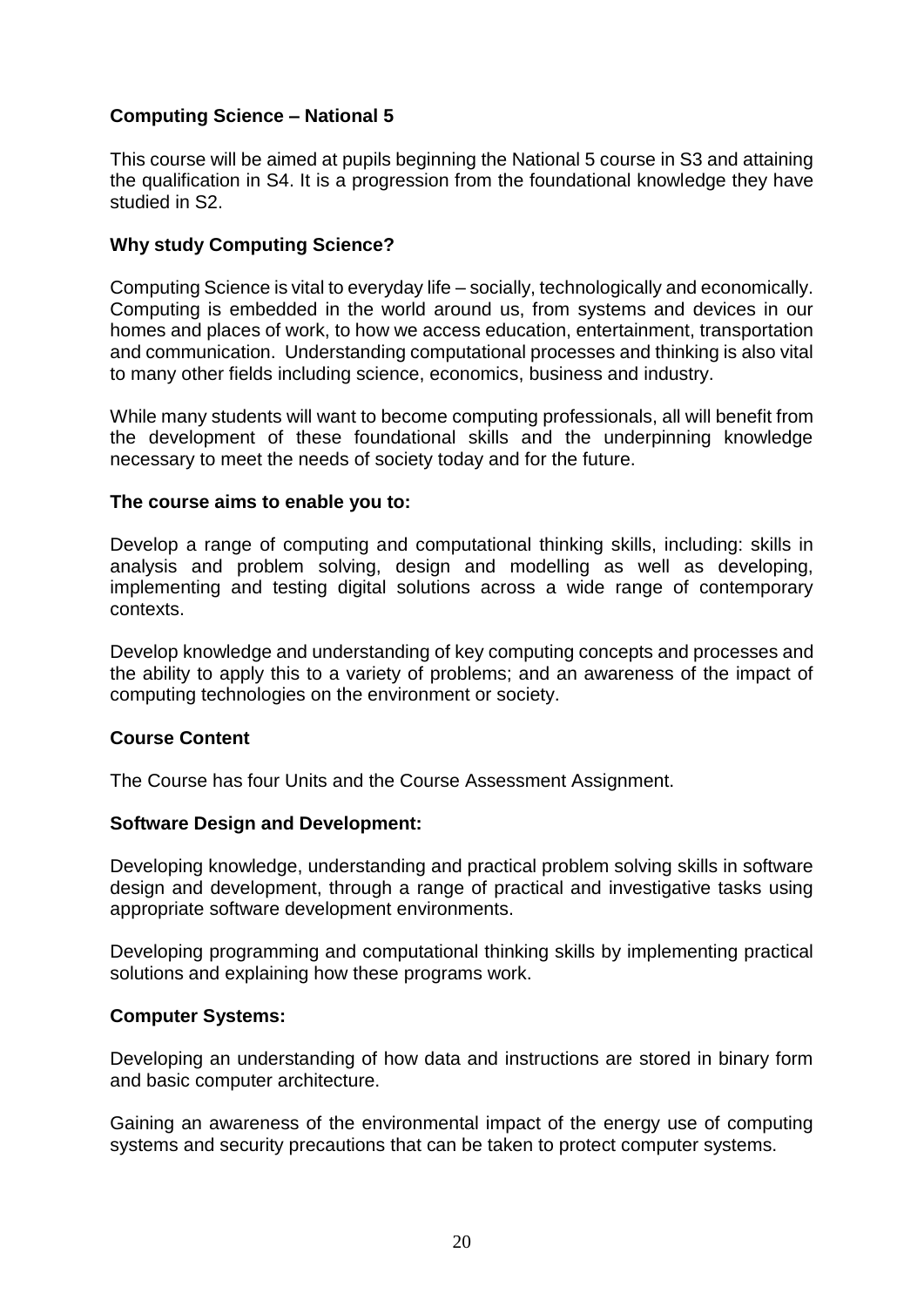# **Database Design and Development:**

Developing knowledge, understanding and practical problem-solving skills in database design and development, through a range of practical and investigative tasks.

Applying computational-thinking skills to analyse, design, implement, test and evaluate practical solutions, using a range of development tools such as SQL.

## **Web Design and Development:**

Developing knowledge, understanding and practical problem solving skills in web design and development, through a range of practical and investigative tasks.

Applying computational-thinking skills to analyse, design, implement, test and evaluate practical solutions to web-based problems, using a range of development tools such as HTML, CSS and Javascript.

#### **Assessment**

The pupils are assessed throughout the course in the form of tests and end of unit assessments.

National 5 Computing Science is assessed through a 110 mark 2 hour external exam (69% of the marks) and a 50 mark coursework assessment, completed in class time (31% of the marks).

The exam will have two sections: section 1 (25 marks) will consist of a number of short answer questions; section 2 (85 marks) consists of extended response questions that integrate topics from the full range of course content.

The assignment will have 50 marks and will require you to apply the skills you have learnt in Programming, Database and Web Design to solve a real world problem.

## **Progression**

Pupils will be able to continue with Computing Science to Higher in S5 and also the NPA Computer Games Development level 5 course. Pupils may also wish to expand their knowledge by studying Business Management or Administration and IT at National 5 or Higher in S5 or S6.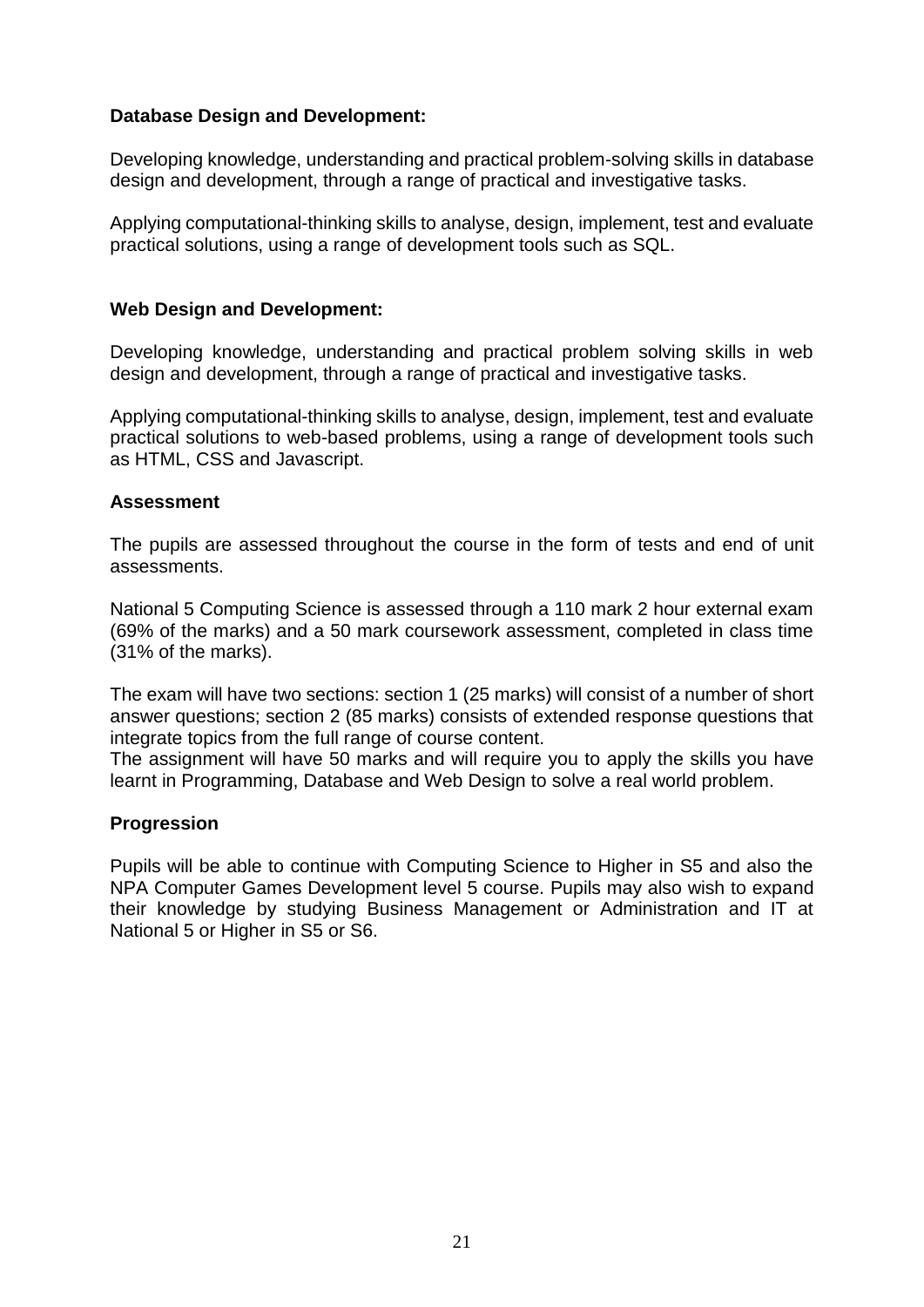# **DRAMA**

## **Curriculum Area: Expressive Arts**

Welcome to the Drama Department and a chance to really expand your performance and life skills through a number of different activities, productions and presentations. We place a huge focus on transferable skills and lifelong learning

## **Course Outline**

National 4 and 5 Drama provides opportunity for pupils to further develop their practical skills in creating and presenting drama as well as continuing to explore the areas of theatre production in order to enhance drama when presenting. A strong emphasis on public performance is given and students are asked to maintain a folio of evidence. The transferable skills that Drama offers makes this an exciting course option for everyone – enabling them to apply the skills learnt to their future careers

## **Course Content**

**Drama Skills** – In this unit pupils will develop their skills, knowledge and understanding to create and present drama from a range of stimuli including working with texts.

**Production Skills** – The aim of this unit is for pupils to further develop their knowledge of a range of production skills. They will then use these skills to enhance drama when presenting. Pupils will get the opportunity to explore different Production Skills such as Set Design, Props Design, Lighting Design, Sound Design, Costume Design, Hair and Make-up Design as well as Acting and Directing. When this is complete pupils will be allowed to choose a Production Skill to specialise in.

**Performance -** Pupils will draw on, extend and apply the skills they have learned during the course to a performance of a scripted extract. The pupils can be assessed on their chosen Production Skill speciality.

## **Homework**

Homework will be issued to support the learners journey throughout the course. Learners will have deadlines to follow. Learners will be expected to apply research skills to a subject area, develop design plans, learn lines, complete characterisation tasks and study given plays – this will all contribute to the generation of evidence required for the course. Other 'homework' may include extra rehearsal times at lunch or after school and if there is an opportunity we will visit the theatre to watch live performances.

## **Assessment at National 4**

This is done internally and requires the pupil to provide evidence of successful completion of the above units of work. Evidence is gathered over two years and will be in the form of folio work and recorded performance.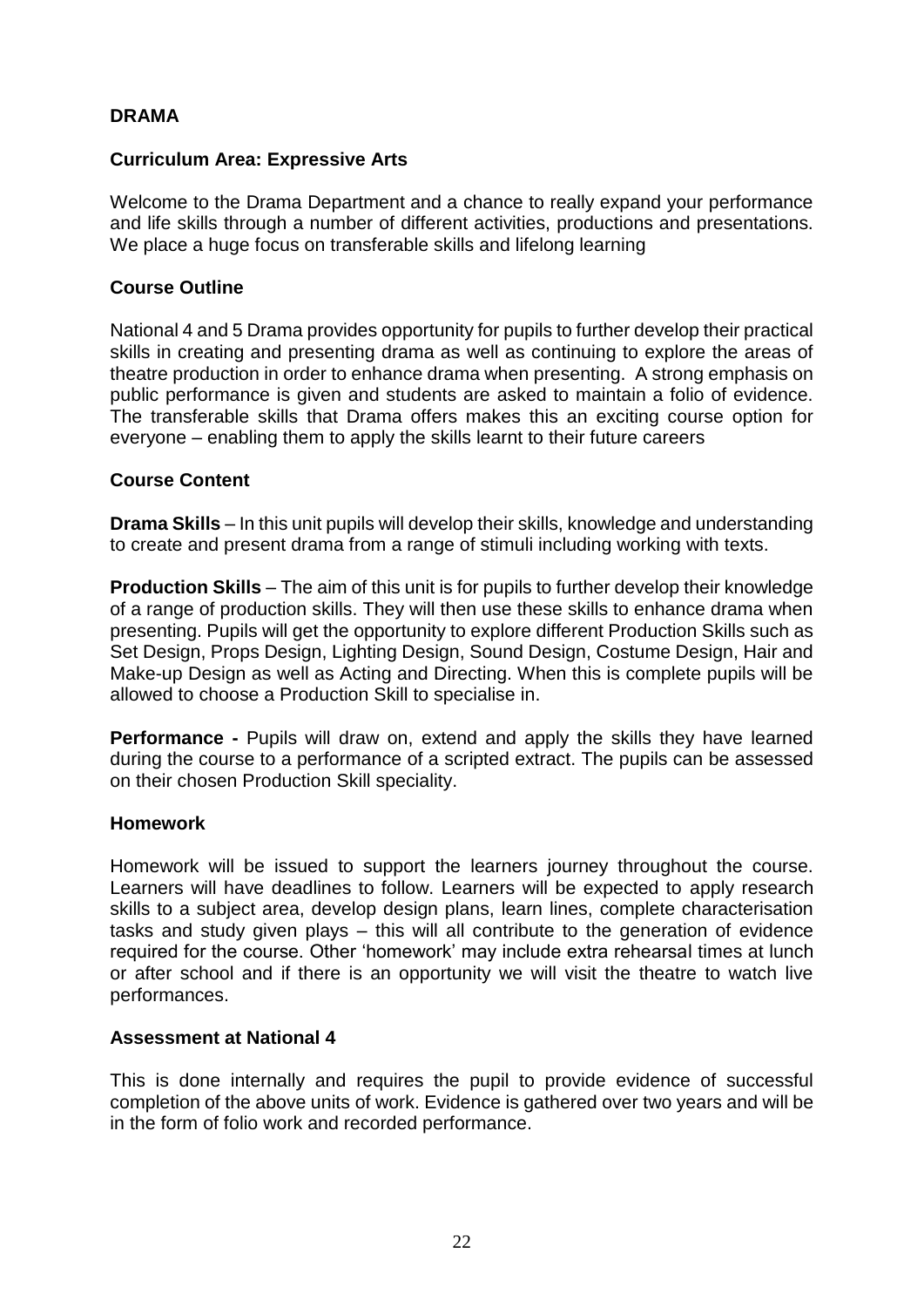# **Assessment at National 5**

This is done externally by the SQA with:

Performance Exam– Externally Assessed Performance (60%) Question Paper – Externally Marked (40%)

# **Progression**

National 4 progresses to National 5

National 5 progresses to Higher Drama or NPA Acting and Performance (SCQF Level 6)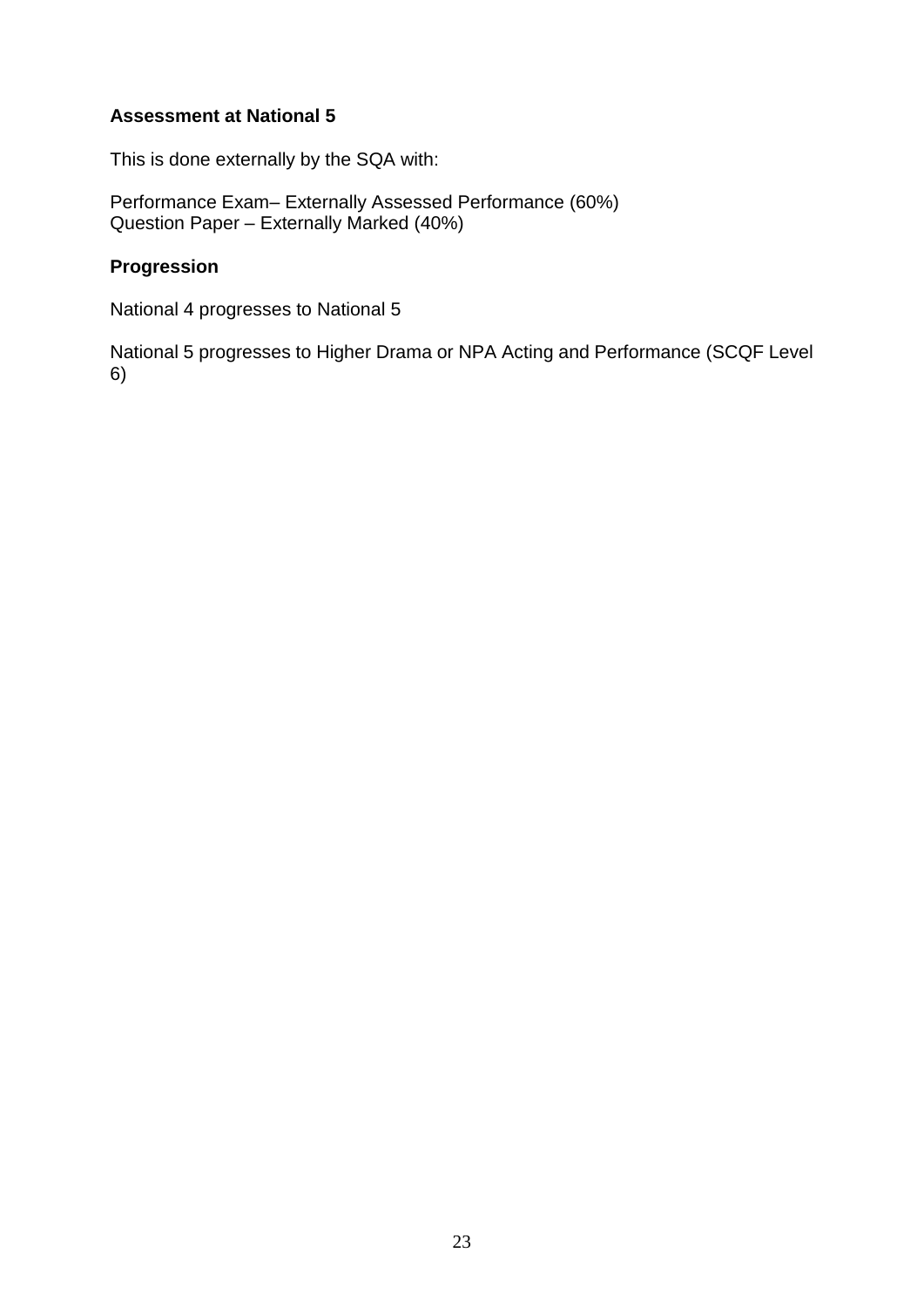# **ENGLISH AND LITERACY**

## **Description of course**

This year builds upon the foundations laid in the first two years of the CfE English course. You will continue to work on the 4 key principles of English: Reading, Writing, Listening & Talking. However, the focus will be on working towards the National Courses at N3, N4 or N5 depending on pupil performance.

## **My learning**

## **What will be different in S3?**

The S3 course takes the parts of S1/2 that you enjoyed and develops them in more depth. You will have the opportunity to hone your language skills on a challenging Novel; interesting Drama texts and begin the Scottish Set Text study which is a compulsory part of the SQA National courses. You will also develop your RUAE skills and work towards the Performance: Spoken Language Outcome.

## **How will I learn?**

In the English department a key aspect of our teaching is Communication – talking to each other. Your skills will develop best when you can engage in a variety of different Learning opportunities such as Collaborative teams where you will work together to complete tasks and support each other to be successful. You will also be encouraged to work in pairs but most importantly you will develop your skills in working independently on tasks and to think and plan responses. The National Courses are all about developing your skills in working through texts, keeping accurate notes, and becoming adept at revising in class and at home for assessments and to demonstrate knowledge.

## **How will I know I am progressing?**

This is a very important question. You will be continually evaluating your own work with clear Success Criteria. Every task will be linked to the skills and you will identify what you have learned and what you might need more help with. Work will be shared on Google Classroom so you can go over it in your own time to check you understand. Your teacher will take in your work to review your notes and offer guidance if they are not correct. Your teacher will also set short on-going tasks to measure your progress and of course, you will take part in Assessments to measure your progress against the National Standards. At the end of S3 you will sit a full Assessment of all skills.

## **How can I take this course forward into the Senior Phase?**

By the end of S3 you and your teacher will have an awareness of how you are performing in the National Courses. You will continue to learn from a range of materials and consolidate your skills from S3 to ensure you get the result you deserve at the end of S4. All pupils will continue to develop their skills in English and Literacy to the end of S4. In S5/6 Senior Phase pupils can choose to study English at the next level (National 5 or Higher) or move to another course such as Level 5 Communication or Level 6 Journalism.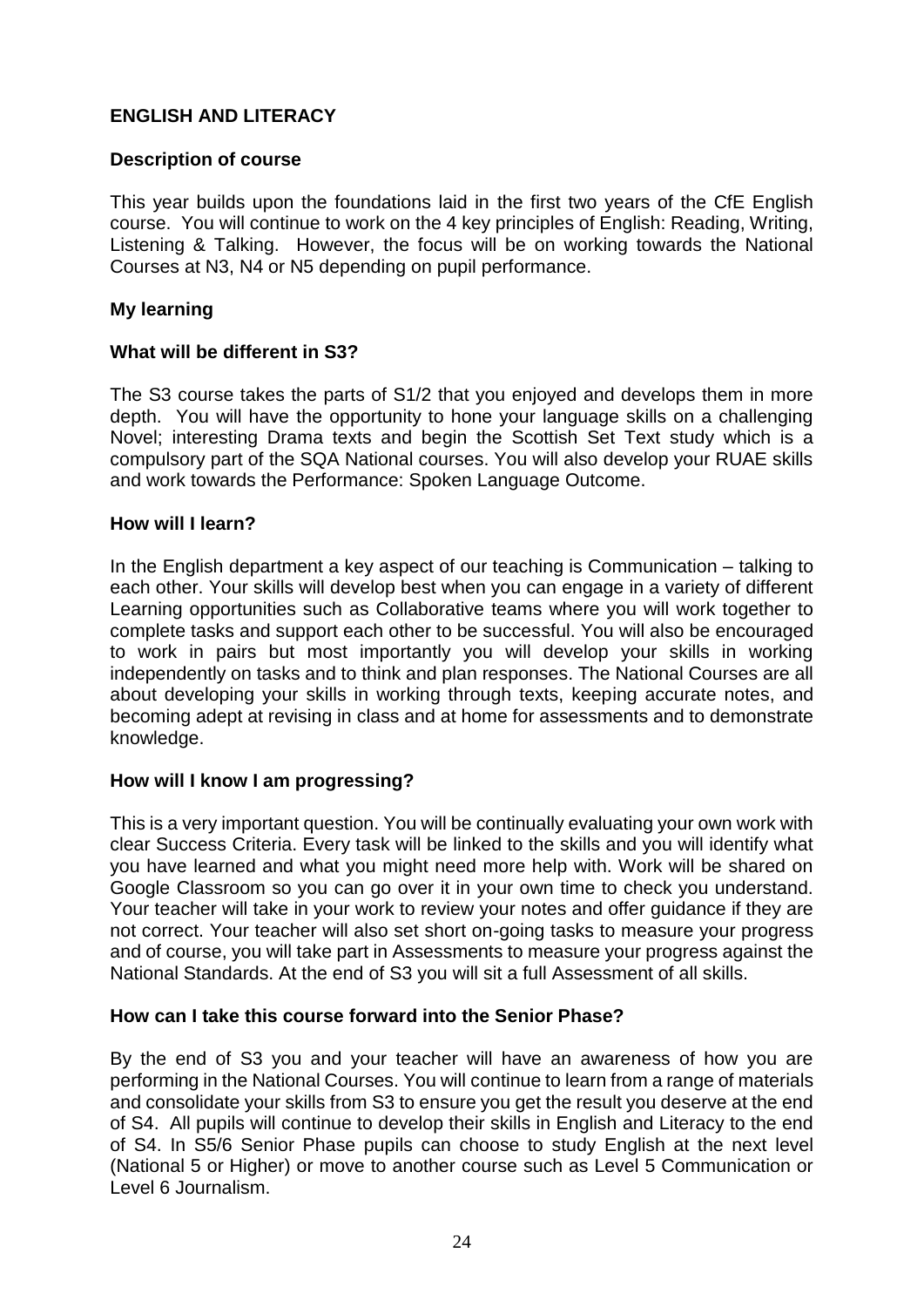# **GRAPHIC COMMUNICATION NATIONAL 5 AND NATIONAL 4**

# **CURRICULUM AREA: TECHNOLOGIES**

# **Recommended Entry Levels:**

After agreement with your teacher of Design and Technology considering:

- Your technical drawing ability
- Your freehand sketching and rendering ability
- Your computer aided design ability

## **Course Description**

The course consists predominantly of the 3 P's i.e. Prelimary Graphics, Production Graphics and Promotional Graphics. Pupils will complete four technical drawing units over the course of two years. Pupils will also complete various freehand sketching and rendering projects using a range of media in order to give them the necessary skills and experience for the assignment at the end of S4. Pupils will also complete computer based tasks using departmental software such as Autodesk Inventor, Adobe Photoshop and Adobe Illustrator. By completing these computer based projects, pupils will gain further skills and experience in Computer Aided Design and Desktop Publishing.

## **Assessment**

Pupils will complete a class technical drawing test at the end of each of the four units. Pupils will also be given constructive formative feedback throughout and after the completion of each project. Pupils will undertake two class theory tests in S4 along with a prelim paper if sitting National 5. An annual SQA assignment will then be completed (40 out 120 marks) and then finally the SQA exam paper (80 out of 120 marks). Both SQA assignment and SQA exam paper will be marked externally and then an overall grade will be given.

## **Homework**

Weekly theory homework quizzes will be competed in S4 using Google Classrooms. Pupils will be expected to read couple of pages of their class textbook and then answer 3 multiple choice questions.

# **Progression**

Pupils can progress on to National 5 if successful at National 4. Pupils can progress to Higher Graphic Communication if successful at National 5.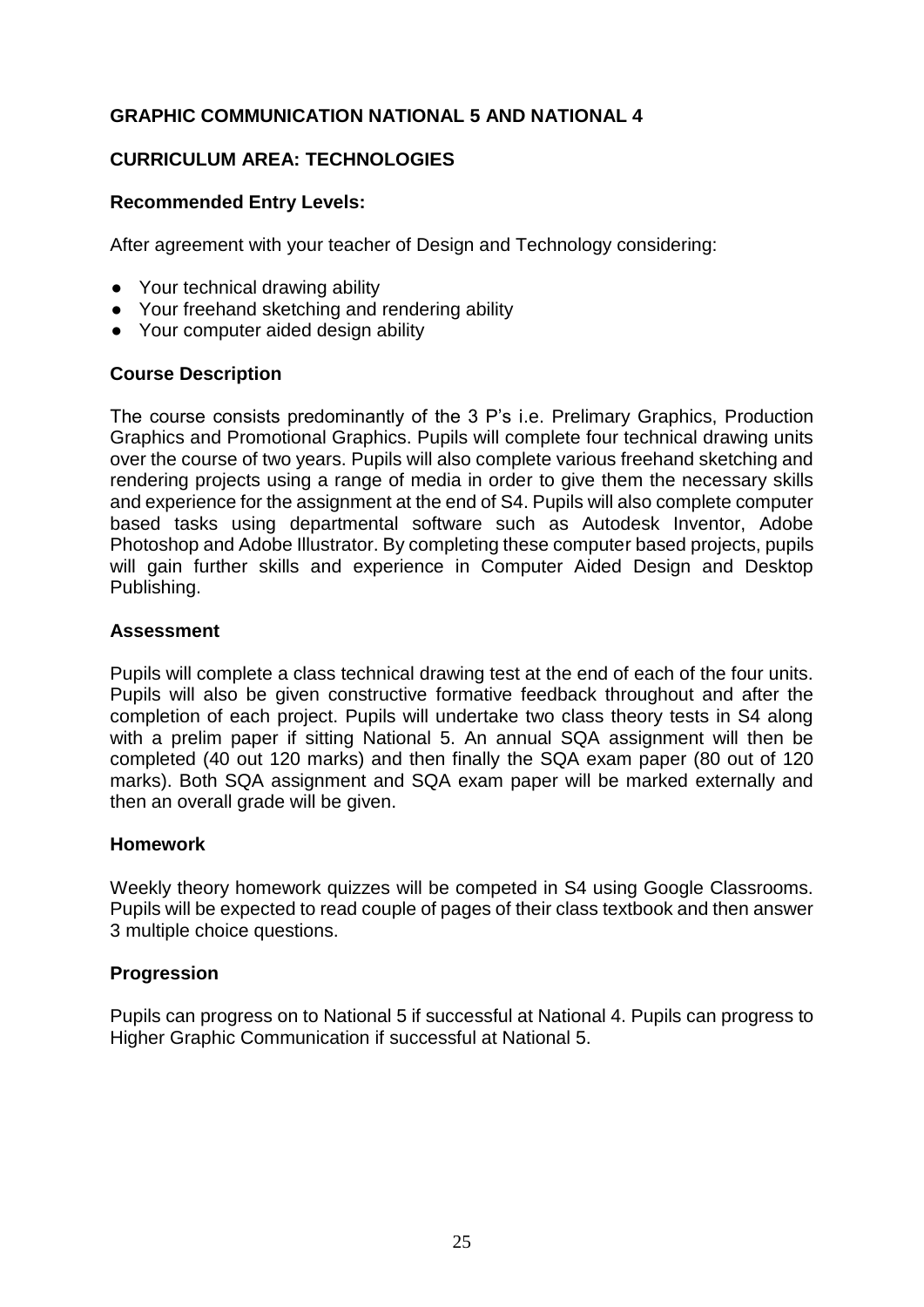# **HEALTH AND WELLBEING LIFE SKILLS**

# **Curriculum Area:** Technologies / Health & Well Being

This is a new course developed to allow pupils to gain an insight into different areas of Home Economics. The course aims to build pupil confidence and encourage them to build skills that will equip them for the real world. The course will be skill based where pupil's Knowledge and Understanding is reinforced with practical activities.

# **Course outline:**

Over the course of two years you will have the opportunity to:

- Cook a wide variety of dishes
- Develop skills in food preparation techniques & cookery processes allowing pupils to make informed decisions about food for health
- Learn how to cook on a budget and how to cost a meal
- Gain knowledge of different food cultures and traditions
- Introduction to cake decoration develop creativity through the production of special occasion cakes and baked products. Learning how to prepare and apply different cake coatings, develop piping skills and working creatively with sugar paste
- Through the planning and production of a textile item, pupils will gain a basic knowledge of craft skills and textile construction techniques
- Prepare for Parenthood by investigating the needs of babies and young children also looking at factors which contribute to the health & safety of babies & young children
- Take part in practical food activities where you will prepare healthy meals and snacks for children

Throughout the course pupils will be encouraged to relate what they are learning in class to the wider world. The course is primarily aimed for interest and development of skills, however pupils can achieve units of work at National 4 level. These may include:

- Practical Cookery Cookery Skills, Techniques and Processes
- Fashion and Textile Technology: Textile Technologies
- Health and Food Technology: Food for Health
- Cake Baking An introduction
- Cake Decoration An introduction

# **Progression:**

The course could provide a stepping stone to National 5 SQA qualifications in Hospitality or Practical Cake Craft.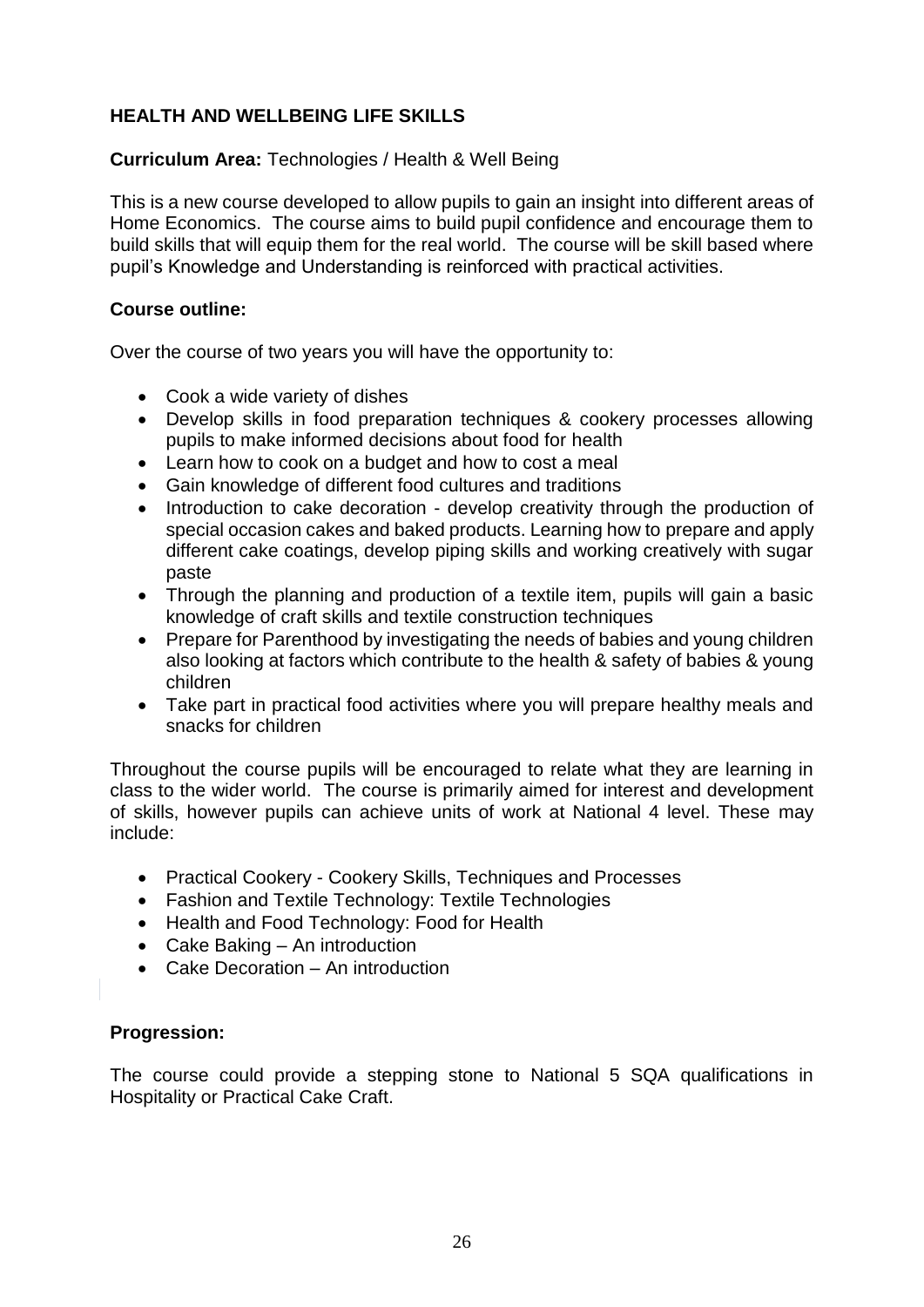# **Assessment Approaches:**

There will be informal assessment / feedback throughout the course to support progress.

Formal assessment will take place when pupils are confident and ready. These SQA Unit assessments will be internally marked and take the form of either written or practical work.

# **Charges:**

A charge is made towards the cost of ingredients and fabrics.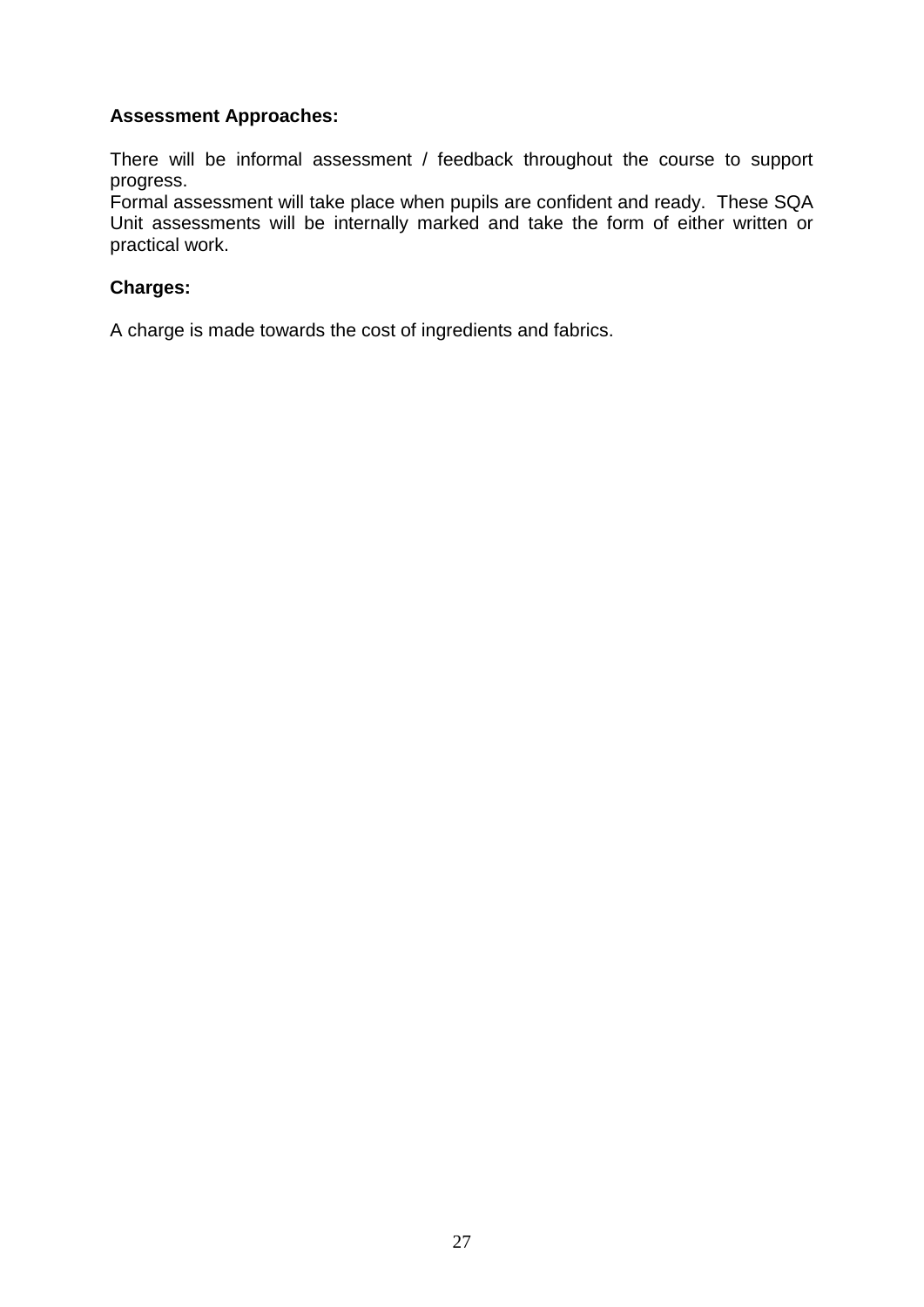# **HOSPITALITY – PRACTICAL COOKERY- NATIONAL 4 AND NATIONAL 5**

This course will be aimed at pupils attaining the National 5 qualification in S4 but will allow some pupils to achieve National 4 depending on their individual ability.

Aimed at students with an interest in practical food activities, it would be of particular value to those considering working in the food or hospitality industries or any student keen to further develop their creative culinary skills.

The course consists of both practical and written tasks. This allows students to develop a range of cookery skills and food preparation techniques, as well as planning, organisational and time management skills. Students will acquire knowledge of ingredients, their uses, the importance of responsible sourcing of ingredients and of current dietary advice.

#### **Assessment**

## **National 5**

1 hour written Question paper Written preparation for practical exam Practical Exam – students will complete a two and a half hour practical exam, where they are required to produce a three course meal. The course is graded A to D.

## **National 4**

The courses consists of three National units and a fourth 'Added Value' unit.

- Cookery Skills, Techniques and Processes
- $\triangleright$  Understanding and Using Ingredients
- $\triangleright$  Organisational Skills for Cooking

Each unit is assessed through continuous assessment and is internally marked. Entry to the Added Value Unit is determined by successful completion of the three core units. The aim of the Added Value Unit is to enable students to draw on the knowledge, understanding and skills developed in the other three units. It is assessed by way of an activity brief that requires students to prepare and cook a two-course meal for a given number of people within a given timescale and to present it appropriately.

## **Progression**

- $\triangleright$  Pupils who achieve National 4 may wish to continue to National 5 Hospitality
- ▶ National 5 Practical Cake Craft
- $\triangleright$  A range of employment or training opportunities within the Hospitality and Food industry.

A charge is made towards the cost of ingredients.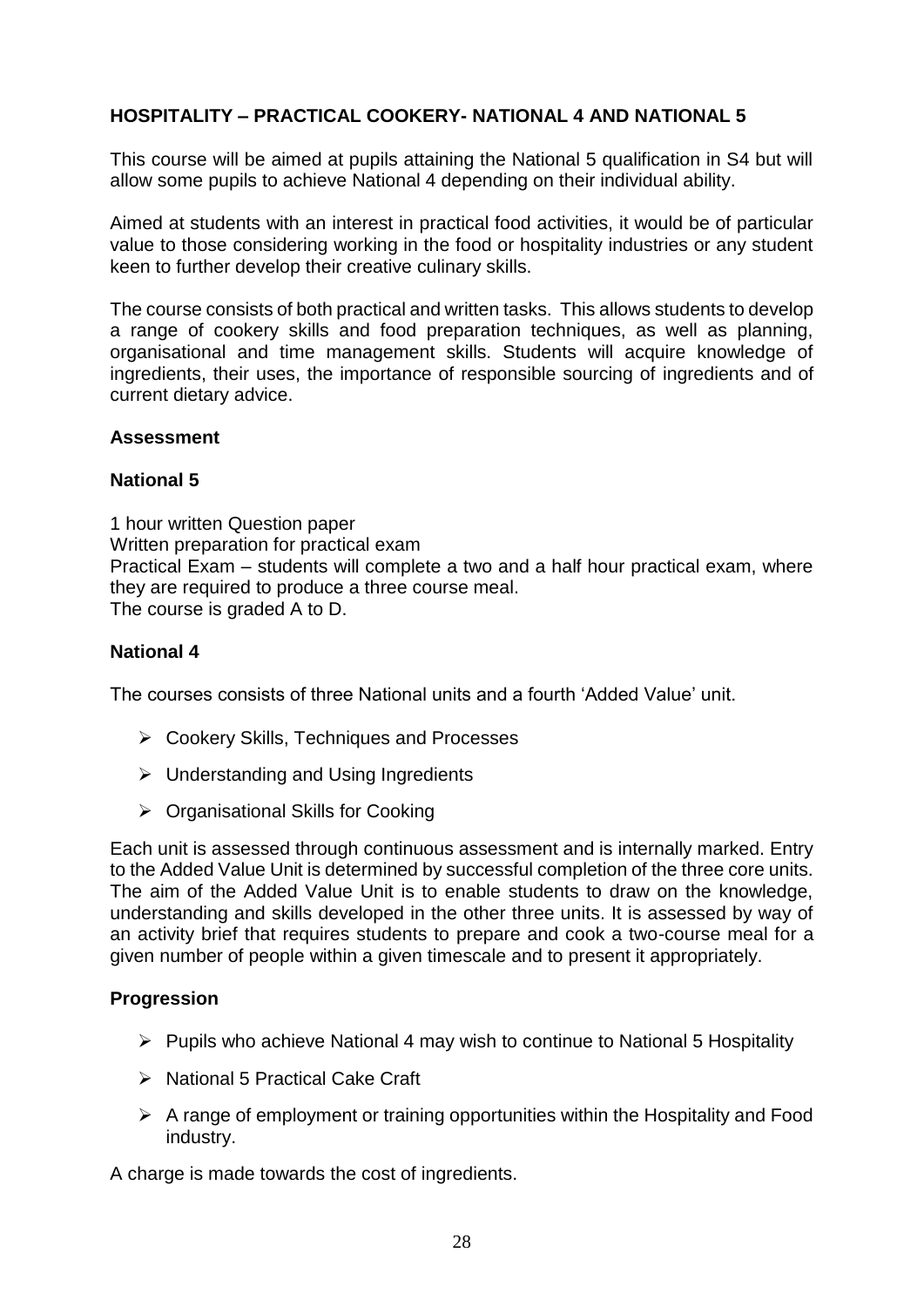# **MATHEMATICS**

# **Brief Description of Course**

In S3 and S4, pupils will follow a mathematics course which builds on and extends the work done in S1 and S2, preparing them and leading into either the National 3, National 4 or National 5 courses certified at the end of S4.

## **Pupils will work on the content of;**

- National 3 Applications of Mathematics
- or
- National 4 Mathematics
- or
- National 5 Mathematics

Some pupils may work across two levels simultaneously to help in assessing the correct level of work for them and to ensure they attain at the highest possible level. Some pupils may work through the levels sequentially.

Some pupils may get Course recognition at a particular level and complete some of the Units at the next level up. This will ensure every pupil gets recognition for the highest level of work of which they are capable.

## **National 3 Applications of Mathematics**

The National 3 Applications of Mathematics course consists of three Units:

- Manage Money and Data (Nat 3)
- Shape, Space and Measure (Nat 3)
- Numeracy (Nat 3)

Each Unit is assessed through continuous assessment and internally marked Unit assessments; there is no final exam at this level. Successful completion of the Units provides the candidate with certification of the qualification of National 3 Applications of Mathematics. Courses at National 3 level are not graded and are designated as achieved/not achieved. Successful pupils may move on to National 4 level work as soon as it is appropriate.

## **National 4 Mathematics**

The National 4 Mathematics course consists of three Units and, where appropriate, a fourth "Added Value" Unit, which is assessed by way of a final exam/test:

- Expressions and Formulae (Nat 4)
- Relationships (Nat 4)
- Numeracy (Nat 4)
- Added Value Unit (Nat 4)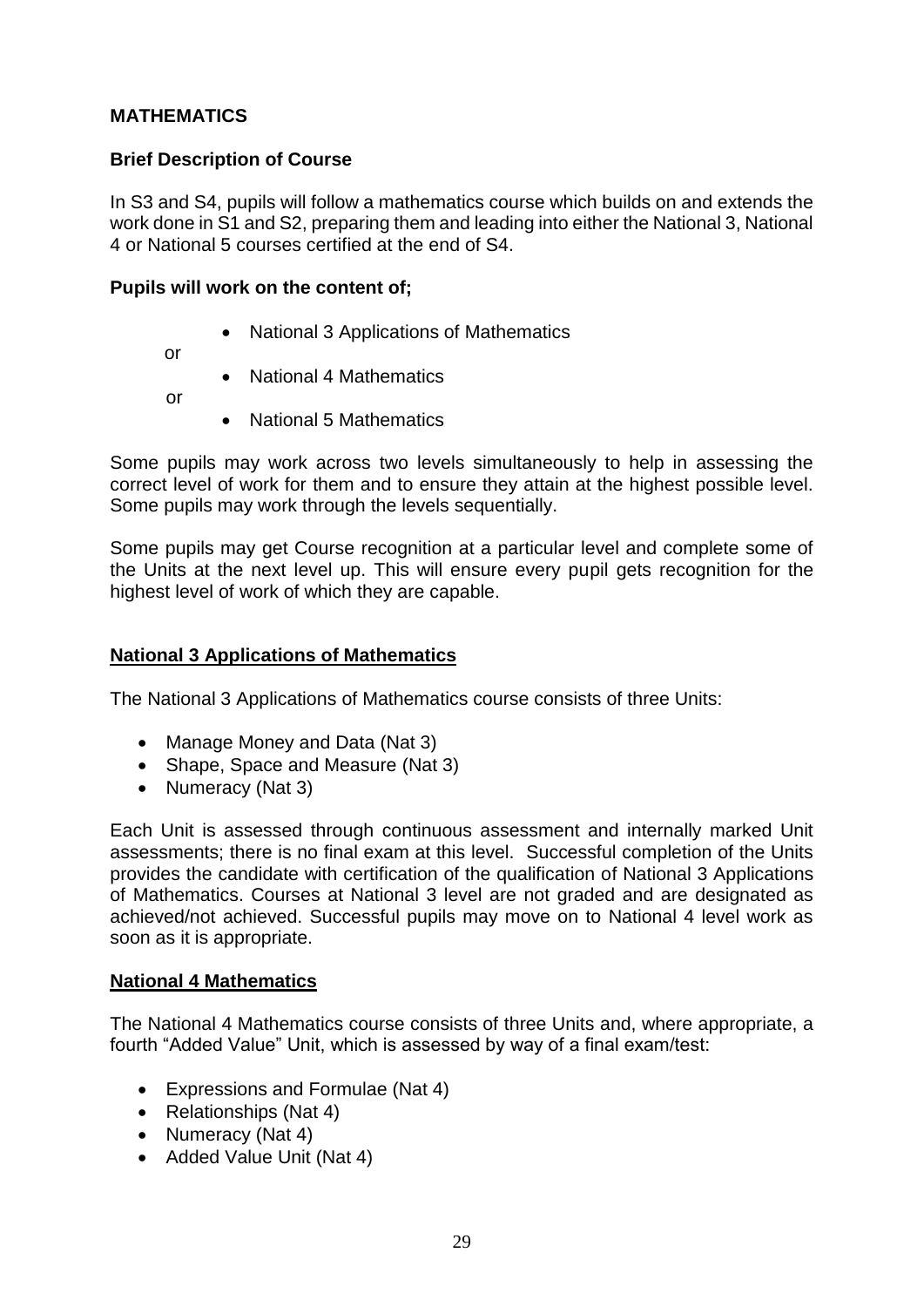Each core Unit is assessed through continuous assessment and internally marked Unit assessments. Entry to the Added Value Unit is determined by successful completion of the three core Units. The aim of the Added Value Unit is to allow the learner to demonstrate their ability to apply the combined knowledge of the three core Units in more challenging contexts; it is assessed by a two-part (non-calculator and calculator) test set by the SQA. Successful completion of the three core Units and the Added Value Unit, provides the candidate with certification of the qualification of National 4 Mathematics. Courses at National 4 level are not graded and are designated as pass/fail only. Successful pupils can move on to National 5 content and this may be in S5 or earlier.

## **National 5 Mathematics**

The National 5 Mathematics course consists of a final course assessment in the form of an external exam. This exam is set by the SQA and is graded A-D. There are two parts, calculator and non-calculator.

Pupils will cover work from the areas of geometry, trigonometry and algebra and those gaining a pass (at A or B grade) in S4 may progress to Higher mathematics in S5.

Pupil progress will be assessed through continuous assessment and homework tasks. Pupils will also be given the opportunity to demonstrate their capabilities by completing the core Unit tests. These can then be used as evidence for those pupils who are not successful or who are unlikely to be successful in the final exam. If this is the case, pupils can get recognition for these Units on their SQA certificate.

## **Resources**

The nature of the new curriculum and qualifications is such that pupils use a variety of different resources. It is no longer the case that a pupil works only from a single textbook. However, we do aim to ensure that most pupils have a textbook available for homework and revision, as well as to work from in class. All pupils are issued with jotters and will be given access to the relevant electronic resources.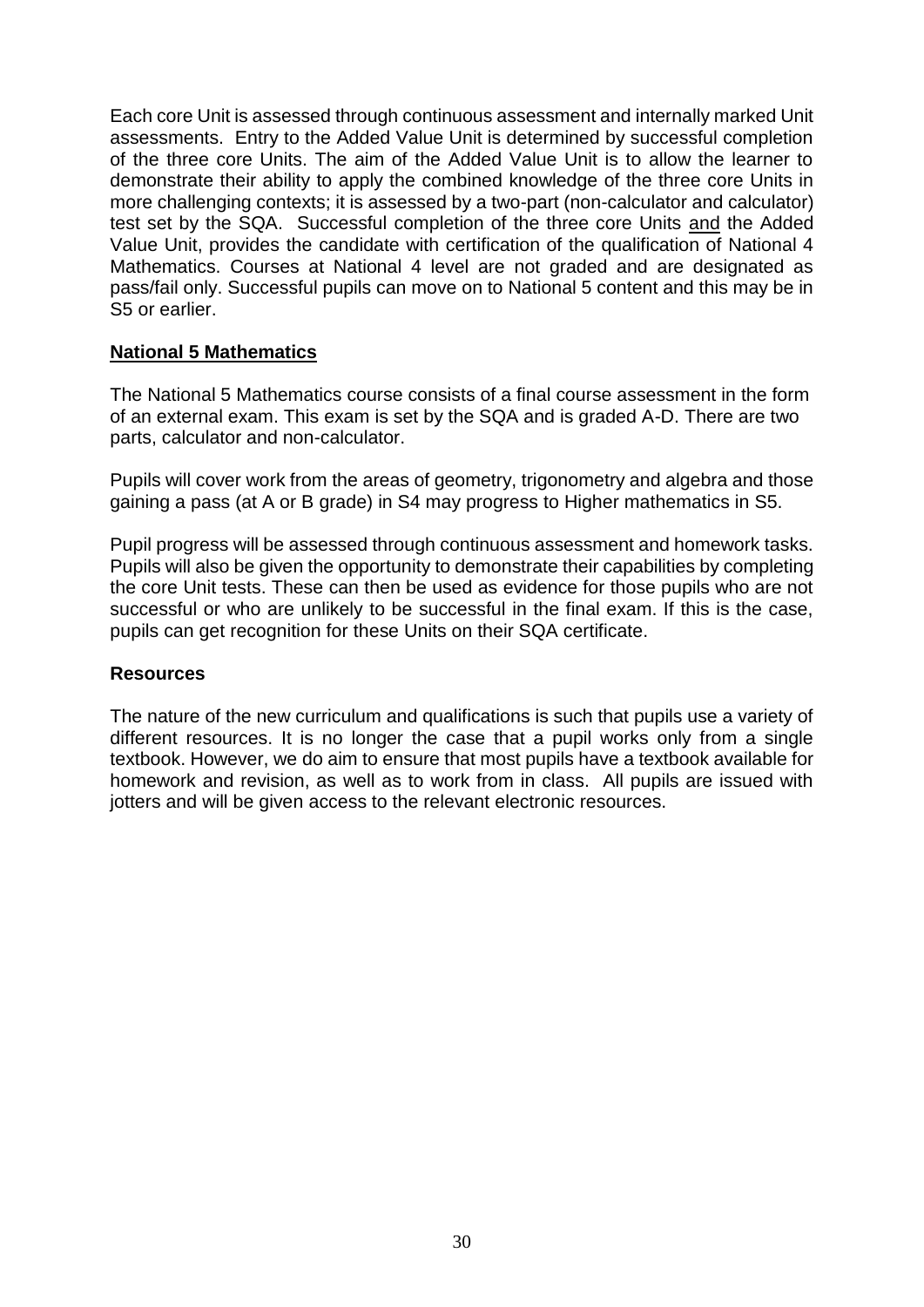# **MODERN LANGUAGES**

## **Curriculum Area: Languages**

Learning a language is not just desirable for travel and international work, but it can enhance your studies and opportunities, in all fields, be it music, science, geography, maths, any academic subject and will help increase your knowledge in general, in many areas of your future life.

All students are being given a choice of two languages, French of which they have studied in S1 and part of S2, or Spanish, which they undertook after Christmas in S2.

## **Course Outline**

As has already been started in S1 and S2, pupils will continue to build upon their reading, writing, listening and speaking skills in whichever language they choose, in order to further and deepen their knowledge of the subject.

They will be using the most up-to-date text book, which has the most up-to-date language available for the pupils.

Both National 4 and National 5 courses will offer learners the opportunity to develop and extend a wide range of skills which include:

- Reading writing, listening and speaking in the language, as appropriate to purpose, audience and context.
- Understanding and using a language, as appropriate to purpose, audience and context.
- They will be able to apply knowledge of language.

Topics covered include:

- **Society**: Family and friends, Health and Wellbeing, Media, Global Citizenship
- **Education**
- **Work**
- · **Culture** important festivals and events, film and television

At National 4 level, learners will undertake an "Added Value Unit" where they will plan and research a topic of their choice relevant to the language they are studying. This unit of work takes the form of a personally researched assignment that can be presented either orally or in written form to allow learners to use all manner of media for example podcasts or e-portfolio

## **Homework**

- You will receive written homework to reinforce your reading and writing skills.
- Vocabulary will need to be learned on a regular basis.
- Revision will be required for assessments.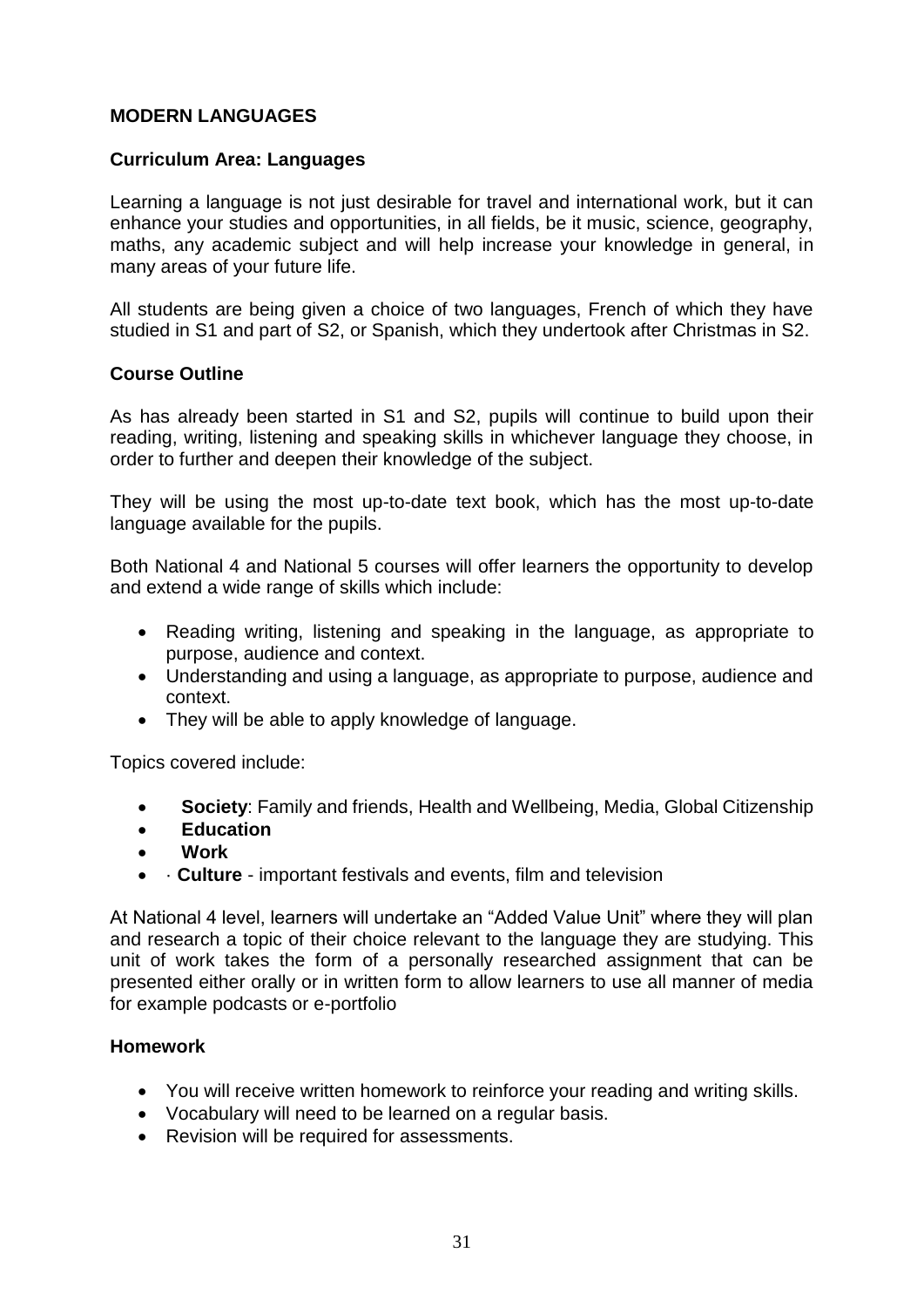• Pupils will be encouraged to use the www.languagesonline.org.uk and www.espanolextra.com websites to reinforce the knowledge they have acquired in class.

# **Progression**

You are now embarking on a two year course which will lead to National 5, after which you can choose to stop or hopefully continue on to the Higher level course in S5.

## **Assessment Approaches**

- As was done in S1and S2, pupils will continue to be assessed on the four skills required in learning a language which are reading, writing, speaking and listening.
- They are assessed informally, based on outcomes from classwork and homework.
- They are assessed formally at the end of language units in all four skills.
- Marks are recorded and kept tin order to demonstrate the progress that pupils are making.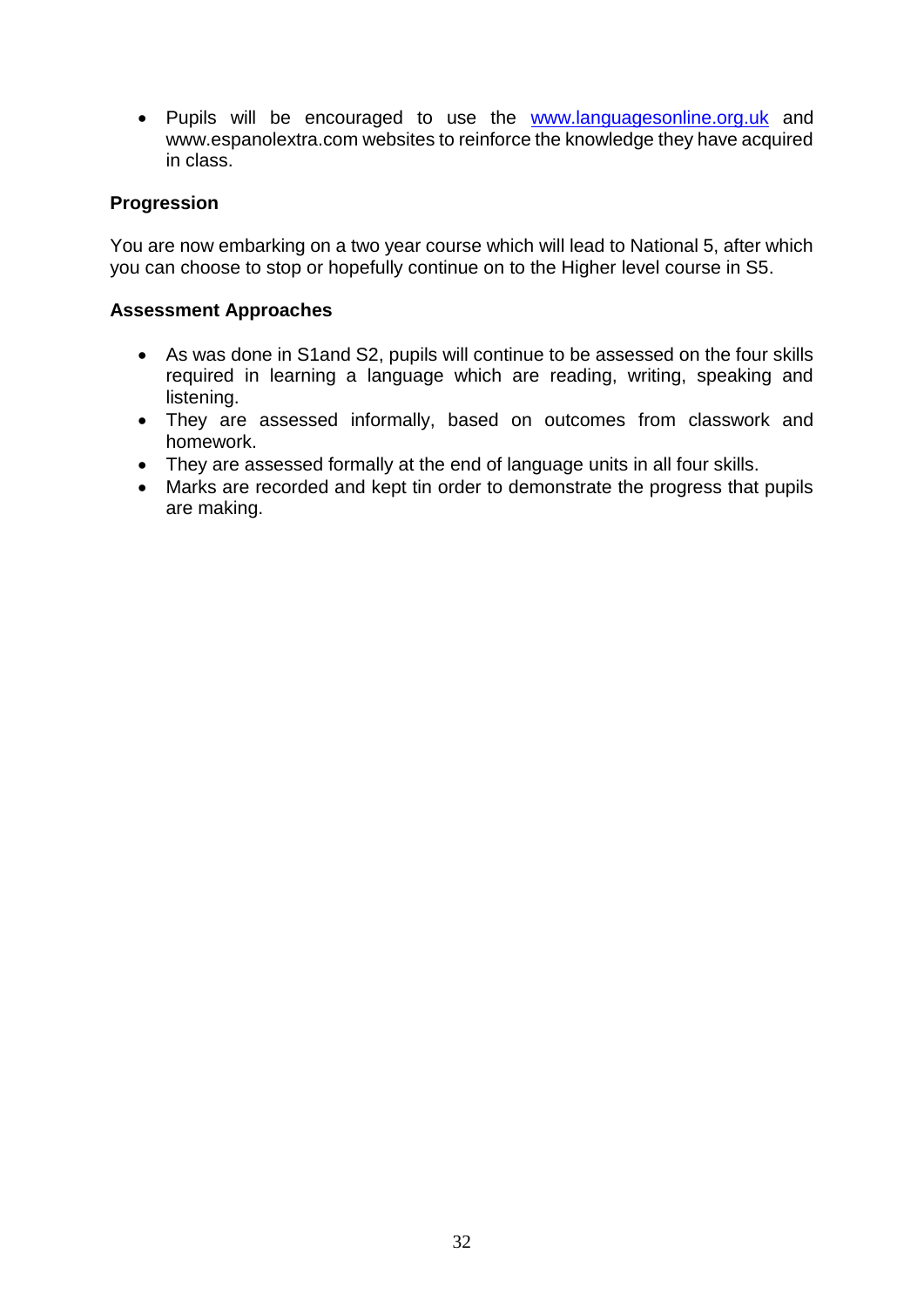# **PHYSICAL EDUCATION – National 4/5**

# **Curriculum Area: Health & Well Being**

# **Recommended Entry Levels**

After agreement with Principal Teacher of HWB, considering:

- Homework records (deadlines met and standard of response)
- Your participation record and level of effort (both in theory and practical elements)
- Your practical performance ability (must be capable of passing two different activities at N4/5 level)
- Behaviour record within the PE Department has been positive from S1-2.

This course will teach mandatory knowledge to develop pupil's skills for life, learning and work through a combination of both classroom-based and practical lessons.

## **Course Description**

#### **S3 Content:**

A variety of activities and will be delivered through three main areas to prepare for N4 and N5 entry levels:

- The Body in Action Pupils will explore areas including how to prepare the body for physical activity, the skeletal & muscle system and aspects of Fitness.
- Skills & Techniques Pupils will have the opportunity to further their understanding of the theoretical knowledge behind the development of individual skills and techniques and application to various activities. This will include movement concepts such as transfer of weight and how forces, levers and friction impact on performance.
- Evaluating Performance Pupils will consider how performance is analysed and evaluated in order to provide effective feedback. They will then use this information to inform performance development.

## **Moving towards National 4 PE – Course description**

The National 4 PE course pupils will then be assessed through **Practical and Written Portfolio** (internally marked). Pupils will also complete a Practical Value-Added Unit.

## Performance Skills:

Pupils will develop a range of movement and performance skills in physical activities. They will develop consistency & control, fluency of movement and body & spatial awareness. Practical activities will be cohort dependant and must show minimum competency within at least 2 activities.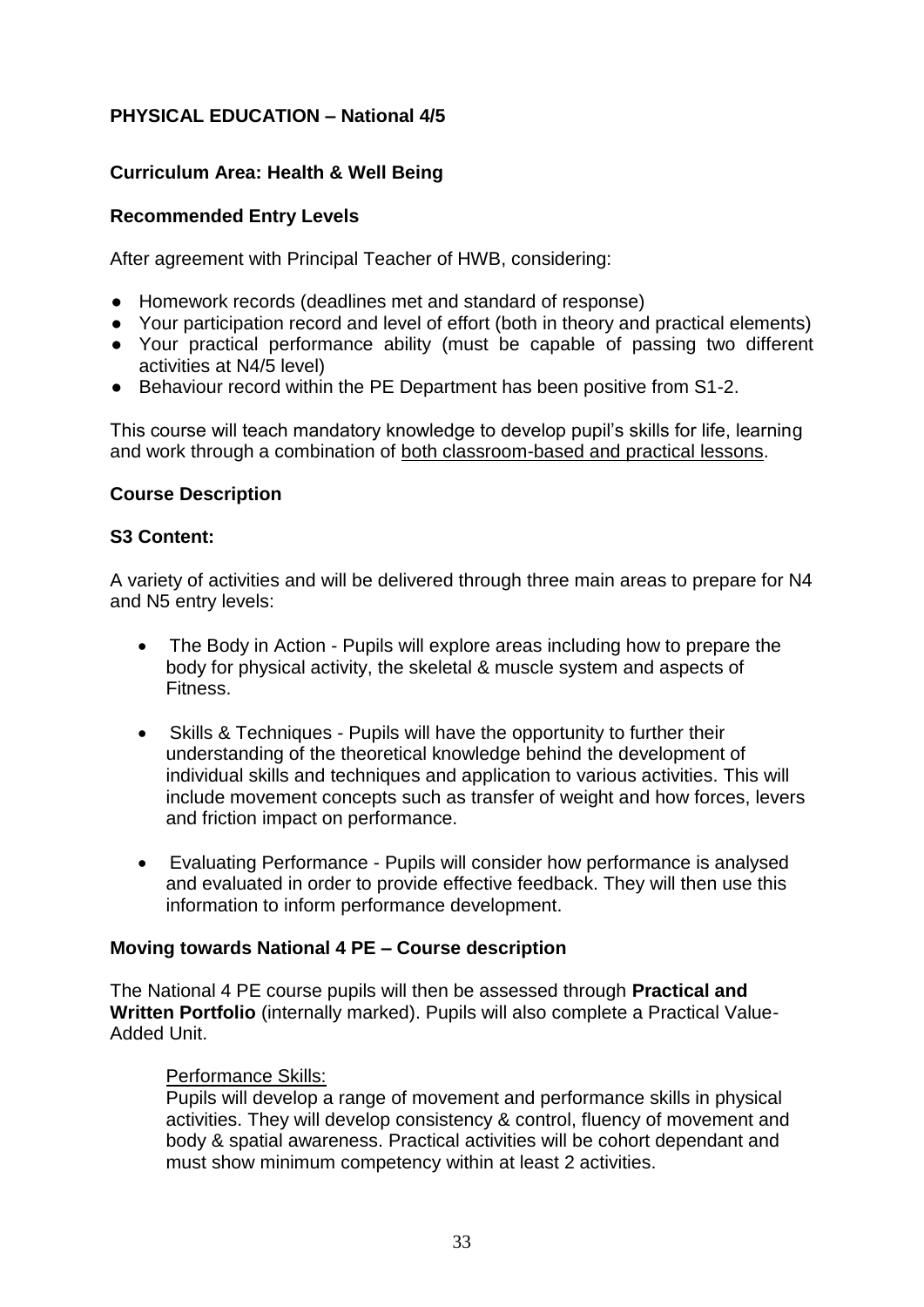Factors Impacting on Performance:

Pupils will explore and develop their knowledge of 4 factors that impact on their performance in physical activities – Physical, Emotional, Mental and Social Factors. They will record, monitor and reflect on their own performance.

# Value Added Unit (Performance):

Pupils will prepare for, and carry out, a performance which will allow them to demonstrate practical ability within a challenging context. This unit will be treated as a practical exam with only one sitting being permitted in order to pass. Within this unit there may be opportunities for personalisation and choice in the selection of physical activities.

# **Assessment**

All 3 units will be assessed internally and will be on a pass / fail basis. Accredited units will be passed on to the SQA for certification.

# **Moving towards National 5 PE - Course Description**

The National 5 PE course will teach mandatory knowledge and employable skills to pupils through classroom-based and practical sessions. Pupils will be **Assessed** through **Practical Exams** and a **Written Portfolio which is externally marked by the SQA.**

. The course content is comprised of:

# Performance Skills:

Pupils will develop a range of movement and performance skills in physical activities. Pupils will have to plan, prepare, perform and evaluate their own personal performance. This could be in a variety of activities covered over the course of the 2 years.

# Factors Impacting on Performance:

Pupils will investigate factors that may impact on performance. These include Physical, Emotional, Mental and Social factors. This knowledge will be built upon and developed through both theoretical and practical contexts.

# Performance Assessment:

Pupils will be assessed on their practical ability within two separate Practical Exam performances. These exams are like any other with pupils performing to the best of their ability during single performance sittings, there are no re-sits. Pupils will, where possible, get to choose activities that they would like to sit these practical exams through. [50% of course award].

## Written Assessment - SQA Portfolio:

The portfolio is a set of questions answered under exam conditions over several weeks in lesson time. The portfolio allows pupils to demonstrate their knowledge and understanding of investigating, analysing, planning, implementing and reevaluating the performance development process. [50% of course award].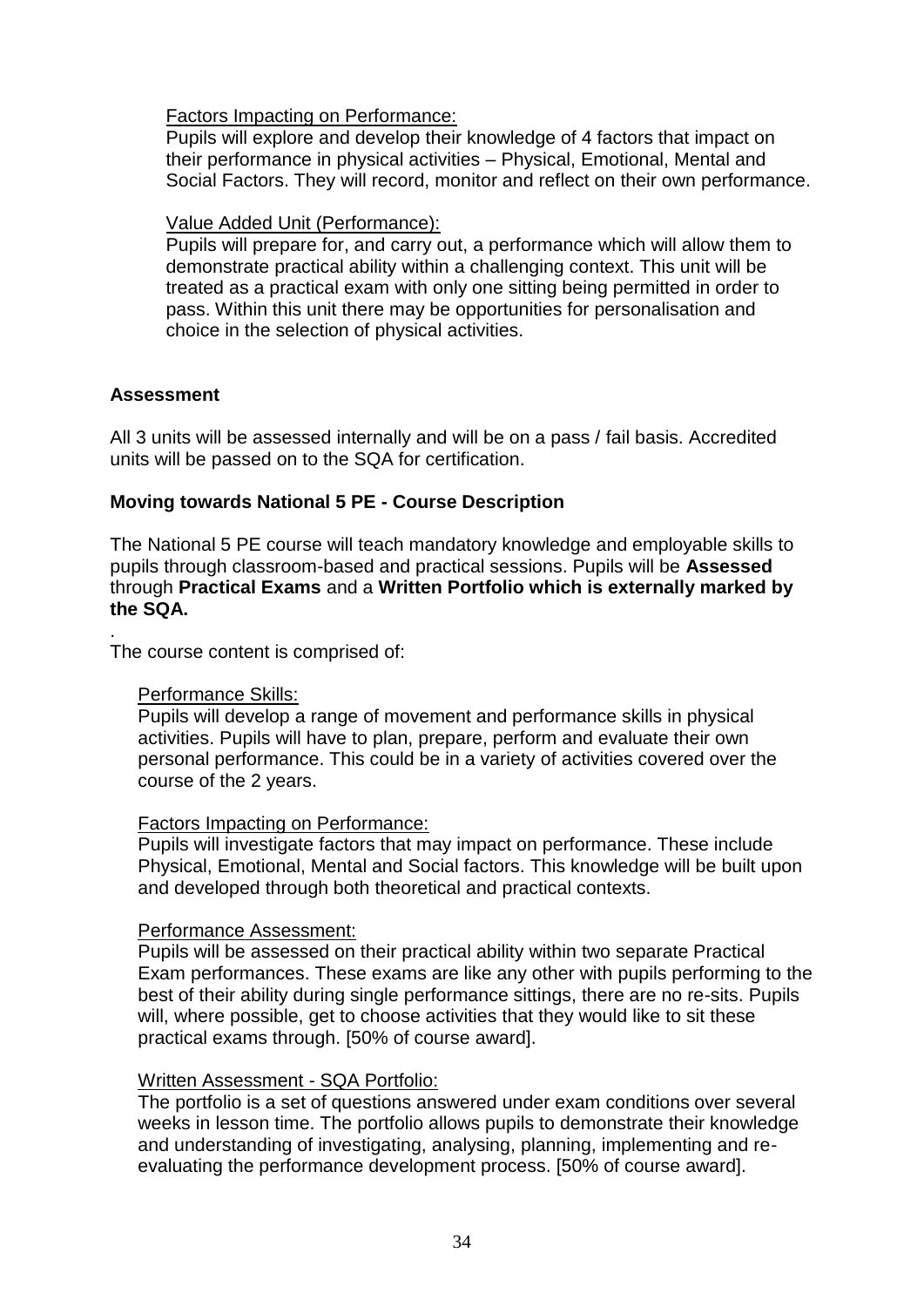## **Homework for all levels**

Homework will be issued on a weekly basis. These will be written tasks but there will be occasions when other tasks are issued. There are strict deadlines for homework, and these are essential to progress through National 5 Physical Education. Pupils will be issued this on google classroom or in class time.

## **Progression**

Pupils can progress onto National 5 PE, N5 Sport & Recreation, Higher PE, Advanced Higher PE and various Further Education courses.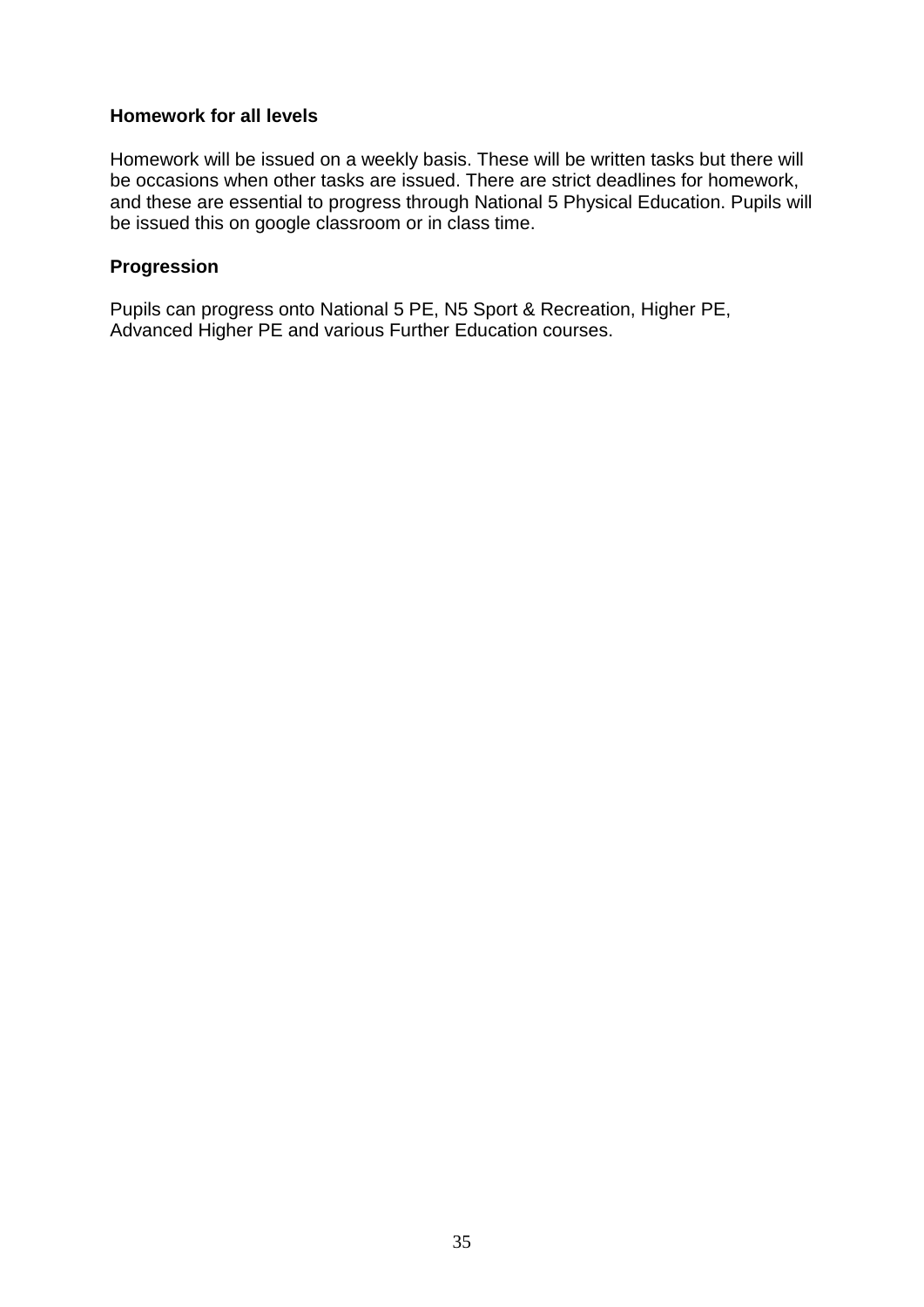# **MUSIC – NATIONAL 4/5**

## **Curriculum Area: Expressive Arts**

Why study music? It's a good question! Believe it or not but some of the most talented and successful musicians in history couldn't even read a single note of music! Of course, if you long to be a concert pianist, play in an orchestra, or even be a conductor - it's a very different ball game. You'll need some training and qualifications. Studying music can give you a great mix of social, technical and business skills, which can all help in acquiring the seven skills that define employability. In the words of Albert Einstein: "The greatest scientists are artists as well". Music is kind of like part art, part science! All of which means it will help you build your problem solving, research, planning, analytical and critical thinking skills, as well as develop your creativity.

It will also help you develop self-discipline, composure under pressure, time management, communication, team and individual working ability - all gained from practice and performing. You might also learn technical skills through using computers, equipment and software to create and record music.

However, not everyone who studies music ends up as a musician or a performer; there are lots of other career choices to explore.

## **Entry Requirements**

This course is suitable for pupils that have been studying and performing on TWO instruments in the BGE phase. Instrument choices ideally need to be confirmed by October of S3. Pupils would be expected to achieve at least grade 2 standard on both instruments by the end of S3. This would permit presentation at either National 4 or National 5 level. Ability to engage in independent practice and set short-term targets is essential.

**It is recommended that candidates have, where possible, their chosen instrument at home for practice and homework for best attainment. Private lessons are not a requirement, but are advised.**

The National 4/5 course consists of 3 units:

## **Performance: 50% of final mark**

This unit is built up of practical work on 2 instruments (or 1 instrument and voice), leading to a practical programme of 8 minutes, which will be assessed by a visiting examiner. The practical requirements look at your ability to both perform on your chosen instruments/voice and also your ability to plan a musical programme of appropriate length. All performances must include an 'audience' (in addition to the assessor) and candidates should provide a critical self-reflection (without prompt) of their performance.

# **Understanding Music: 35% of final mark**

The Understanding Music component consists of recognition of instruments/styles/forms as well as musical concepts, literacy and short essays/presentations detailing your understanding of the cultural and social links within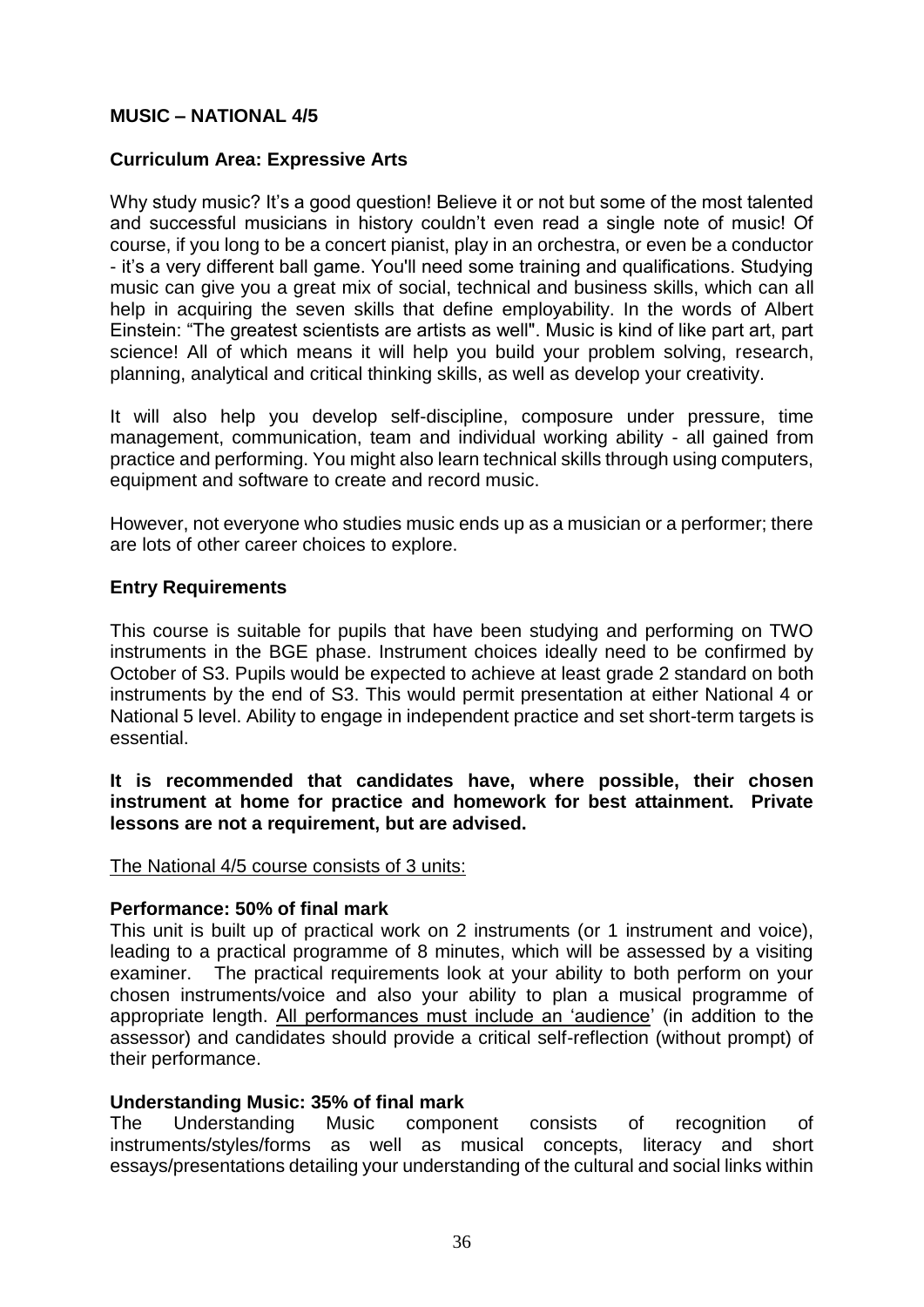particular styles and or periods. Literacy and listening skills are covered for at least one hour on a weekly basis.

#### **Composition: 15% of final mark**

Candidates are required to submit one final composition lasting between 1 minute and 2 minutes 30 seconds. The assessment will also include a written review and reflection of the creative decisions made during the composition process. Small composition tasks and written reviews will be completed throughout the year to build skills and repertoire.

#### **Assessment:**

**National 5 - all components are externally assessed. National 4 - all components are internally assessed.**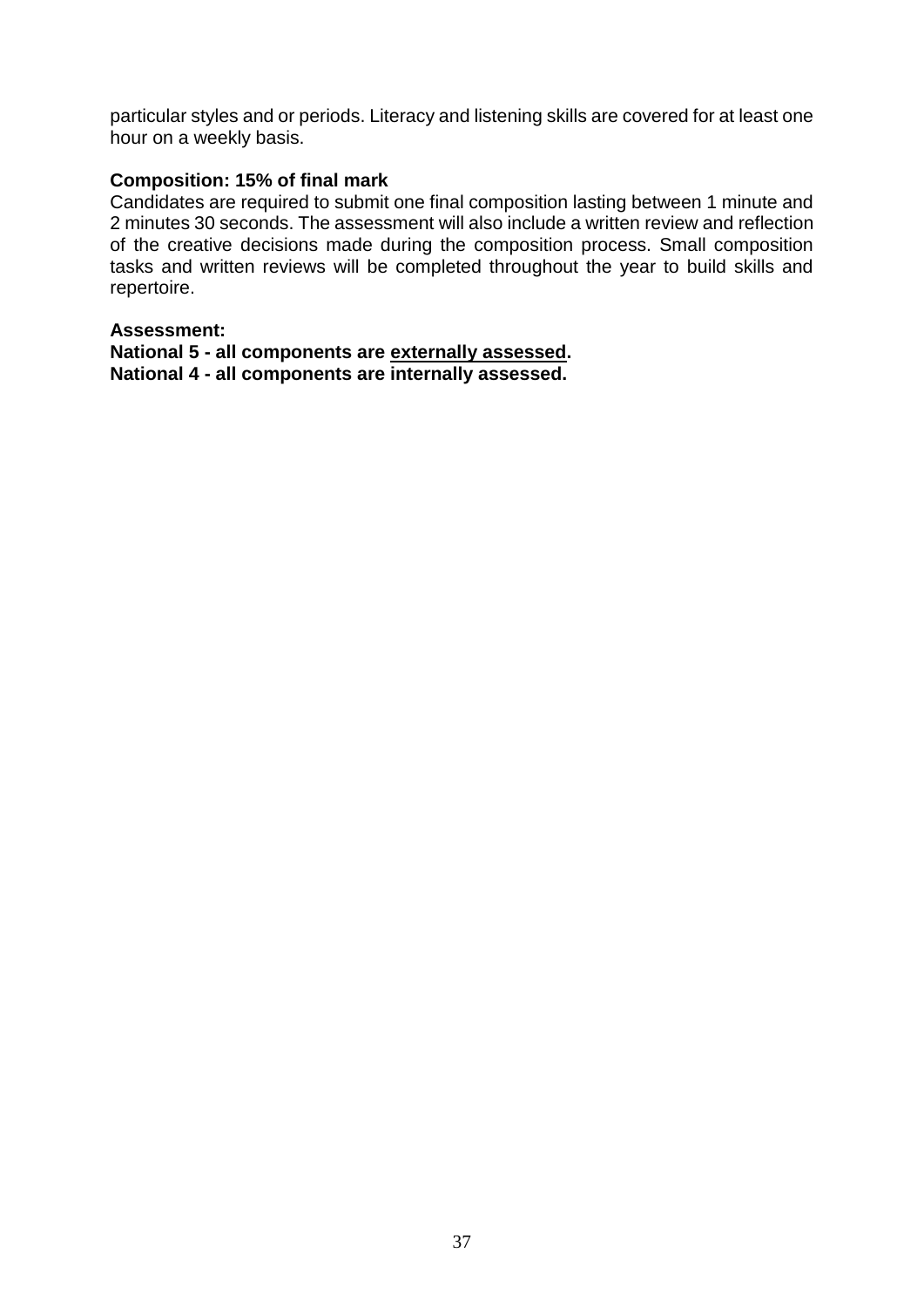# **PRACTICAL WOODWORKING NATIONAL 5 AND NATIONAL 4**

# **CURRICULUM AREA: TECHNOLOGIES**

# **Recommended Entry Levels:**

After agreement with your teacher of Design and Technology considering:

- Your measuring and marking out ability
- Your ability with hand tools and machinery
- Your ability to produce a good applied finish
- Your ability to work in safe manner and use equipment as instructed

## **Course Description**

The course is largely workshop based, combining elements of theory and practical woodworking techniques. Pupils are introduced to safe working practices and become proactive in matters of health and safety. They will learn how to use a range of tools, equipment and materials safely and correctly. Pupils will develop skills in reading drawings and diagrams, measuring and marking out, cutting, shaping and finishing materials. The areas of study are Flat Frame Construction, Carcase Construction and Machining and Finishing.

## **Assessment**

Pupils will be given constructive formative feedback throughout and after the completion of each project. An annual SQA practical activity will be completed in S4 (70 out 100 marks) which involves manufacturing a product and completing a log book and also the SQA exam paper (60 marks scaled to 30).

## **Homework**

Weekly theory homework quizzes will be competed in S4 using Google Classrooms. Pupils will be expected to read couple of pages of their class textbook and then answer 3 multiple choice questions.

## **Progression**

Pupils can progress on to National 5 if successful at National 4. There is no Higher course for pupils who are successful at National 5.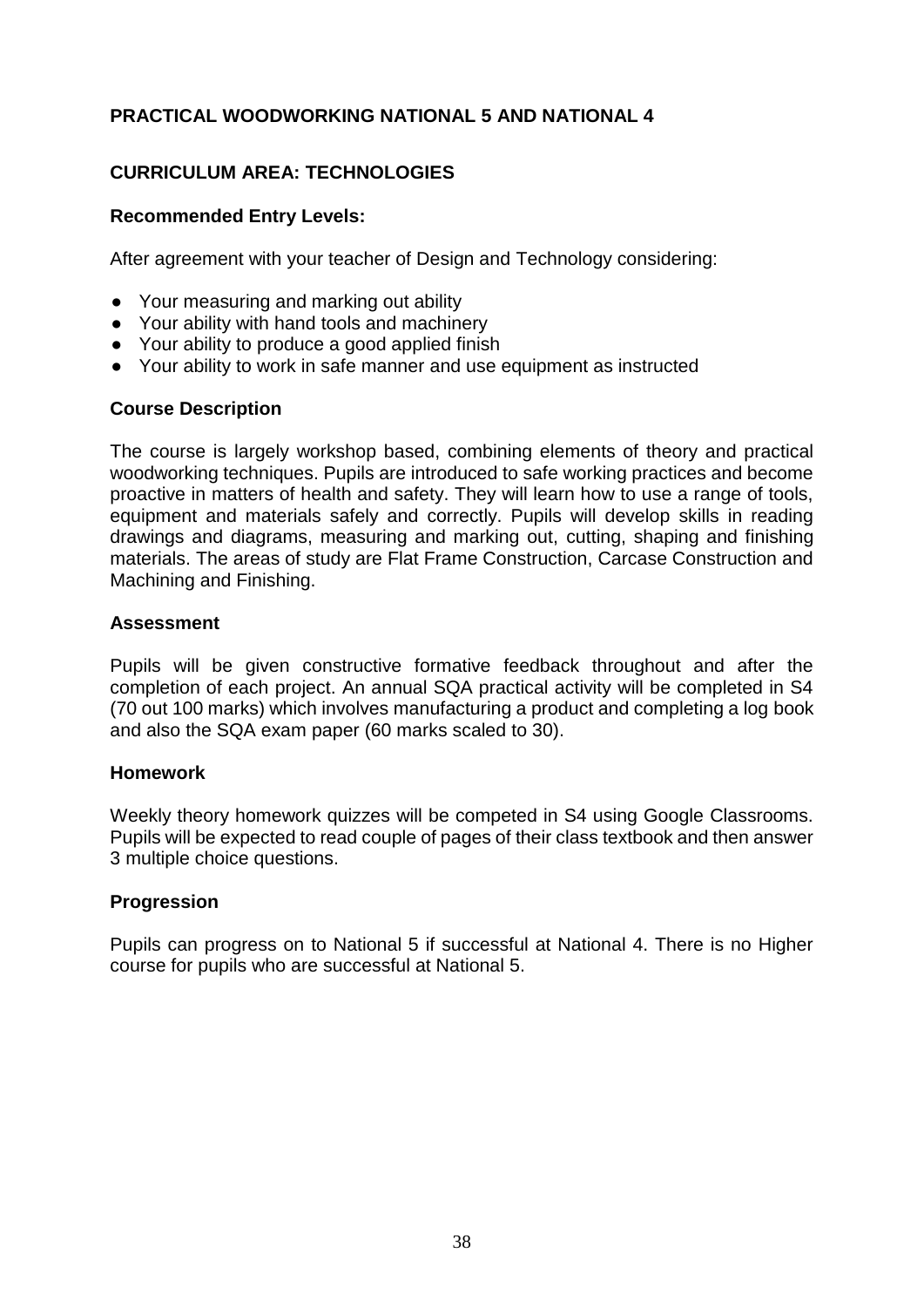# **SUBJECT: SCIENCE**

## *Curriculum Area: Science*

The purpose of the courses are to continue to develop learners' curiosity, interest and enthusiasm in a range of contexts within their chosen Science(s). The skills of scientific inquiry and investigation are integrated and developed throughout the course(s). The relevance of science is highlighted by the study of the applications of science in everyday contexts.

The learners will build upon their level 3 experiences and outcomes and progress through level 4 in preparation of the National courses before leaners transition to either National 4 or National 5 during S3.

#### **SCIENCE**

This course will be aimed at pupils attaining the National 4 qualification in S4 but will allow some pupils to achieve National 3 depending on their individual ability.

#### **Why study Science?**

Science is vital to everyday life and allows us to understand and shape the world in which we live and influence its future. Scientists play a key role in meeting society's needs in areas such as medicine, energy, industry, material development, the environment and sustainability. As the importance and application of science continues to grow and develop, it is important that everyone has an informed view of science.

#### **What does the Course involve?**

The Course aims to:

- ♦ develop learners' curiosity, interest and enthusiasm for science in a range of contexts.
- ♦ develop skills of scientific inquiry and investigation
- ♦ acquire and apply knowledge and understanding of science concepts
- ♦ develop understanding of relevant applications of science in society

The Course has three mandatory Units. The Units are:

## **Fragile Earth (National 3 and 4)**

Learners will cover three topics from the following four: energy, food, metals and water. They will focus on their source, origin, production and/or extraction; uses and benefits; conflicts and possible local or national solutions. Learners will gain knowledge of how science is involved in environmental issues.

## **Human Health (National 3 and 4)**

Factors which contribute to a healthy lifestyle; procedures to measure physical fitness, mental/social health issues and media reports of national/international health areas.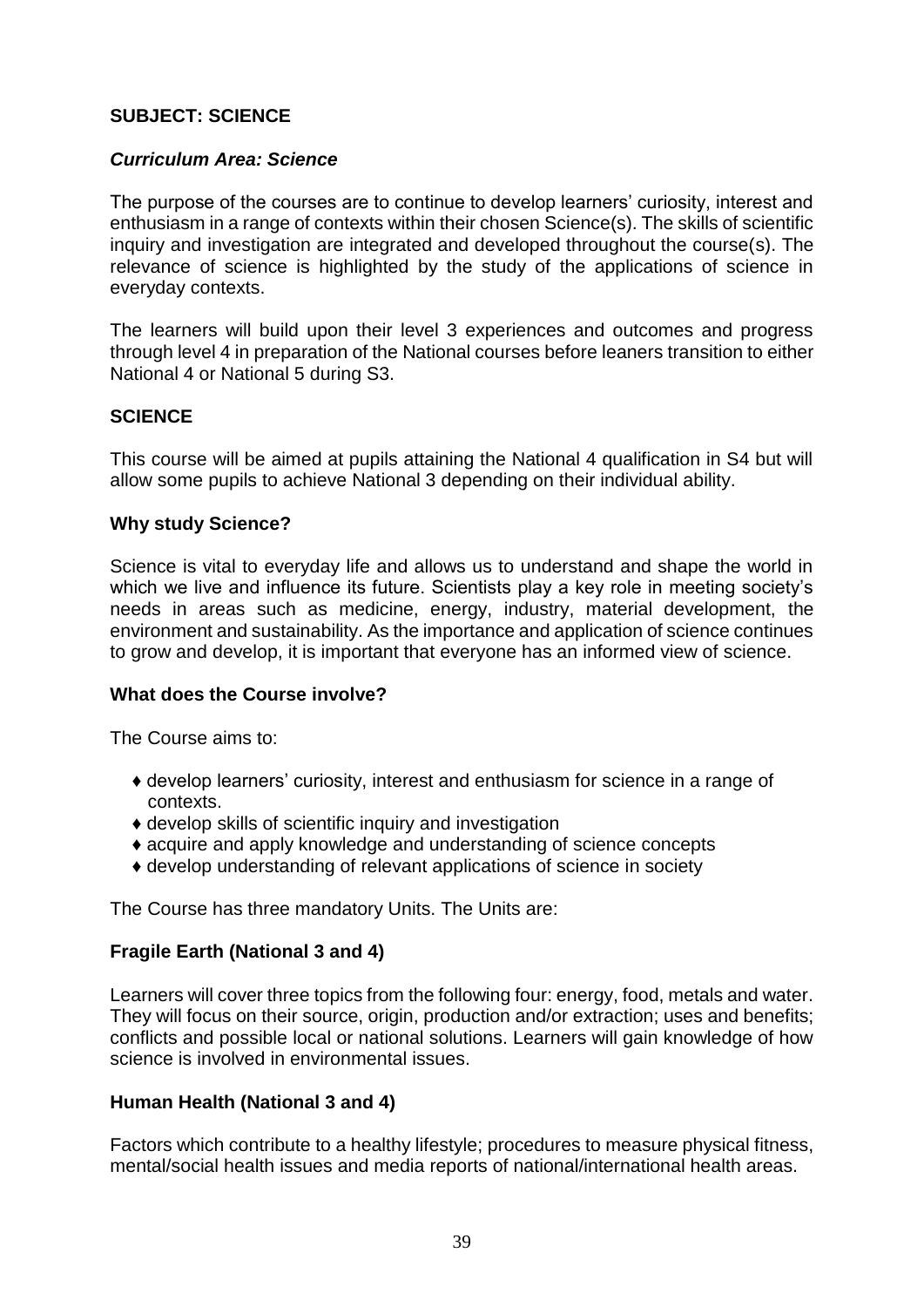# **Applications of Science (National 3 and 4)**

Science's contribution to communication technologies and the impact that these have had on society/environment; production and use of materials and how science helps the understanding of risk and how it can be reduced in modern life.

## **How is your work assessed?**

Three end of Unit assessments (school based pass/fail), marked by the teacher and moderated by the SQA. In addition, learners will draw on, extend and apply the skills they have learned during the Course as part of an Added Value Assessment and an Experiment Report.

HOMEWORK 30 minutes per week

## **Progression**

By successfully completing a course in Science at National 4 progression is to the following courses of study:

- National 4/5 Biology
- National 4/5 Chemistry
- National 4/5 Physics
- National 5 Laboratory Skills
- Other qualifications in science or related areas
- Further study, employment or training.

Further information on this course can be found on the SQA web-site at **<https://www.sqa.org.uk/sqa/45719.html>**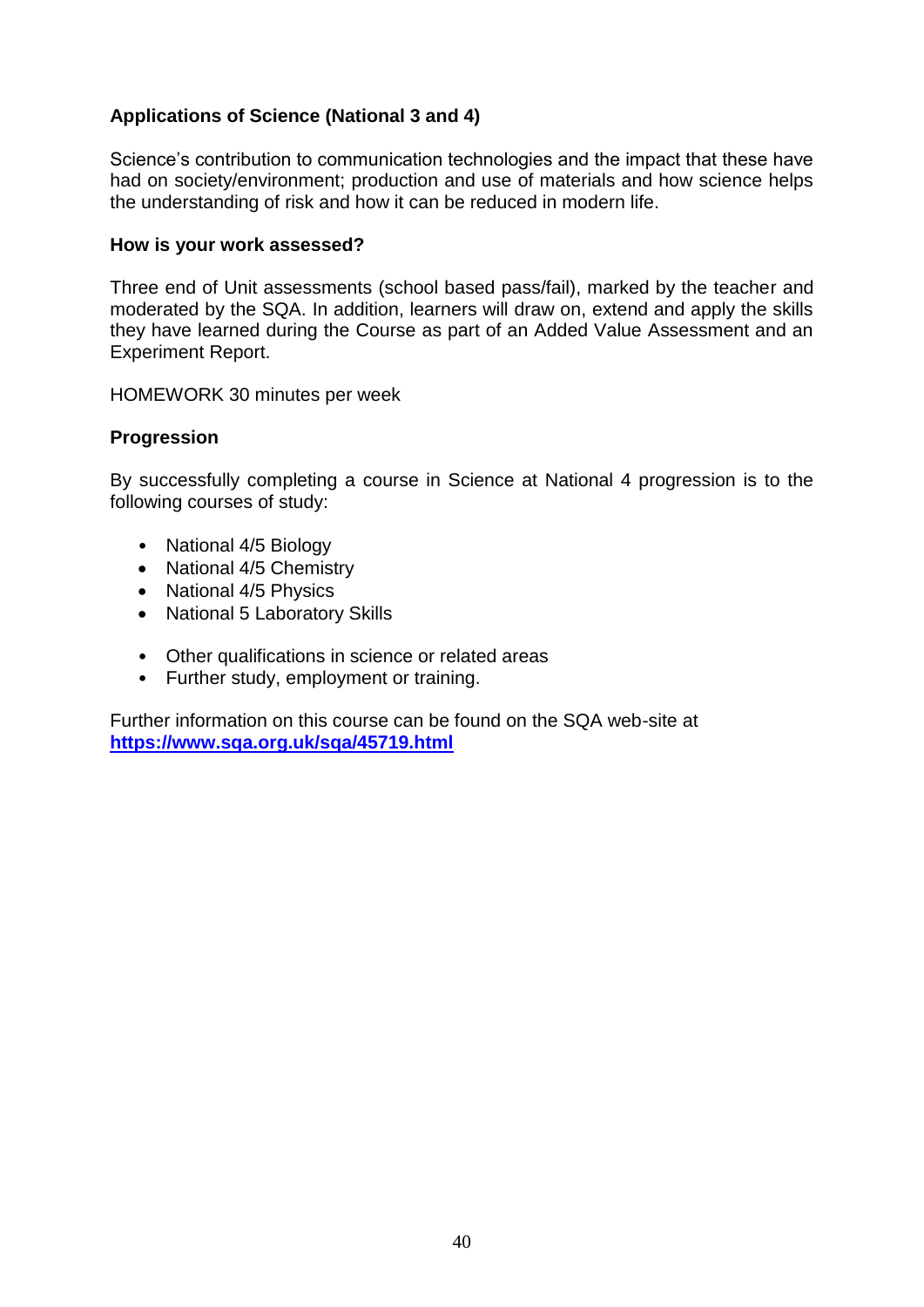# **BIOLOGY**

This course will be aimed at pupils attaining the National 5 qualification in S4 but will allow some pupils to achieve National 4 depending on their individual ability.

## **Why study Biology?**

Biology affects everyone and aims to find solutions to many of the world's problems. Biology — the study of living organisms — plays a crucial role in our everyday existence, and is an increasingly important subject in the modern world. Advances in technologies have made this varied subject more exciting and relevant than ever.

Through enjoyable learning in biology, learners develop their interest in and understanding of humans, other animals and plants - studying the inner working of their cells, how cells and systems work together and what affects the variety of life in our world.

The Course will be of value to those wishing to develop skills, knowledge and understanding of biology.

## **What does the Course involve?**

The Course aims to:

- develop and apply knowledge and understanding of biology
- develop an understanding of the impact of biology on everyday life
- develop an understanding of biology's role in scientific issues and relevant applications of biology, including the impact these could make on society and the environment
- develop scientific inquiry and investigative skills
- develop scientific analytical thinking skills in a biology context
- develop the skills to use technology, equipment and materials, safely, in practical scientific activities
- develop planning skills
- develop problem-solving skills in a biology context
- use and understand scientific literacy, in everyday contexts, to communicate ideas and issues and to make scientifically informed choices
- develop the knowledge and skills for more advanced learning in biology
- develop skills of independent working

The introduction S3 Biology topic

## **The Power of Cells**

The topic begins a more detailed look into the structure of cells and then investigates how enzymes and micro-organisms found in the natural world can be used in industry. Pupils will develop their skills from level 4 in preparation of National 4 and National 5. The National Courses have three mandatory Units. The Units are: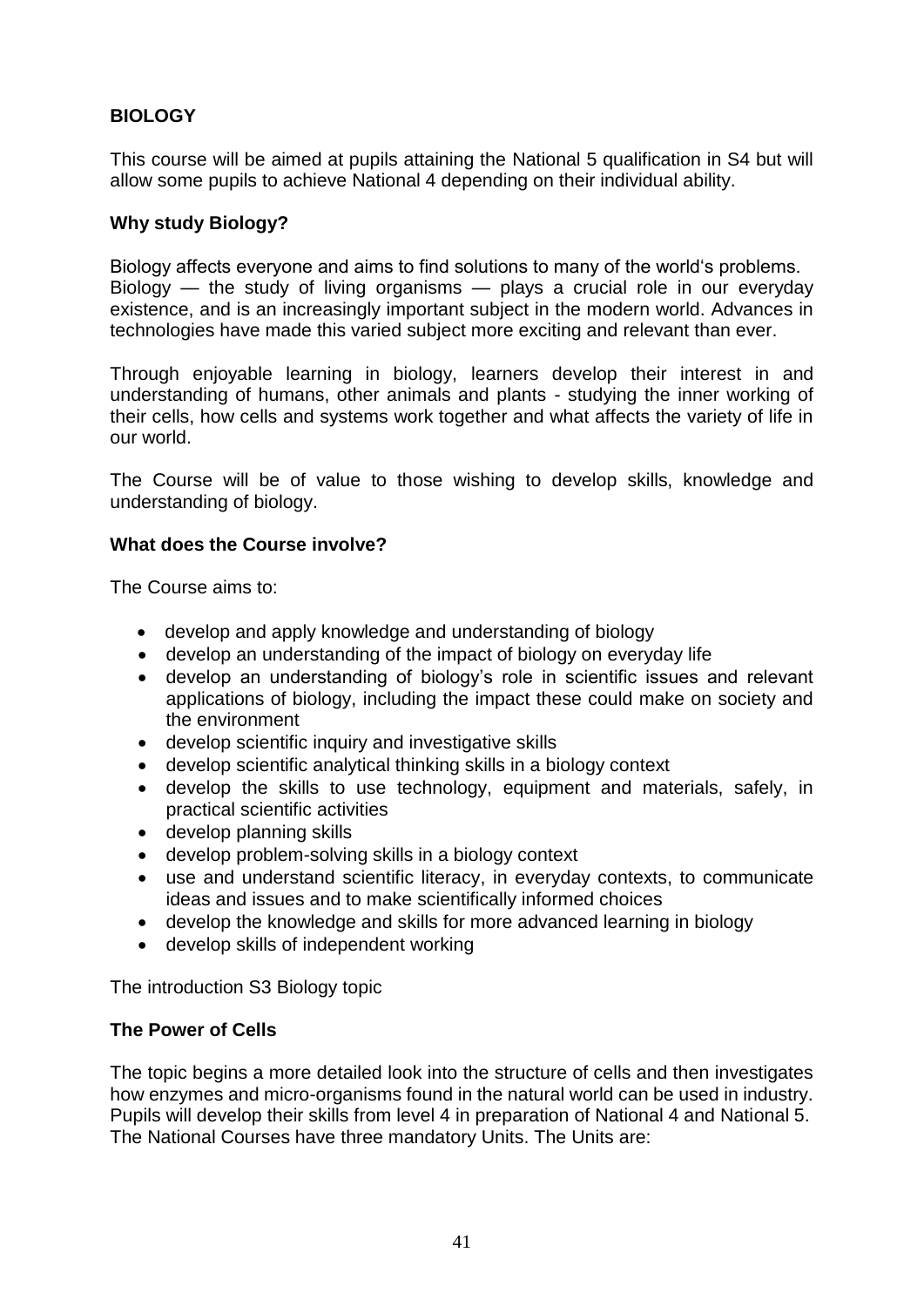# **Life on Earth (National 4 and 5)**

The key areas covered are: ecosystems; distribution of organisms; photosynthesis; energy in ecosystems; food production; evolution of species.

# **Cell Biology (National 4 and 5)**

The key areas covered are: cell structure; transport across cell membranes; DNA and the production of proteins; proteins; genetic engineering; respiration.

## **Multicellular Organisms (National 4 and 5)**

The key areas covered are: producing new cells; control and communication; reproduction; variation and inheritance; transport systems — plants; transport systems — animals; absorption of materials.

## **Added Value Unit: Biology Assignment (National 4 only)**

In this Unit, learners will draw on and extend the skills they have learned from across the other Units, and demonstrate the breadth of knowledge and skills acquired, in unfamiliar contexts and/or integrated ways.

## **Homework**

Minimum one hour per week. Homework is an integral part of the course and regular written homework will be set based on the work done in class and making extensive use of example exam paper questions. Self-study and some research are also required.

#### **How is your work assessed?**

At National 4, the course including the Added Value Unit and Experiment Report is assessed by internal end of unit assessments by the teacher and moderated by the SQA.

At National 5, the course is assessed by an external examination, set and marked by the SQA. In addition an assignment is completed in school time, marked by the SQA and contributes towards the final grade.

Presentation at the appropriate level will be advised based on evidence from classwork, homework, assignment, unit assessment and other appropriate assessment.

## **Progression**

By successfully completing a course in Biology at National 4 progression is to the following courses of study:

- National 5 Biology
- National 5 Laboratory Skills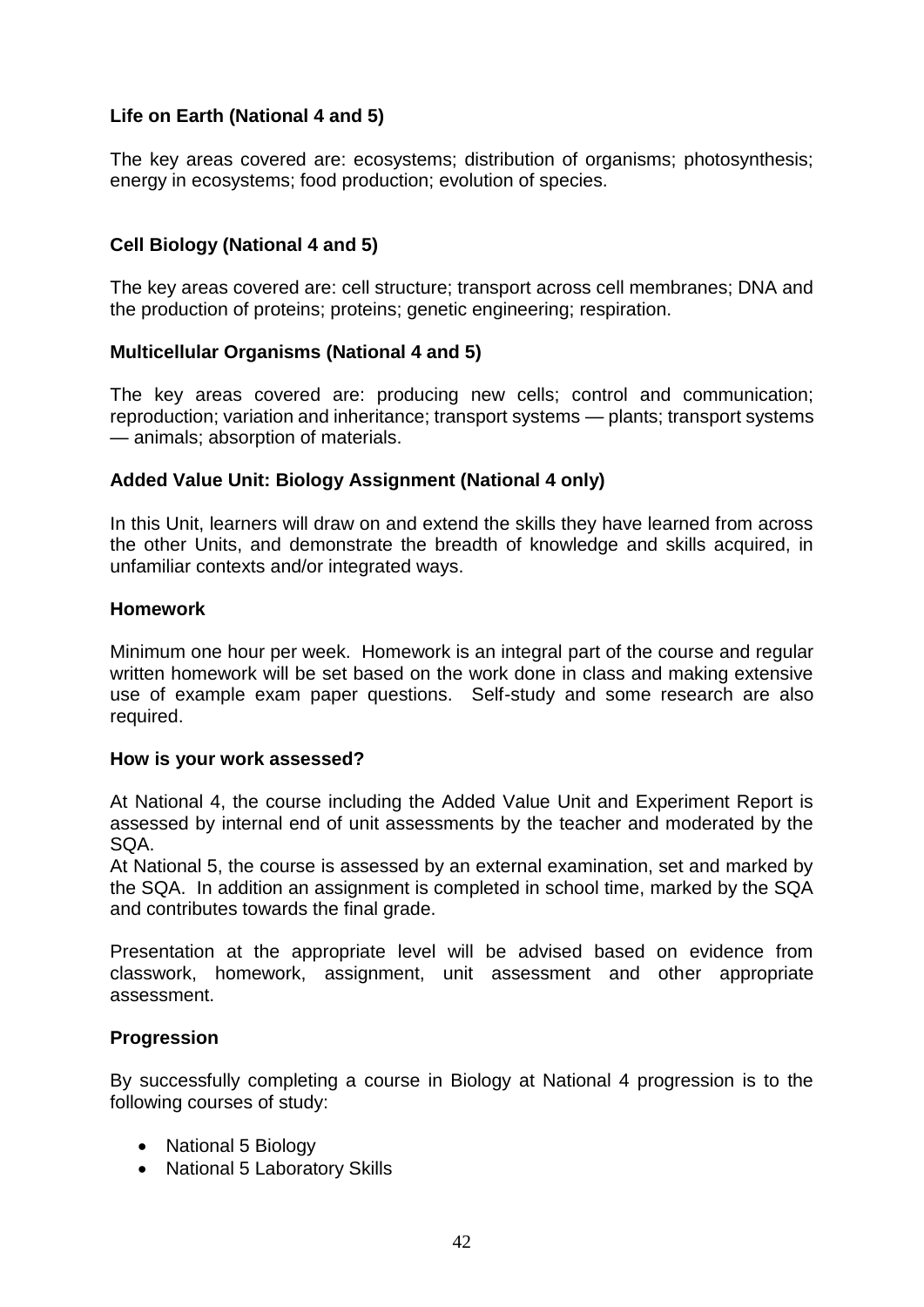• National 4 Chemistry, Science or Physics

By successfully completing a course in Biology at National 5 progression is to the following courses of study:

- Higher Biology
- National 5 Chemistry or Physics or Laboratory Skills

Further information on this course can be found on the SQA web-site at **http://www.sqa.org.uk/sqa/45723.html**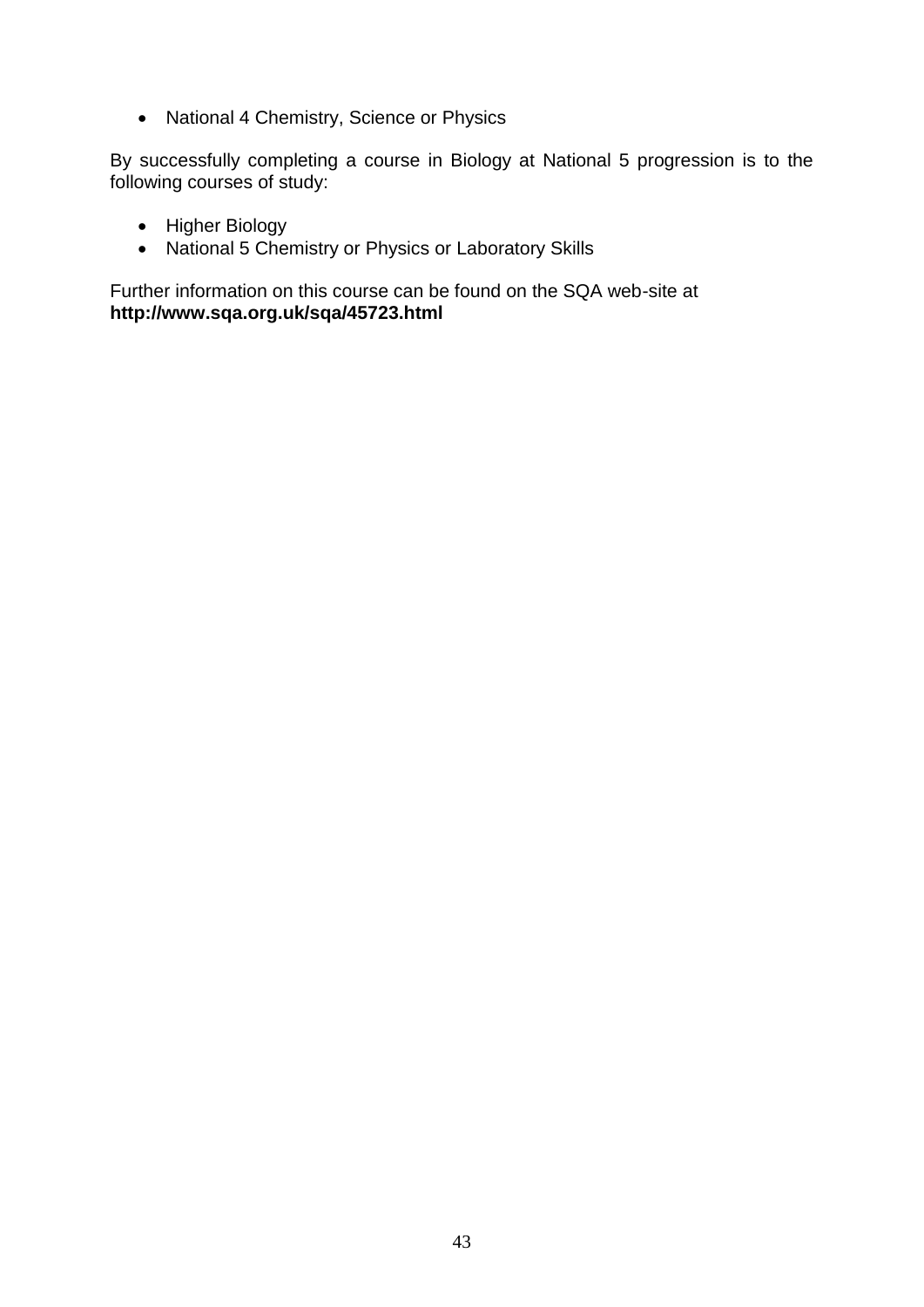# **CHEMISTRY**

This course will be aimed at pupils attaining the National 5 qualification in S4 but will allow some pupils to achieve National 4 depending on their individual ability.

## **Why study Chemistry?**

The Course develops learners' interest in, and enthusiasm for, Chemistry through a variety of contexts relevant to Chemistry's impact on society, namely: utilising nature's resources, chemical analysis, and the development of new and novel applications.

Chemistry offers a broad, versatile and adaptable skill set which is valued in the work place developing knowledge and understanding of some basic chemistry concepts, learners will become scientifically literate citizens, able to evaluate the Science-based claims which they will come across in a rapidly developing society.

## **What does the Course involve?**

The main aims of this Course are to:

- develop and apply knowledge and understanding of chemistry
- develop an understanding of the impact of chemistry on everyday life
- develop an understanding of chemistry's role in scientific issues and relevant applications of chemistry, including the impact these could make on society and the environment
- develop scientific inquiry and investigative skills
- develop scientific analytical thinking skills in a chemistry context
- develop the skills to use technology, equipment and materials, safely, in practical scientific activities
- develop planning skills
- develop problem-solving skills in a chemistry
- use and understand scientific literacy, in everyday contexts, to communicate ideas and issues and to make scientifically informed choices
- develop the knowledge and skills for more advanced learning in chemistry
- develop skills of independent working

The introduction S3 Chemistry topic

## **Chemical Changes**

The topic informs on the differences between physical and chemical changes. The indicators of a chemical reactions and how to determine if a chemical reaction is exothermic or endothermic while building an understanding on the factors that can change the rate of reaction. Pupils will develop their skills from level 4 in preparation of National 4 and National 5.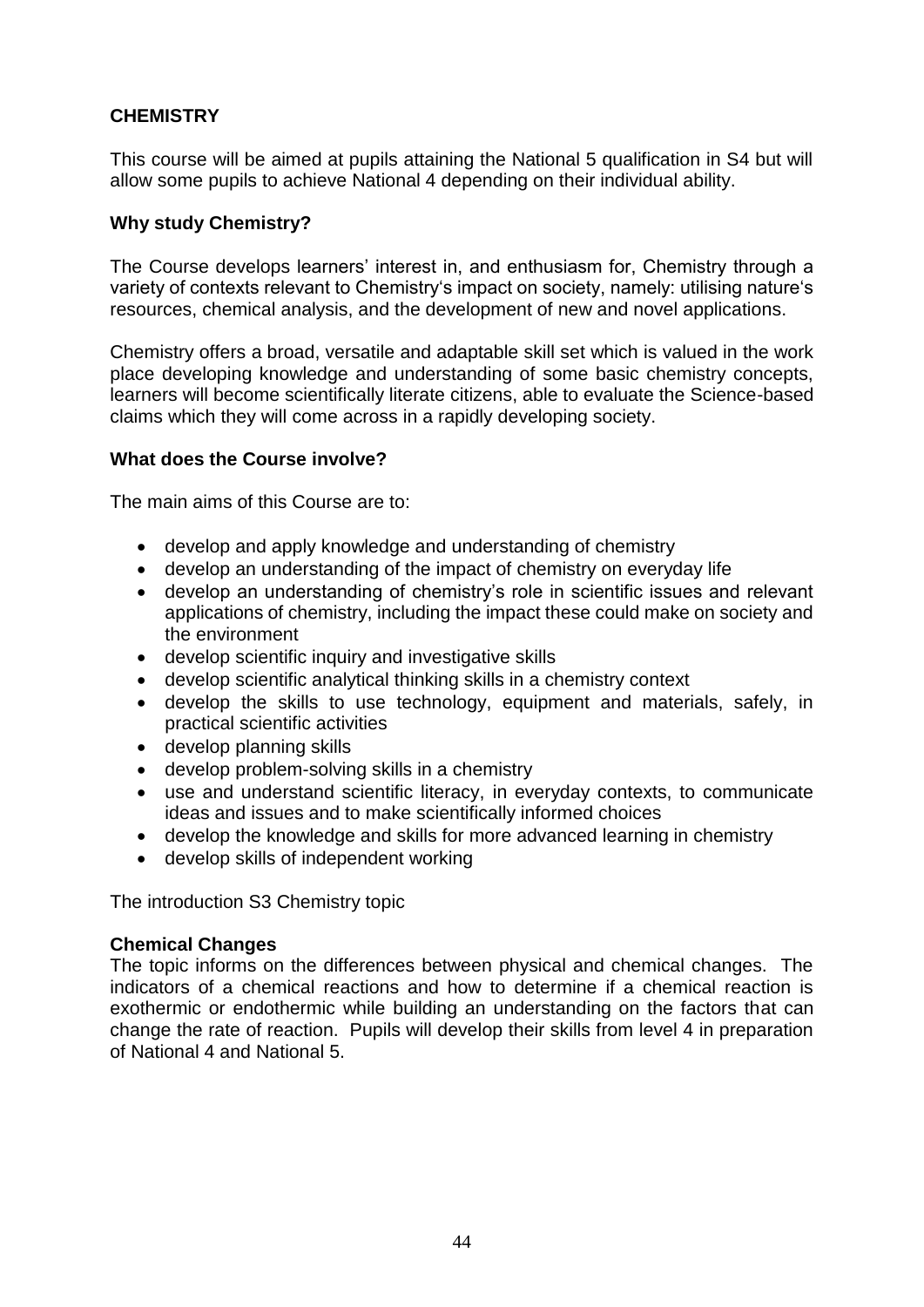The National Courses have three mandatory Units. The Units are:

# **Chemical Changes and Structure (National 4 and 5)**

In this area, topics covered are: rates of reaction; atomic structure and bonding related to properties of materials; formulae and reacting quantities; acids and bases.

## **Nature's Chemistry (National 4 and 5)**

In this area, topics covered are: homologous series; everyday consumer products; energy from fuels.

## **Chemistry in Society (National 4 and 5)**

In this area, topics covered are: metals; plastics; fertilisers; nuclear chemistry; chemical analysis.

## **Added Value Unit: Chemistry Assignment (National 4 only)**

Learners will draw on and extend the skills they have learned from across the other Units, and demonstrate the breadth of knowledge and skills acquired, in unfamiliar contexts and/or integrated ways.

#### **Homework**

Minimum one hour per week. Homework is an integral part of the course and regular written homework will be set based on the work done in class and making extensive use of example exam paper questions. Self-study and some research are also required.

#### **How is your work assessed?**

At National 4, the course is assessed by internal end of unit assessments by the teacher and moderated by the SQA.

At National 5, the course is assessed by an external examination, set and marked by the SQA. An assignment is completed in school time, marked by the SQA and contributes towards the final grade.

Presentation at the appropriate level will be advised based on evidence from classwork, homework, assignment, unit assessment and other appropriate assessment.

## **Progression**

By successfully completing a course in Chemistry at National 4 progression is to the following courses of study:

• National 5 Chemistry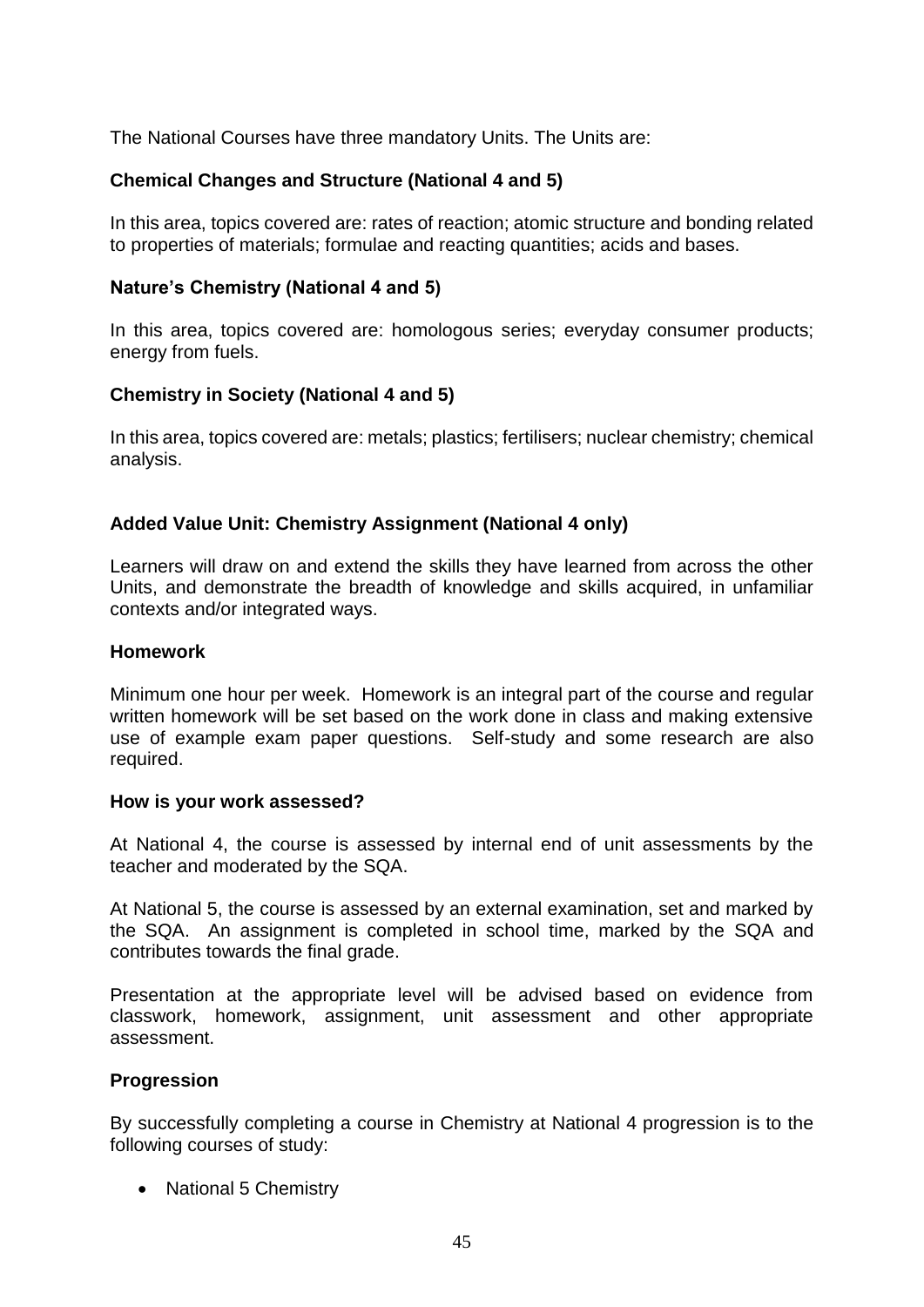- National 5 Laboratory Skills
- National 4 Biology, Science or Physics

By successfully completing a course in Chemistry at National 5 progression is to the following courses of study:

- Higher Chemistry
- National 5 Biology or Physics or Laboratory Skills

Further information on this course can be found on the SQA web-site at **http://www.sqa.org.uk/sqa/45720.html**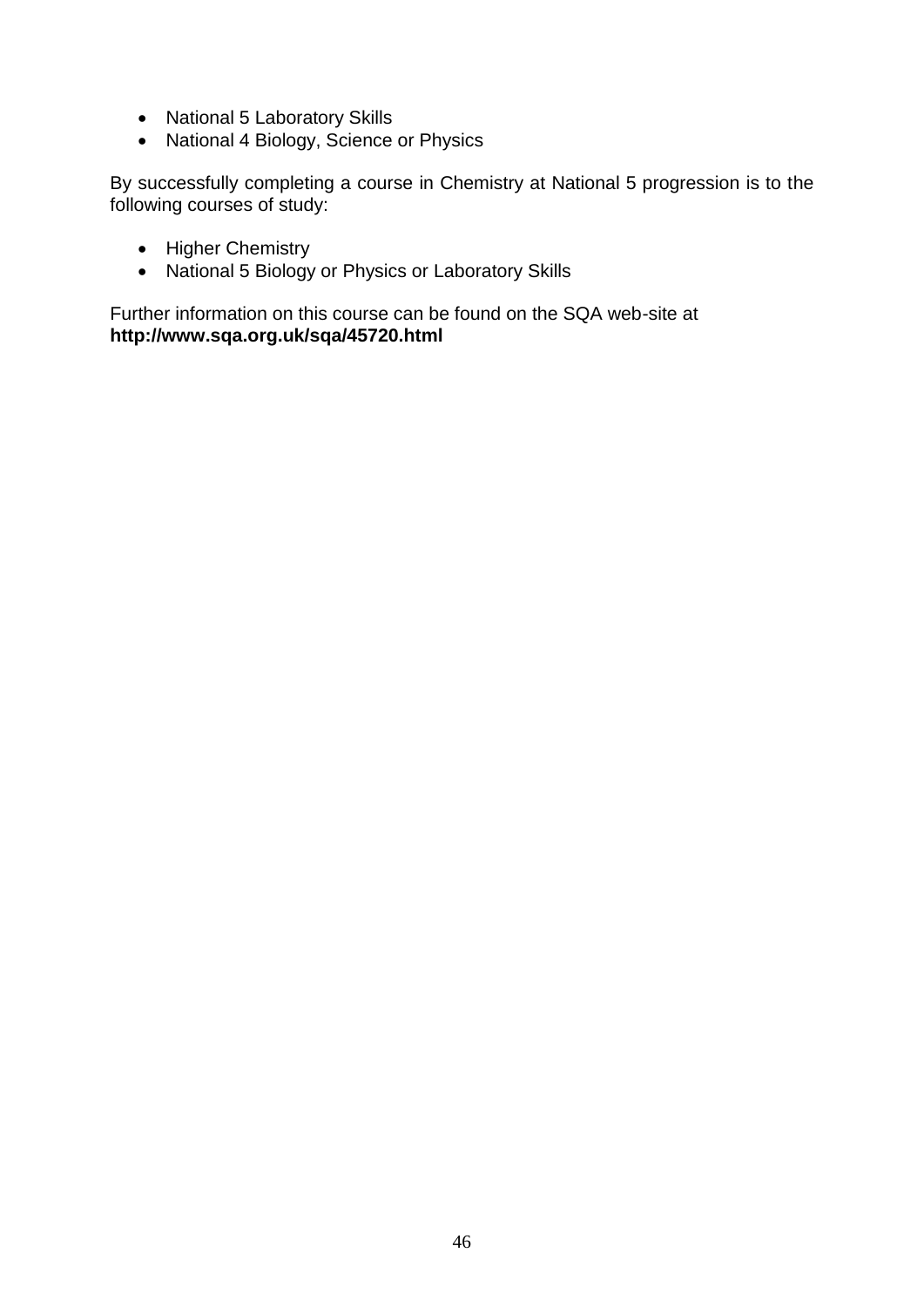# **PHYSICS**

This course will be aimed at pupils attaining the National 5 qualification in S4 but will allow some pupils to achieve National 4 depending on their individual ability.

## **Why study Physics?**

Learners are given an insight into the underlying nature of our world and its place in the universe.

From the sources of the power we use, to the exploration of space, it covers a range of applications of the relationships that have been discovered through experiment and calculation, including those used in modern technology. Advances in Physics mean that our view of what is possible is continually being updated and learners will recognise the impact physics makes on their lives, the environment and society.

## **What does the Course involve?**

The main aims of this Course are for learners to:

- develop and apply knowledge and understanding of physics
- develop an understanding of the impact of physics on everyday life
- develop an understanding of the role of physics in scientific issues and relevant applications of physics, including the impact these could make on society and the environment
- develop scientific inquiry and investigative skills
- develop scientific analytical thinking skills in a physics context
- develop the skills to use technology, equipment and materials, safely, in practical scientific activities
- develop planning skills
- develop problem-solving skills in a physics context
- use and understand scientific literacy, in everyday contexts, to communicate ideas and issues and to make scientifically informed choices
- develop the knowledge and skills for more advanced learning in physics
- develop skills of independent working

The introduction S3 Physics topic

## **Physics in Concert**

The topic explores the Physics behind the production of Concerts through investigating characteristics of waves, sound production, circuits and ohms law. Pupils will develop their skills from level 4 in preparation of National 4 and National 5.

The National 5 Course has six Units. The Units are:

## **Dynamics**

In this area, the topics covered are: vectors and scalars; velocity–time graphs; acceleration; Newton's laws; energy; projectile motion.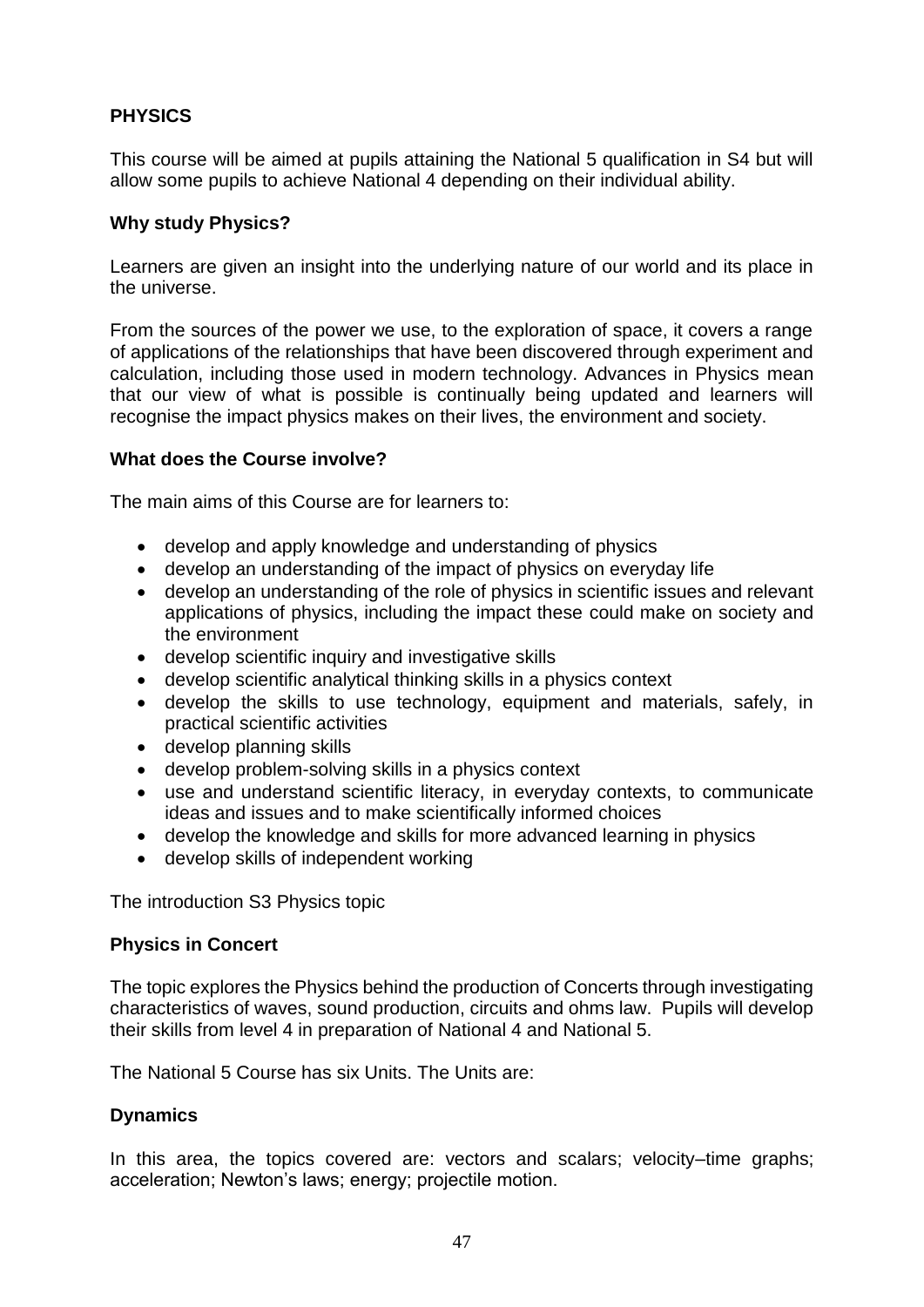# **Space**

In this area, the topics covered are: space exploration; cosmology.

# **Electricity**

In this area, the topics covered are: electrical charge carriers; potential difference (voltage); Ohm's law; practical electrical and electronic circuits; electrical power.

## **Properties of matter**

In this area, the topics covered are: specific heat capacity; specific latent heat; gas laws and the kinetic model.

## **Waves**

In this area, the topics covered are: wave parameters and behaviours; electromagnetic spectrum; refraction of light.

## **Radiation**

In this area, the topic covered is nuclear radiation.

The National 4 Course has four Units. The Units are:

## **Electricity and Energy (National 4)**

The unit covers the key areas of energy transfer, heat and the gas laws. Learners will research issues, apply scientific skills and communicate information related to their findings, which will develop skills of scientific literacy.

## **Waves and Radiation (National 4)**

The unit covers the key areas of waves and nuclear radiation. Learners will research issues, apply scientific skills and communicate information related to their findings, which will develop skills of scientific literacy.

## **Dynamics and Space (National 4)**

The unit covers the key areas of kinematics, forces and space. Learners will research issues, apply scientific skills and communicate information related to their findings, which will develop skills of scientific literacy.

## **Added Value Unit: Physics assignment (National 4 only)**

Learners will draw on and extend the skills they have learned from across the other Units, and demonstrate the breadth of knowledge and skills acquired, in unfamiliar contexts and/or integrated ways.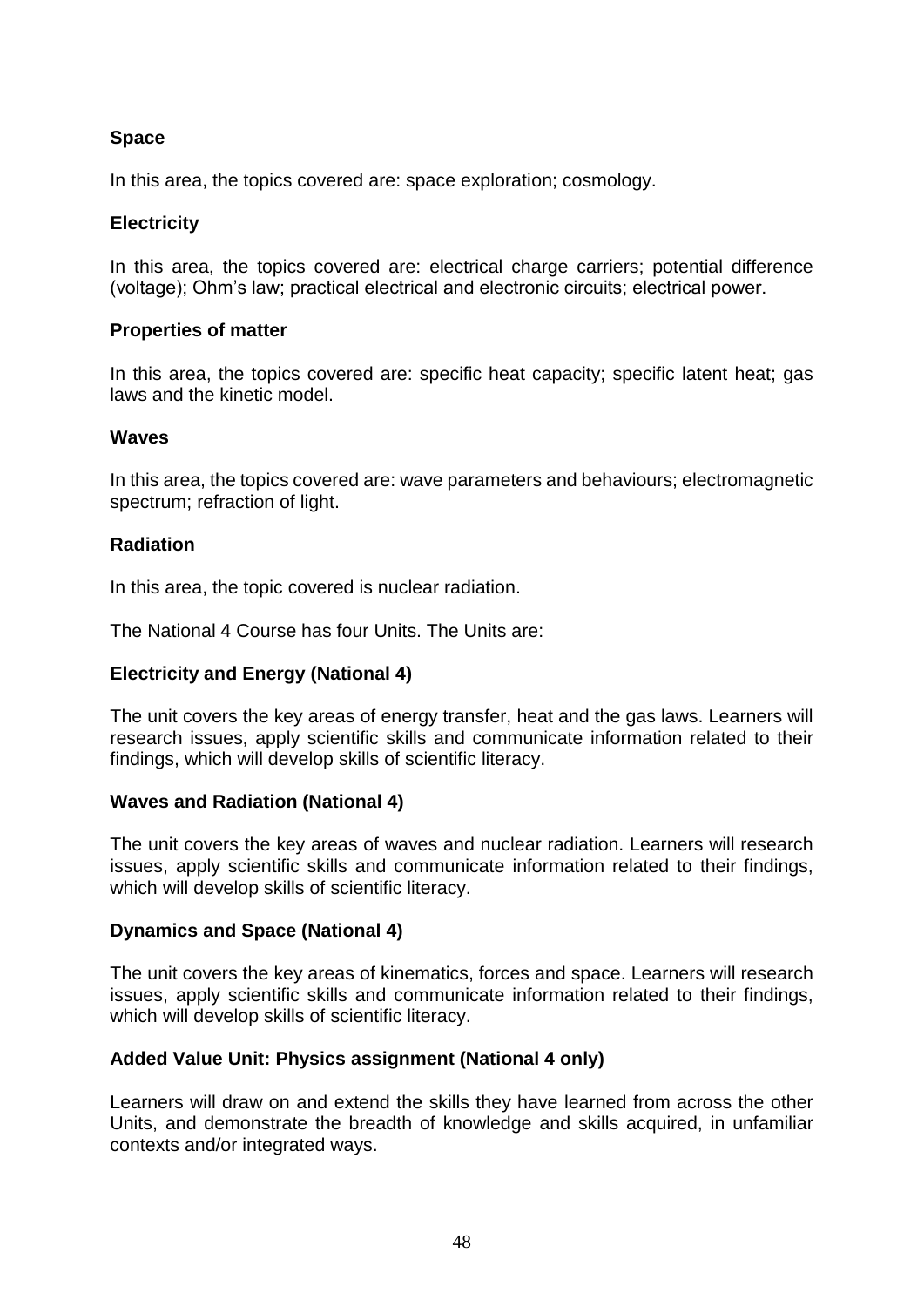# **Homework**

Minimum one hour per week. Homework is an integral part of the course and regular written homework will be set based on the work done in class and making extensive use of example exam paper questions. Self-study and some research are also required.

## **How is your work assessed?**

At National 4, the course is assessed by internal end of unit assessments by the teacher and moderated by the SQA.

At National 5, the course is assessed by an external examination, set and marked by the SQA. An assignment is completed in school time, marked by the SQA and contributes towards the final grade.

Presentation at the appropriate level will be advised based on evidence from classwork, homework, assignment, unit assessment and other appropriate assessment.

## **Progression**

By successfully completing a course in Physics at National 4 the progression is to the following courses of study:

- National 5 Physics
- National 5 Laboratory Skills
- National 4 Biology or Chemistry

By successfully completing a course in Physics at National 5 the progression is to the following courses of study:

- Higher Physics
- National 5 Biology or Chemistry or Laboratory Skills

Further information on this course can be found on the SQA web-site at **http://www.sqa.org.uk/sqa/45729.html**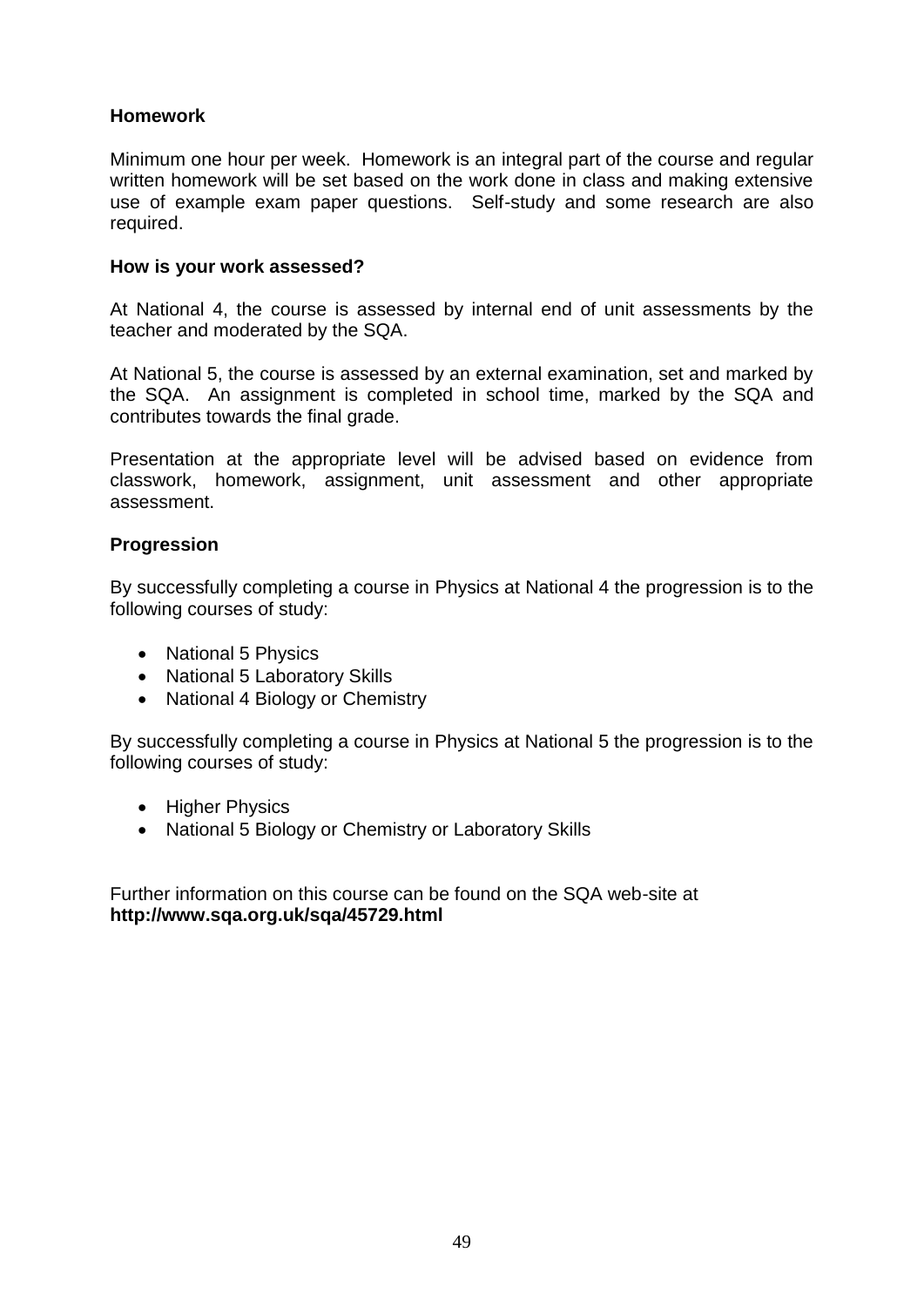# **S3 HISTORY SOCIAL SUBJECTS**

By choosing to study History, you will develop a greater understanding of the world by learning about other people and their values, in different times, places and circumstances. History emphasises the development and application of skills by focusing on evaluating sources and will develop many key skills employers look for in different ways such as critical thinking skills; researching and analysing information.

The National course will be based on the development of skills and knowledge and understanding in three areas of historical study:

- Scottish
- **•** British
- European and World

## **Scottish Context**

#### Scotland and World War One

Learners will look at the long and short causes of WWI. They will also look at the recruitment of Scots men into the army which will then lead onto an examination of trench warfare on the Western Front.

Learners will complete a project on one of the major battles of WWI

## **British Context**

#### The Titanic

Learners will explore the story of Titanic to open a window on to pre-First World War society. They will investigate the wealth of some of the people on the ship and the reasons why so many of the third class passengers were on the ship in the first place.

#### **European and World**

#### Free at Last? Civil Rights in the USA 1918-68

Pupils will study the development of race relations in the USA during the years 1918- 1968, illustrating themes of ideas, identity and power.

#### **Learning and Teaching approaches**

Learners will experience a range of teaching methods including class, group and individual activities. They will have access to a range of resources including, ICT, Visual media, textbooks and all other course material through Google classrooms.

#### **Progression**

At the end of S3 learners will be ideally placed to progress into National 4/5 History. The skills they have developed will also be transferable to National 4/5 Geography or Modern Studies.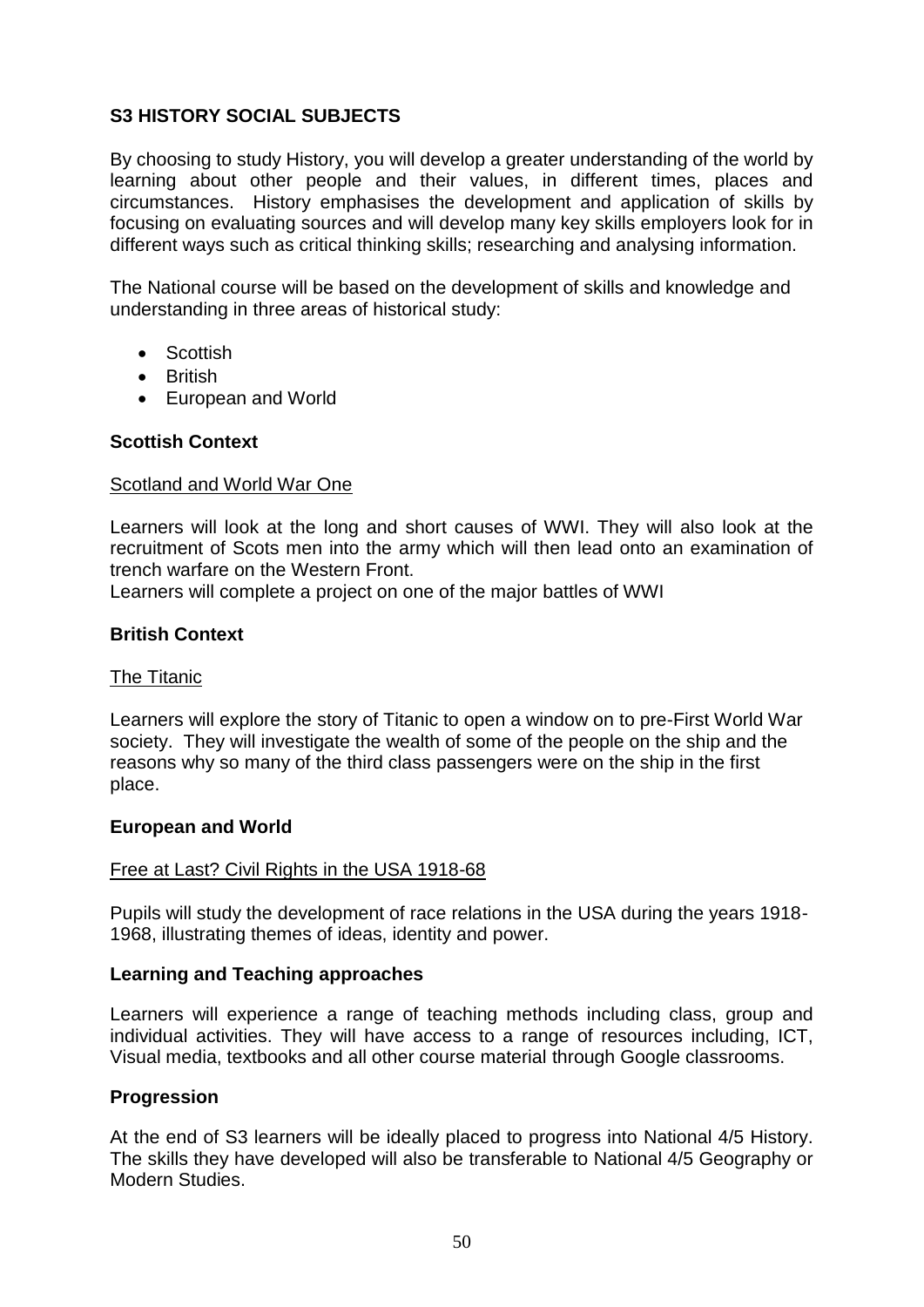# **S4 HISTORY**

# **Scottish**

## Migration and Empire 1830-1939

A study of the causes and results of the movement of population into and away from Scotland during the period 1830s to 1930s, focusing on issues of identity and community and on the experiences of migrants in their new countries or communities.

## **British**

#### The Atlantic Slave Trade 1770-1807

Learners will study the nature of the British Atlantic slave trade in the late eighteenth century, changing attitudes towards it in Britain and the pressures that led to its abolition, illustrating the themes of rights, exploitation and culture.

#### **European**

#### Hitler and Nazi Germany 1919-1939

This is a study of attempts to establish democracy in Weimar Germany, the reasons for its collapse and the nature of the Nazi State.

#### **End of topic assessments**

There will be a timed assessment for each of the three units. These will be internally marked and will assess the learners ability to use a range of historical skills using primary and secondary sources.

The National 5 History course is assessed through the following components:

| Course examination                                     | 80% of the total mark |
|--------------------------------------------------------|-----------------------|
| Controlled assessment assignment 20% of the total mark |                       |

The Controlled assessment assignment will give pupils the opportunity to:

- Research an appropriate historical issue of their choice
- Process the information gathered
- Show knowledge and understanding of the topic or the issue studied
- Present a reasoned and well-balanced conclusion, supported by evidence

## **Progression**

Candidates who are successful at National 5 will be able to progress to Higher History or National 5 in another Social Subject. Candidates who are successful at National 4 could progress to History at National % or another Social Subject.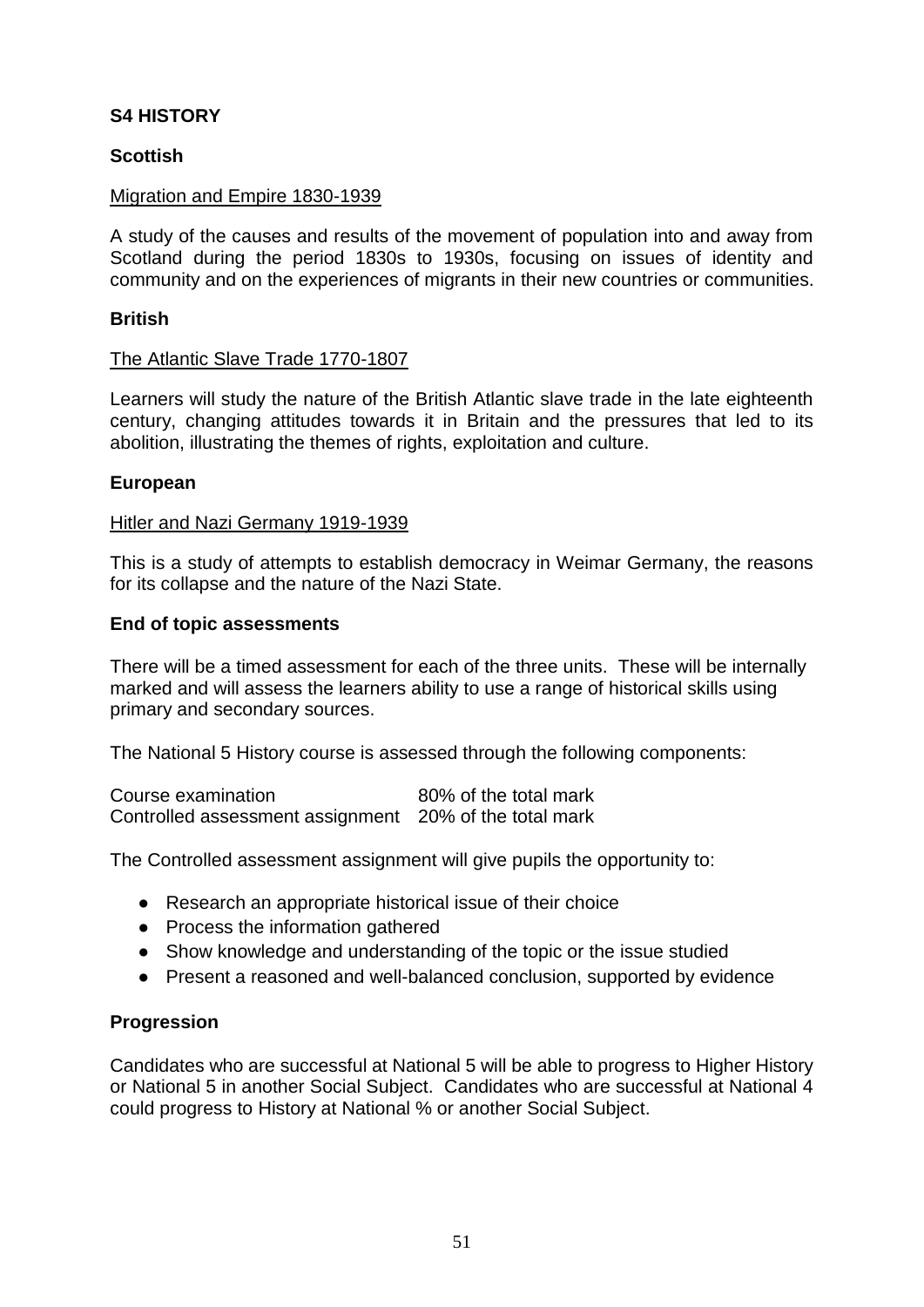# **S3 GEOGRAPHY**

By choosing to study Geography you will develop analytical, spatial, reasoning and communication skills using a variety of contexts which will explore the way in which Human and Physical Environments interact with each other.

## **Human Geography**

We will look at how towns and cities develop and change, including local fieldwork around Dyce.

## **Physical Geography**

Learners will investigate the power of ice and water and think about how water shapes the planet we live on. Learners will study: glaciated landscapes; coastal and river features and finally extreme weather.

## **Global Issues**

Learners will look at different climate change regions from around the world and investigate the impacts of climate change, including the challenges these areas are now facing now and into the future.

## **Learning and teaching approaches**

Learners will experience a range of teaching methods including class, group and individual activities. They will have access to a range of resources including ICT, visual media, textbooks and all other course material through Google classroom.

## **Progression**

At the end of S3 learners will be ideally placed to progress into National 4/5 Geography. The skills they have developed will also be transferable to National 4/5 History or Modern Studies.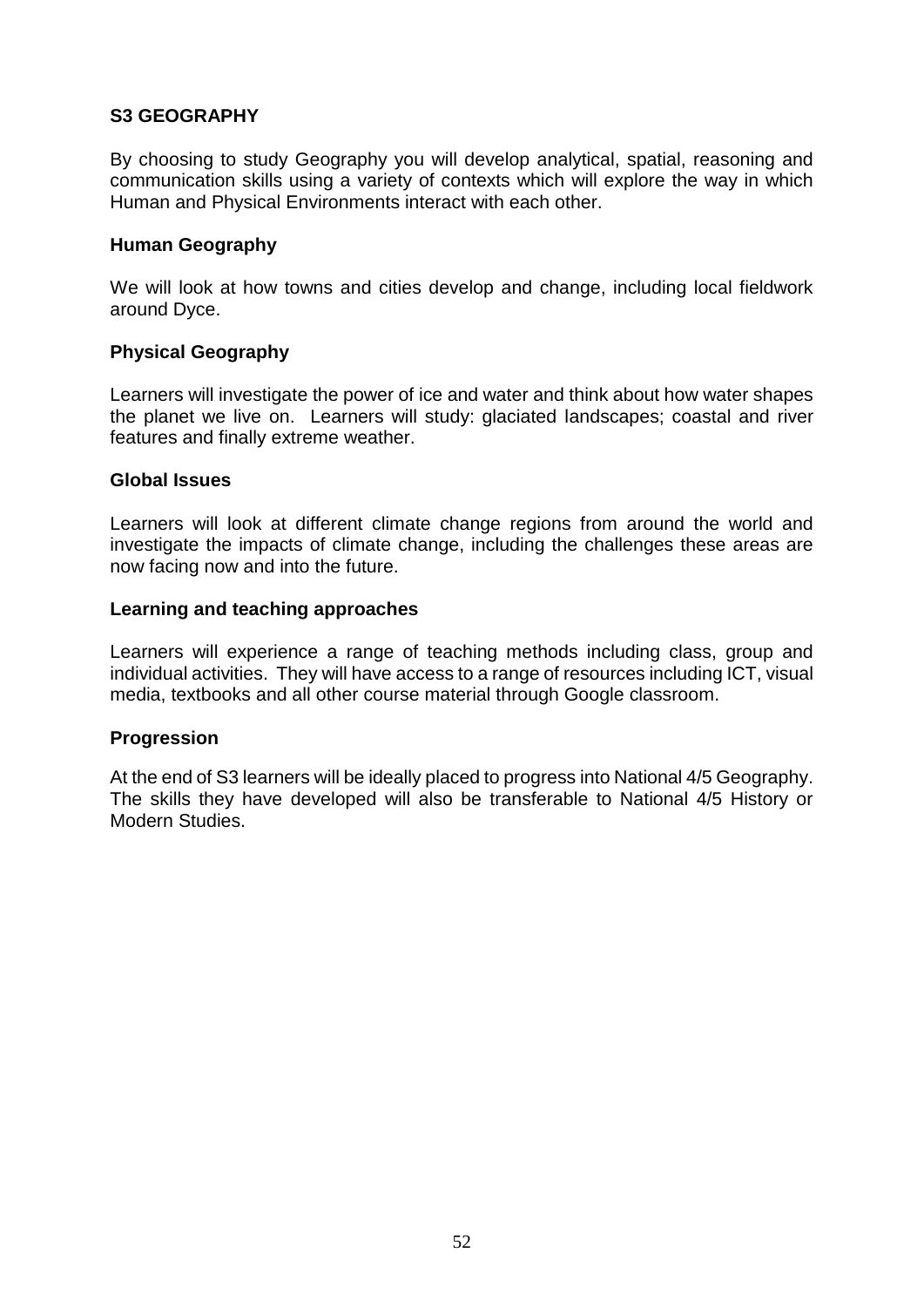# **S4 GEOGRAPHY**

## **Physical Environments**

Learners will learn about the location of landscapes and the formation of key landforms; landscapes types will be chosen from either glaciated upland areas and coastlines of erosion and deposition; or rivers and their valleys and upland limestone. Learners will also study land use and sustainability and weather.

## **Human Environments**

Learners will study and compare developed and developing countries. Topics included in this section will be; Contrasts in development; World population distribution and change. Finally, learners will study changing urban and rural landscapes.

#### **Global Issues**

Learners will develop knowledge and understanding of significant global geographical issues. Two topics will be selected from; climate change, the impact of human activity on the natural environment; environmental hazards, development and health and finally tourism.

The National 5 Geography course is assessed through the following components:

| Course examination                                     | 80% of the total mark |
|--------------------------------------------------------|-----------------------|
| Controlled assessment assignment 20% of the total mark |                       |

The Controlled assessment assignment will give pupils the opportunity to:

- Research an appropriate geographical / environmental topic through fieldwork
- Process the information gathered
- Show knowledge and understanding of the topic or the issue studied
- Present a reasoned and well-balanced conclusion, supported by evidence

#### **Progression**

Candidates who are successful at National 5 will be able to progress to Higher Geography or National 5 in another Social Subject. Candidates who are successful at National 4 could progress to Geography at National % or another Social Subject.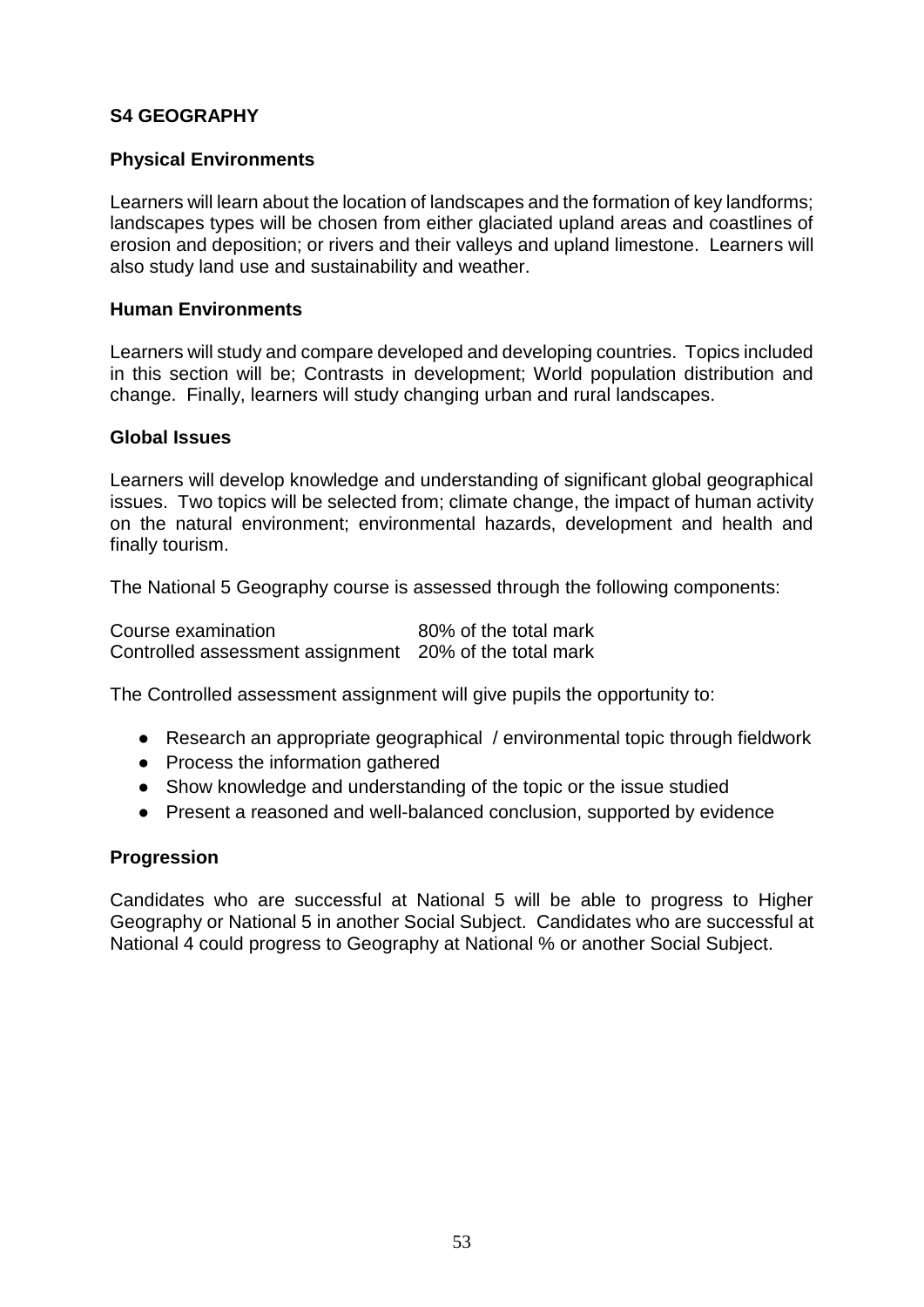# **S3 MODERN STUDIES**

By choosing to study Modern Studies, you will develop a greater understanding of the world by learning about other people and their values, in different times, places and circumstances. Modern Studies emphasises the development and application of skills by focusing on evaluating sources and will develop many key skills employers look for in different ways such as critical thinking skills; researching and analysing information.

## **World Powers**

Brazil: Learners will study political, cultural and social issues in Brazil. They will learn about the political make-up of Brazil; crime, law and order in Brazil and social inequalities in Brazil.

## **The UK Media**

Learners will learn about the different types of media in the UK and how the media influences us politically.

## **Contemporary Issues in the UK**

Learners will have the chance to explore the current issues that are present in today's society such as Scottish Independence, US Presidential Elections and international political events. This will allow learners to study "breaking news" as it happens.

# **Personal Investigation (Added Value Unit)**

There will be an opportunity for pupils to conduct an independent project based on their own Modern Studies related interests.

## **Learning and teaching approaches**

Learners will experience a range of teaching methods, including class, group and individual activities. They will have access to a range of resources including ICT, visual media, information hand-outs and all other course materials through Google Classroom.

## **Progression**

At the end of S3 learners will be ideally placed to progress into National 4/5 Modern Studies. The skills they have developed will also be transferable to National 4/5 Geography or History.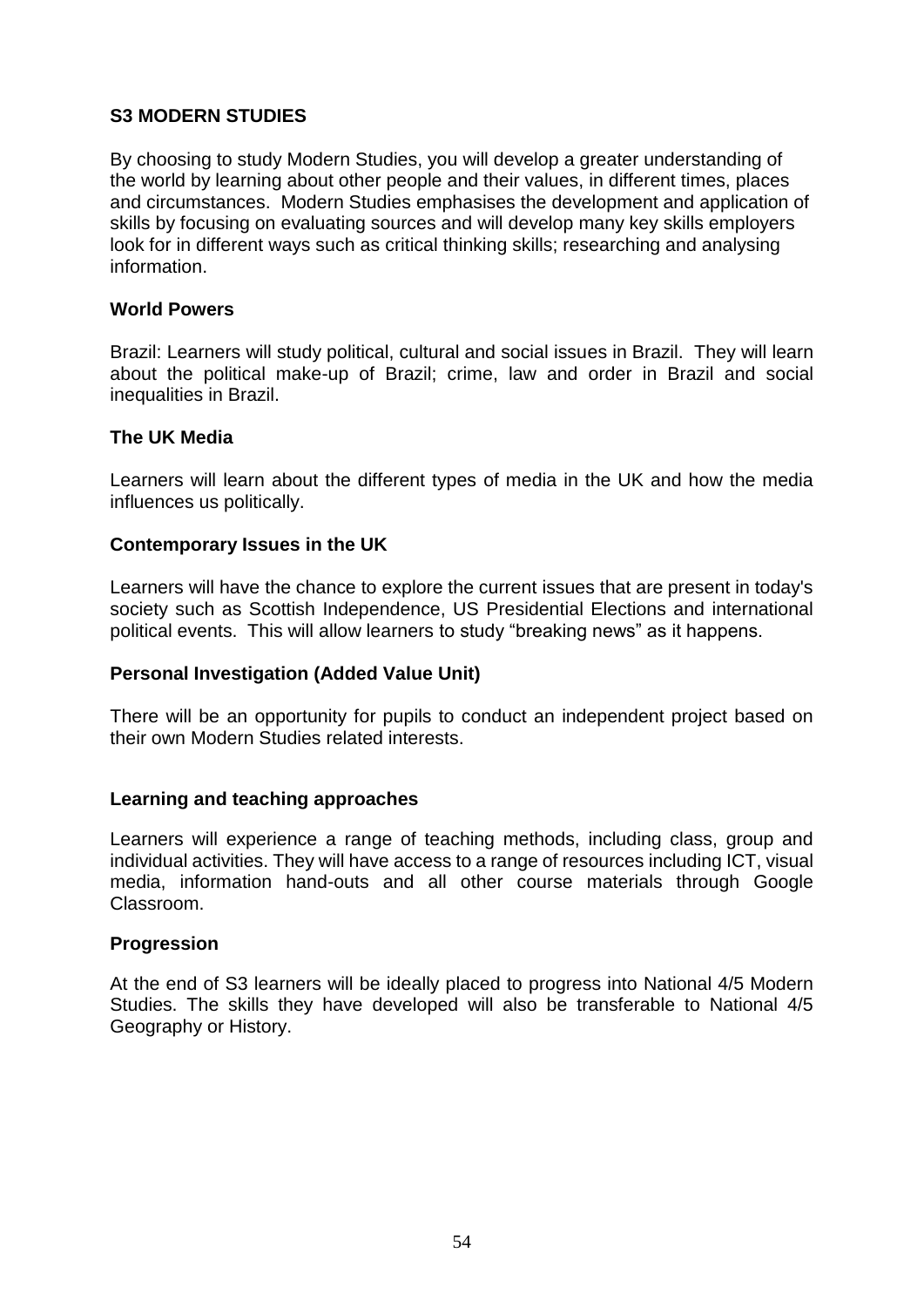# **S4 MODERN STUDIES**

The focus of the course will be on the development of skills and techniques, and knowledge and understanding in the three units:

- Democracy in Scotland
- Crime and Law
- International Powers: The United States of America

## Democracy in Scotland

Learners will study power and decision-making in Scotland, participation and representation in Scottish politics, voting systems in Scotland and the influence of the media and pressure groups.

#### Crime and Law

The key topics in this unit are the different types of crime that exist, the causes of crime, the impact of crimes on individuals, communities and society and the responses to crime by the government, police and the court system.

## **International Powers: The United States of America**

Learners will study the political structures and influences of the USA, the international influence of the USA on other countries, social and economic issues within the USA and the effectiveness of government measure in tackling social and economic issues.

In addition to these units, learners will consider a number of source-based questions which examine their ability to gather information from primary and secondary sources and to analyse this information.

The National 5 Modern Studies course is assessed through the following components:

- *Course examination 80% of the total mark*
- *Controlled assessment assignment 20% of the total mark*

The controlled assessment assignment will give pupils the opportunity to:

- Research an appropriate geographical / environmental topic through fieldwork
- Process the information gathered
- Show knowledge and understanding of the topic or the issue studied
- Present a reasoned and well-balanced conclusion, supported by evidence

## **Progression**

Candidates who are successful at National 5 will be able to progress to Higher Modern Studies or National 5 in another Social Subject. Candidates who are successful at National 4 could progress to Modern Studies at National 5 or another Social Subject.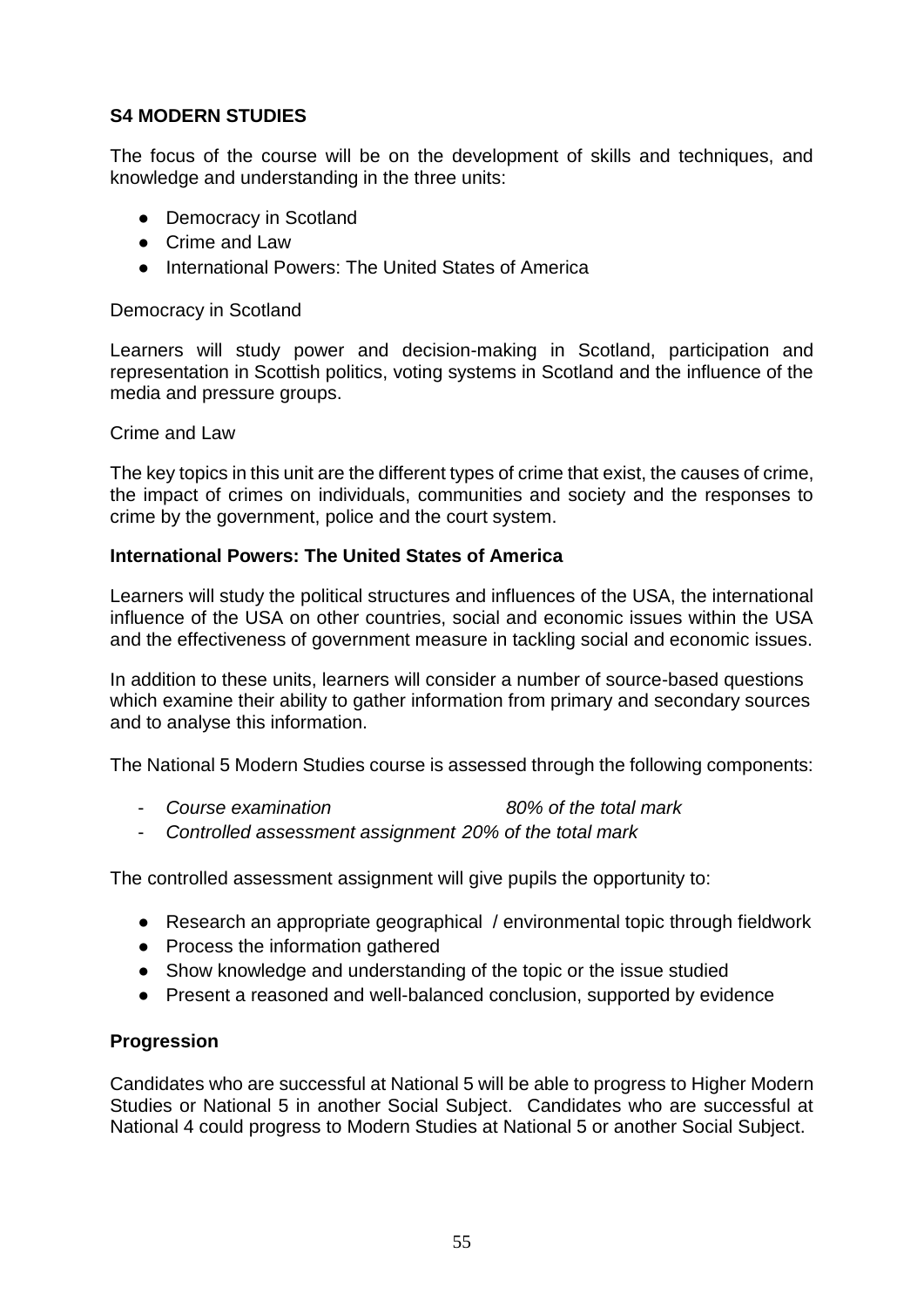# **S3 RMPS - RELIGIOUS, MORAL AND PHILOSOPHICAL STUDIES**

By choosing to study RMPS it will equip you with the skills and knowledge for many different careers, including: politics, business, teaching, writing, news and journalism and law. The main purpose of the course is to challenge you to think in a critical way about a number of different aspects of the world. We live in a dynamic and everchanging society of various perspectives and because of this tolerance and acceptance are vital –RMPS is the subject to help nourish these values and skills.

## **World Religion: Hinduism - world's oldest surviving religion**

Hinduism is an ancient religion with followers all over the world, but most Scottish people have only heard of the Elephant headed God Ganesh. In this topic you will be exploring a religion with Hundreds of Gods, a rich history of stories and big colourful festivals. You will also explore how this Religion has influenced Scotland today and how one particular Hindu made history, Gandhi.

#### **Morality and Belief: Morality, Environment and Global Issues**

In everyday life you only have to check the news to see that we have real issues about how we have been treating the planet and the people on our home called Earth. What environmental issues are we facing today? Is poverty man made and is it possible to solve? What are the principles of stewardship? In this unit we will consider the moral implications of environmental crises and poverty.

## **Religious and Philosophical Questions: The Problem of Suffering and Evil**

Bad things happen in the world; floods, fires, viruses and much more. What problems does this raise for believers in God? What problems does it bring up for human free will? That is what you will explore in this unit.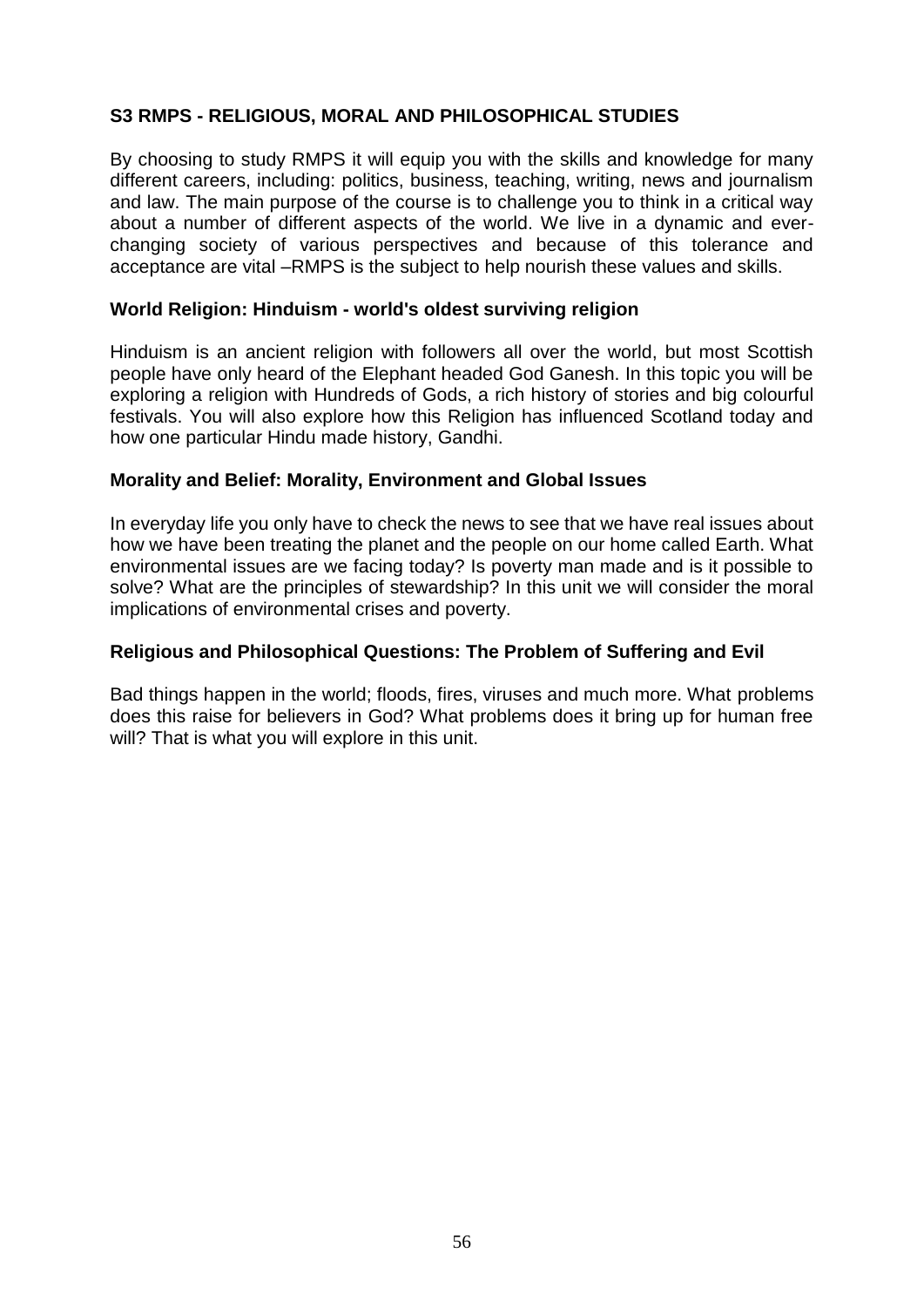# **S4 RMPS – RELIGIOUS, MORAL AND PHILOSOPHICAL STUDIES**

## **World Religion: Buddhism**

Most Buddhists would not consider Buddhism a religion but a way of life or a philosophy. In what ways is Buddhist philosophy and ethics relevant in society today? You will consider key Buddhist beliefs and practices as well as looking back to where it all started – the life of the Buddha and 'The Middle Way'.

#### **Morality and Belief: Morality, Relationships and Gender Issues**

It has been over 100 years since women received the right to vote in the UK, but it appears gender equality still has a long way to go. You will explore the morality surrounding gender inequality, exploring gender roles, family, marriage, and the workplace. You will also be exploring the moral issues surrounding same-sex relationships and the religious and non-religious views on all of these issues and more.

#### **Religious and Philosophical Questions: Existence of God**

Is there a God? Is there just science? Is it possible to believe in both? In this topic you will explore various arguments to support these viewpoints and evaluate their strengths and weaknesses.

The National 5 RMPS course is assessed through the following components:

| Course examination                                     | 80% of the total mark |
|--------------------------------------------------------|-----------------------|
| Controlled assessment assignment 20% of the total mark |                       |

The Controlled assessment assignment will give pupils the opportunity to:

- Research an appropriate RMPS issue of their choice
- Process the information gathered
- Show knowledge and understanding of the topic or the issue studied
- Present a reasoned and well-balanced conclusion, supported by evidence

#### **Progression**

Candidates who are successful at National 5 will be able to progress to Higher RMPS or National 5 in another Social Subject. Candidates who are successful at National 4 could progress to RMPS at National 5 or another Social Subject.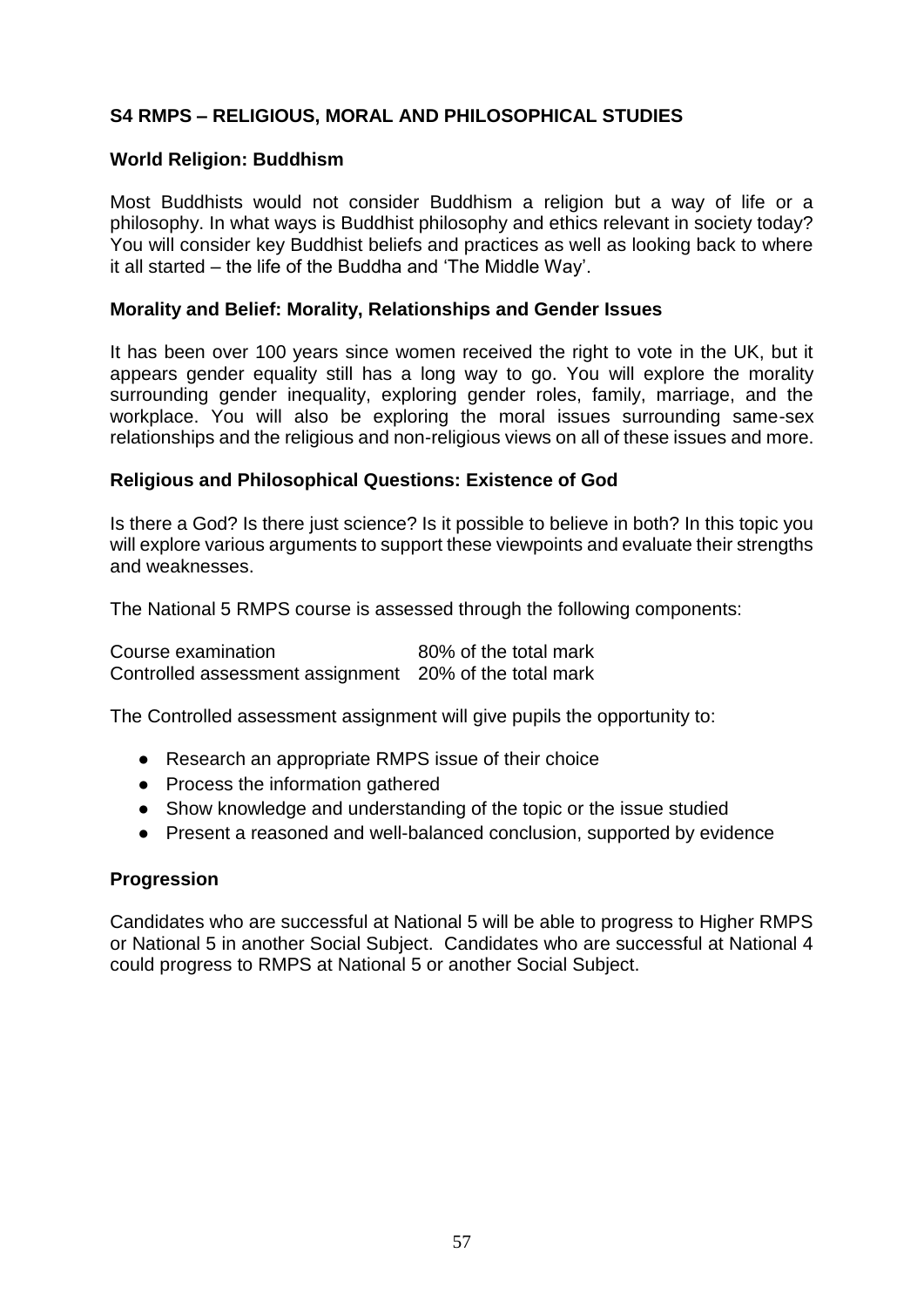# **S3-4 JOHN MUIR AND PERSONAL DEVELOPMENT AWARDS**

This new 2 year, S3 to S4, Award Programme is a progressive targeted support for pupils with identified Additional Support Needs (ASN). Each pupil who accesses this support will have a personalised learning action plan, agreed with all partners (pupil, parents and multi-agency colleagues) which will meet their individual needs and support them towards achieving their potential.

The core function of this support is to enable learners to access their S3 and S4 curriculum at a level appropriate to their individual ability and ultimately to support towards success in all their chosen national qualifications. Features of this would include:

- Close liaison with subject specialist staff to create a supportive individualised curriculum.
- Support to effectively differentiate class learning. Working with pupils and teachers to create accessible class approaches, materials, resources and assessments. Including ICT solutions.
- Liaise with staff and pupils to find best assessment solutions for formative and summative assessment (AAAs).
- $\bullet$

The additional aim of the course will be to give students access to a range of opportunities and projects that will add value, depth and a sense of inclusion to their school experience. These projects will often lead to the pupils taking a role in contributing to the school and the wider community. This can offer pupils the opportunity to develop as responsible and confident individuals. These projects will/can include:

- **John Muir Award**, an environmental award scheme that encourages young people to connect with, enjoy and care for wild places.
- Community horticulture project in partnership with Dyce in Bloom.
- Individualised supported work experience placements.
- A Shared Reading Project, in partnership with Dyce Primary and Summer Reading Challenge.
- Saltire Awards, in recognition of individual project participation and community volunteering.

Moving into S4, the additional function of our support aims to prepare our pupils for their pathway from school into higher education, employment or other sustained post school destinations. We work closely with our guidance team and all partner agencies to provide a variety of individual experiences for pupils, ensuring they have positive destinations at the end of S4. This will include:

 Our SQA **Personal Development Award** which aims to help learners become more independent and to develop their potential as contributing members of our society. Our pupils will develop self-reliance, self-esteem and confidence through supported and independent learning. This Award is available at SCQF levels 2 to 6.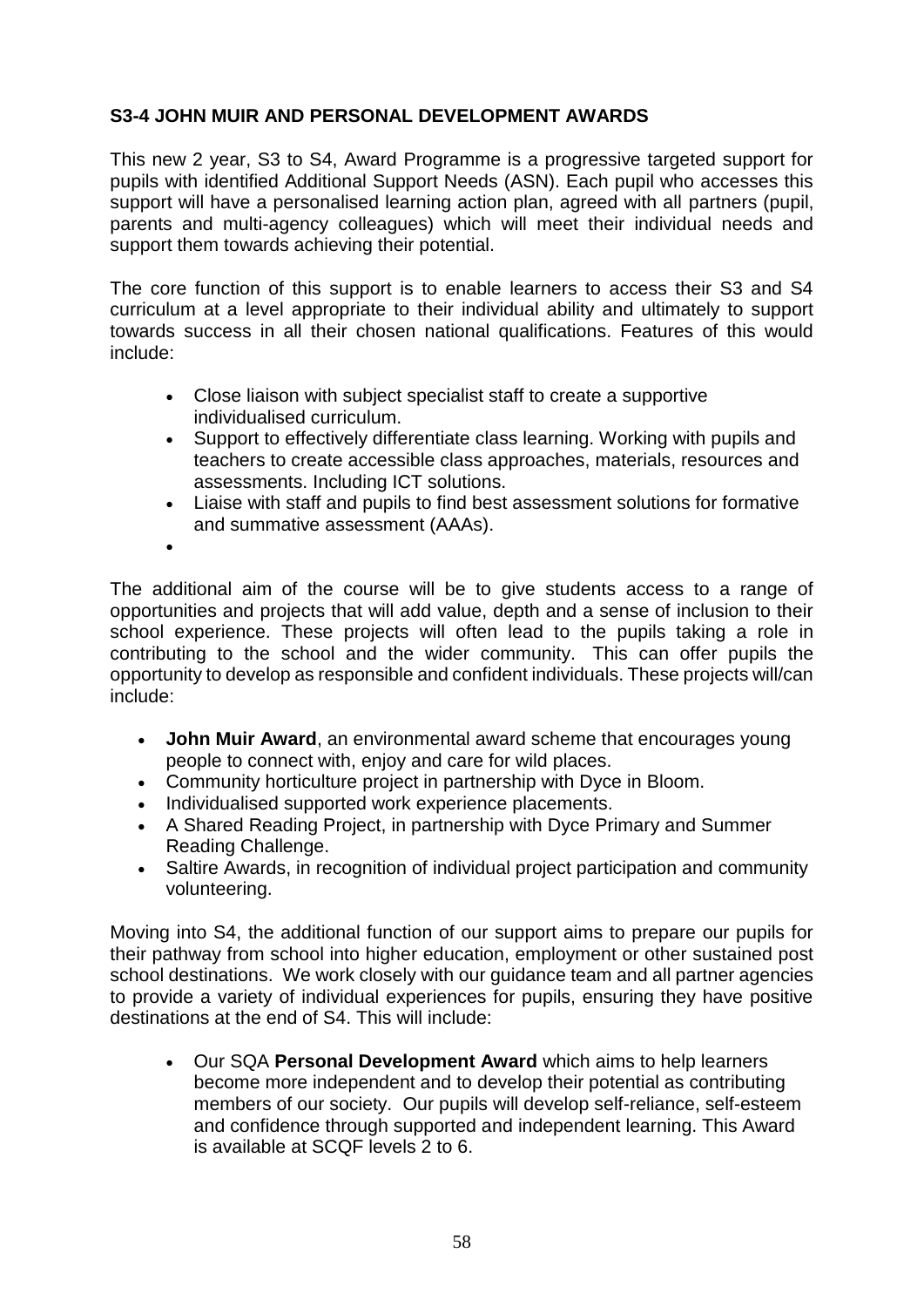- Supported research and enquiries into post–school options that lead to suitable, realistic and informed choices based on their own skills, strengths and preferences.
- Future needs planning involving pupils, parents and Skills Development Scotland.
- College and Career's Fair visits.
- Supported attendance at part-time college placements (Nescol's Friday link course).
- College Applications/Job applications.
- Enhancing employability skills. Including CV preparation, interview skills and personal presentation.
- Supported short term work experience placements tailored to meet student's individual needs, aptitudes and interests.